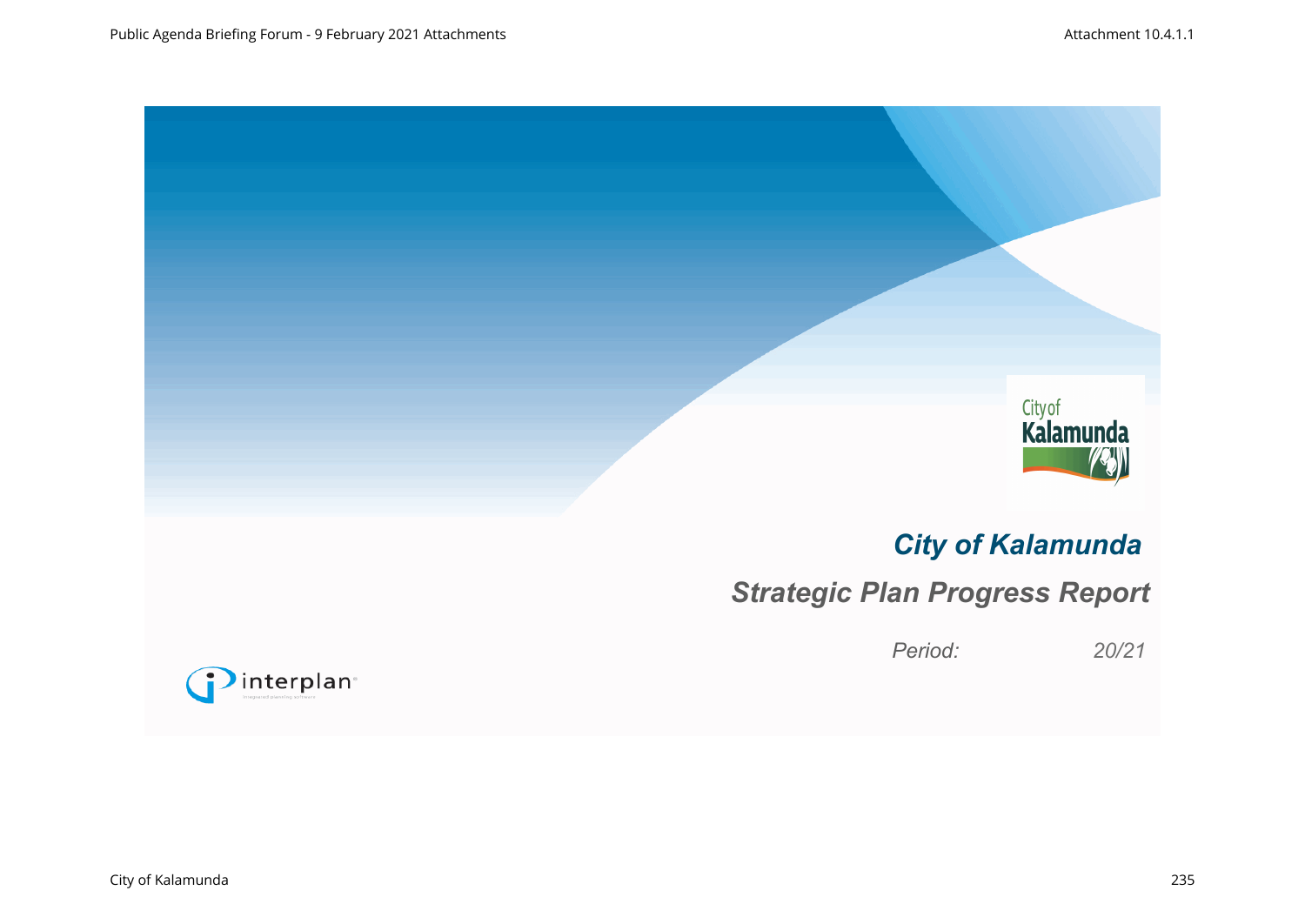## *Strategic Plan Progress Report*

#### *Goal: 1 Kalamunda Cares & Interacts*

#### *Outcome: 1.1 To be a community that advocates, facilitates and provides quality lifestyle choices*

| <b>Actions</b>                                                       | <b>RISK</b> | <b>STATUS</b> | % COMP | <b>PROGRESS COMMENTS</b>                                                                                                                                                                                                                                                                                                                                                                                                                                                                                                                                                                                                                                                                                                                                                                                                                                                                                                                                                                                                                                                                                                                                                                                               | <b>RESP. OFFICER</b>                                 | <b>COMP DATE</b> |
|----------------------------------------------------------------------|-------------|---------------|--------|------------------------------------------------------------------------------------------------------------------------------------------------------------------------------------------------------------------------------------------------------------------------------------------------------------------------------------------------------------------------------------------------------------------------------------------------------------------------------------------------------------------------------------------------------------------------------------------------------------------------------------------------------------------------------------------------------------------------------------------------------------------------------------------------------------------------------------------------------------------------------------------------------------------------------------------------------------------------------------------------------------------------------------------------------------------------------------------------------------------------------------------------------------------------------------------------------------------------|------------------------------------------------------|------------------|
| Strategy:                                                            |             |               |        | 1.1.1 Facilitate the inclusion of the ageing population and people with disability to have access to information, facilities and services.                                                                                                                                                                                                                                                                                                                                                                                                                                                                                                                                                                                                                                                                                                                                                                                                                                                                                                                                                                                                                                                                             |                                                      |                  |
| 1.1.1.1 Review and implement the Age<br>Friendly Strategy (2017-21). | None        | In Progress   | 50%    | City staff have commenced year four of a four<br>year plan, delivering a variety of activities,<br>workshops and events for seniors.<br>City staff are currently progressing the Age<br>Friendly report.<br>Workshops recently held include:<br>- Seniors Food Sensations workshops -<br>Twelve attendees (Series of Four)<br>- Train the Brain workshop - Thirty three<br>attendees (At full capacity due to COVID)<br>- WayFairers Project - Clubs Engagement<br>Workshop<br>- Outdoors October - Seniors First Aid<br>Workshop - Twelve people attended<br>- Mental Health First Aid - Five City volunteers<br>and City staff attended<br>- Helping Minds - Boost your wellbeing<br>Working - Twelve people attended<br>- Seniors Week - Seniors information hub at<br>HPRC. The Senior pocket guide book was<br>launched<br>- 4 X COVID SafeWA App Drop In Information<br>sessions at each library throughout the City of<br>Kalamunda. 10 people attended<br>- 2 X Christmas Craft Intergenerational<br>workshops: One at Lesmurdie Hall and the<br>other at Forrestfield Shopping Centre. 20<br>people attended<br>- Carers Week: created a Carer Database and<br>handed out gifts to 22 local Carers within the | <b>Manager Community</b><br>Development<br>(DE00007) | 30/06/2021       |

#### *January 28, 2021 Page 2 of 59*

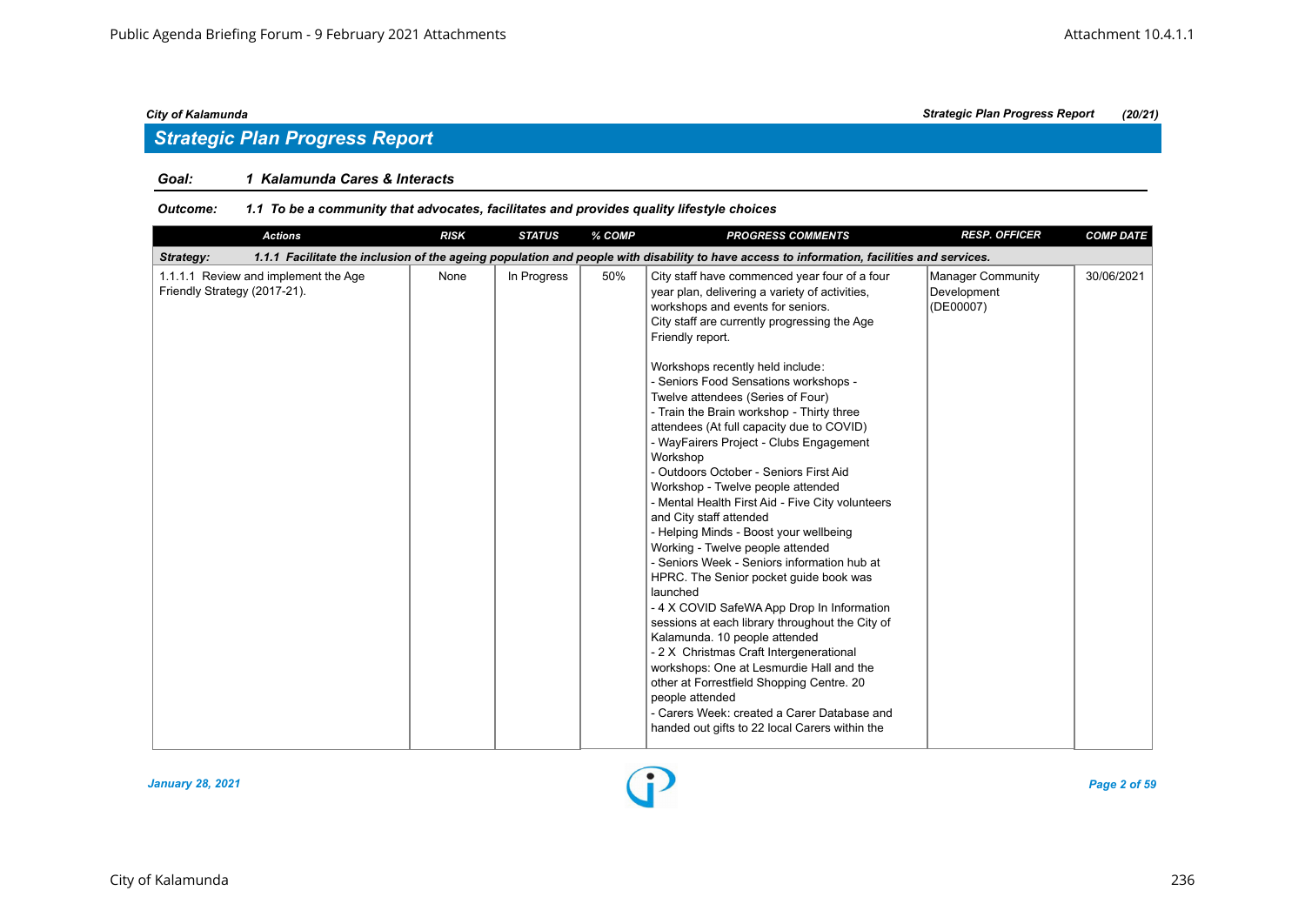### *Goal: 1 Kalamunda Cares & Interacts*

| <b>Actions</b>                                                                                                                                          | <b>RISK</b> | <b>STATUS</b> | % COMP | <b>PROGRESS COMMENTS</b>                                                                                                                                                                                                                                                                                                                                                                                                                                                                                                                                                                                                                                                                                                                                                                                                                                                                                                                                                         | <b>RESP. OFFICER</b>                                 | <b>COMP DATE</b> |  |  |  |  |
|---------------------------------------------------------------------------------------------------------------------------------------------------------|-------------|---------------|--------|----------------------------------------------------------------------------------------------------------------------------------------------------------------------------------------------------------------------------------------------------------------------------------------------------------------------------------------------------------------------------------------------------------------------------------------------------------------------------------------------------------------------------------------------------------------------------------------------------------------------------------------------------------------------------------------------------------------------------------------------------------------------------------------------------------------------------------------------------------------------------------------------------------------------------------------------------------------------------------|------------------------------------------------------|------------------|--|--|--|--|
| 1.1.1 Facilitate the inclusion of the ageing population and people with disability to have access to information, facilities and services.<br>Strategy: |             |               |        |                                                                                                                                                                                                                                                                                                                                                                                                                                                                                                                                                                                                                                                                                                                                                                                                                                                                                                                                                                                  |                                                      |                  |  |  |  |  |
|                                                                                                                                                         |             |               |        | City of Kalamunda. 2 X Support groups were<br>identified and a partnership created with<br>Carers WA<br>- Progression of the Social Inclusion Plan<br>*** Note staff time has significantly reduced for<br>this position***                                                                                                                                                                                                                                                                                                                                                                                                                                                                                                                                                                                                                                                                                                                                                      |                                                      |                  |  |  |  |  |
| 1.1.1.2 Review and implement the<br>Disability Access & Inclusion Plan<br>$(2017 - 22)$ .                                                               | None        | In Progress   | 50%    | The Disability Access and Inclusion Plan<br>(DAIP) is a five year plan with established<br>priorities and strategies to provide a<br>framework for implementation of initiatives.<br>Initiatives that have been undertaken include:<br>- DACAC meeting was held on 10 August and<br>9 November 2020.<br>- DAIP report was submitted to Department for<br>Communities.<br>- 22 Carers registered with the City.<br>- WEBKEYIT Staff Workshop: Sixteen staff<br>were trained in Online Accessibility.<br>- A successful grant application was awarded<br>to the City to Remove Hazards in City owned<br>buildings and a Remove Hazards booklet to<br>be created and disseminated among local<br>residents.<br>- International Day of People with Disability<br>was celebrated with the community by sharing<br>the following projects on the City's social<br>media platforms:<br>- 12-Part Short Documentary Series: Different<br>Lens presented by Carers WA and Screen<br>West. | <b>Manager Community</b><br>Development<br>(DE00007) | 30/06/2022       |  |  |  |  |

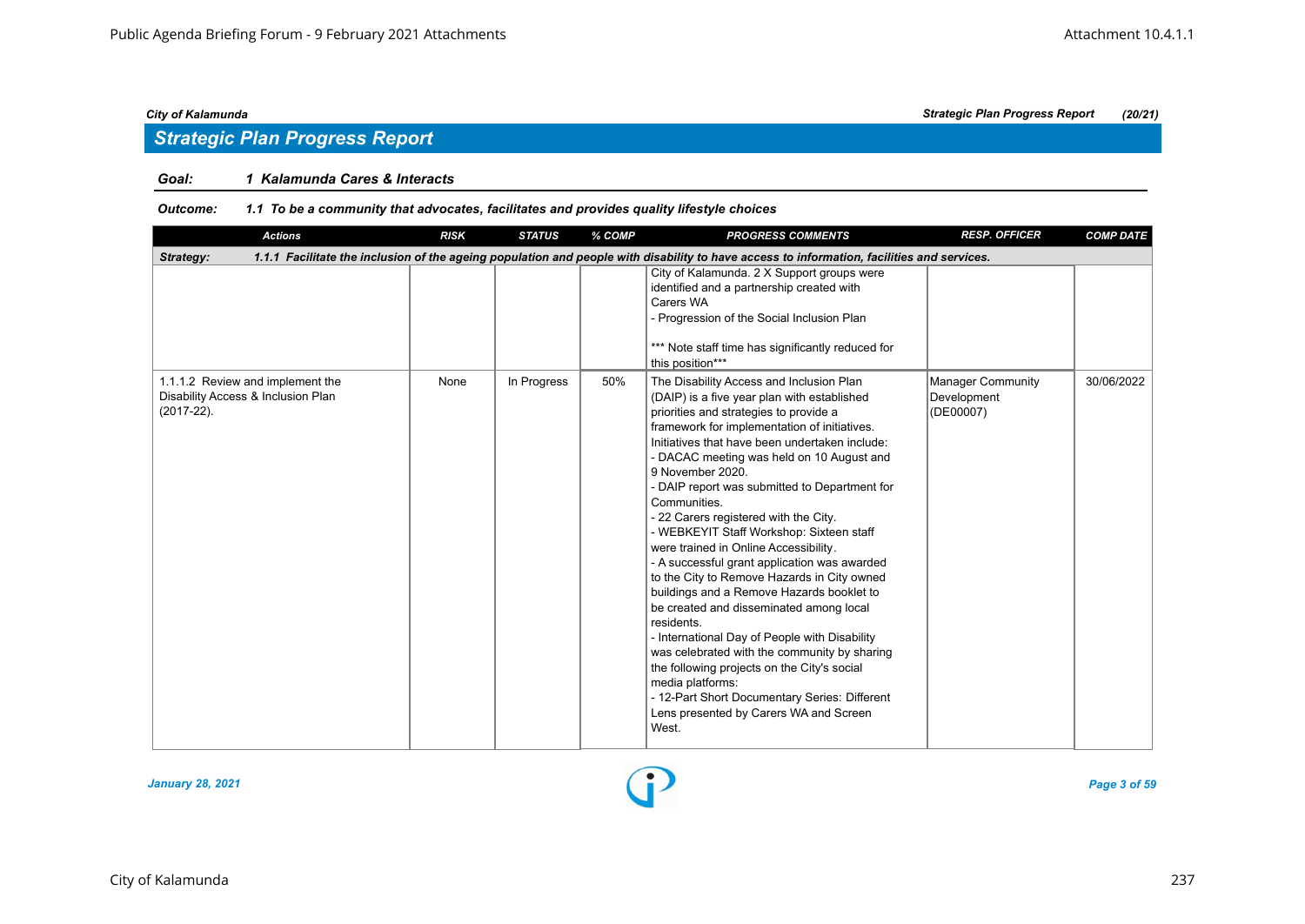## *Strategic Plan Progress Report*

#### *Goal: 1 Kalamunda Cares & Interacts*

| <b>Actions</b>                                                                                                                                                                 | <b>RISK</b> | <b>STATUS</b> | % COMP | <b>PROGRESS COMMENTS</b>                                                                                                                                                                                                                                                                                                                                                                                                                                                                                                                                                                                                                                                                                                                                                    | <b>RESP. OFFICER</b>                              | <b>COMP DATE</b> |  |  |  |
|--------------------------------------------------------------------------------------------------------------------------------------------------------------------------------|-------------|---------------|--------|-----------------------------------------------------------------------------------------------------------------------------------------------------------------------------------------------------------------------------------------------------------------------------------------------------------------------------------------------------------------------------------------------------------------------------------------------------------------------------------------------------------------------------------------------------------------------------------------------------------------------------------------------------------------------------------------------------------------------------------------------------------------------------|---------------------------------------------------|------------------|--|--|--|
| 1.1.1 Facilitate the inclusion of the ageing population and people with disability to have access to information, facilities and services.<br>Strategy:                        |             |               |        |                                                                                                                                                                                                                                                                                                                                                                                                                                                                                                                                                                                                                                                                                                                                                                             |                                                   |                  |  |  |  |
|                                                                                                                                                                                |             |               |        | - This Bay is Someone's Day Campaign: This<br>campaign was shared on the City's social<br>media platforms and stickers and coreflute<br>signs were dispersed and placed in front of<br>City facilities ACROD Parking Bays.<br>- COVID Innovation Grant - All Abilities Dance<br>Class commenced on 10-11-2020 at HPRC<br>with an average of 6-10 participants.<br>- COVID Innovation Grant - AFL Wheelchair<br>Footy C'mon Try held on 3-12-2020 at HPRC -<br>10 people attended.<br>- Forget-Me-Not-Cafe, resumed after COVID.<br>- Bat Box Painting with Kalamunda Support<br>Education School - 6 children with disabilities<br>painted microbat boxes made from the<br>Forrestfield Mens Shed.<br>*** Note staff time has significantly reduced for<br>this position*** |                                                   |                  |  |  |  |
| 1.1.1.3 Initiate a Local Planning Scheme<br>amendment and the transfer process to<br>facilitate aged care, residential and open<br>space improvements to Cambridge<br>Reserve. | None        | In Progress   | 80%    | Local Planning Scheme No.3 - Amendment<br>104 to facilitate aged care, residential and<br>open space improvements adopted and<br>forwarded to WAPC for consideration<br>(OCM257/2020).<br>Negotiations are progressing with the<br>Department of Planning, Lands and Heritage<br>in relation to formalising the land transfer<br>process. A report will be provided to Council<br>as these negotiations progress (anticipated by<br>Q2 2021).                                                                                                                                                                                                                                                                                                                               | <b>Director Development</b><br>Services (DE00004) | 30/06/2022       |  |  |  |

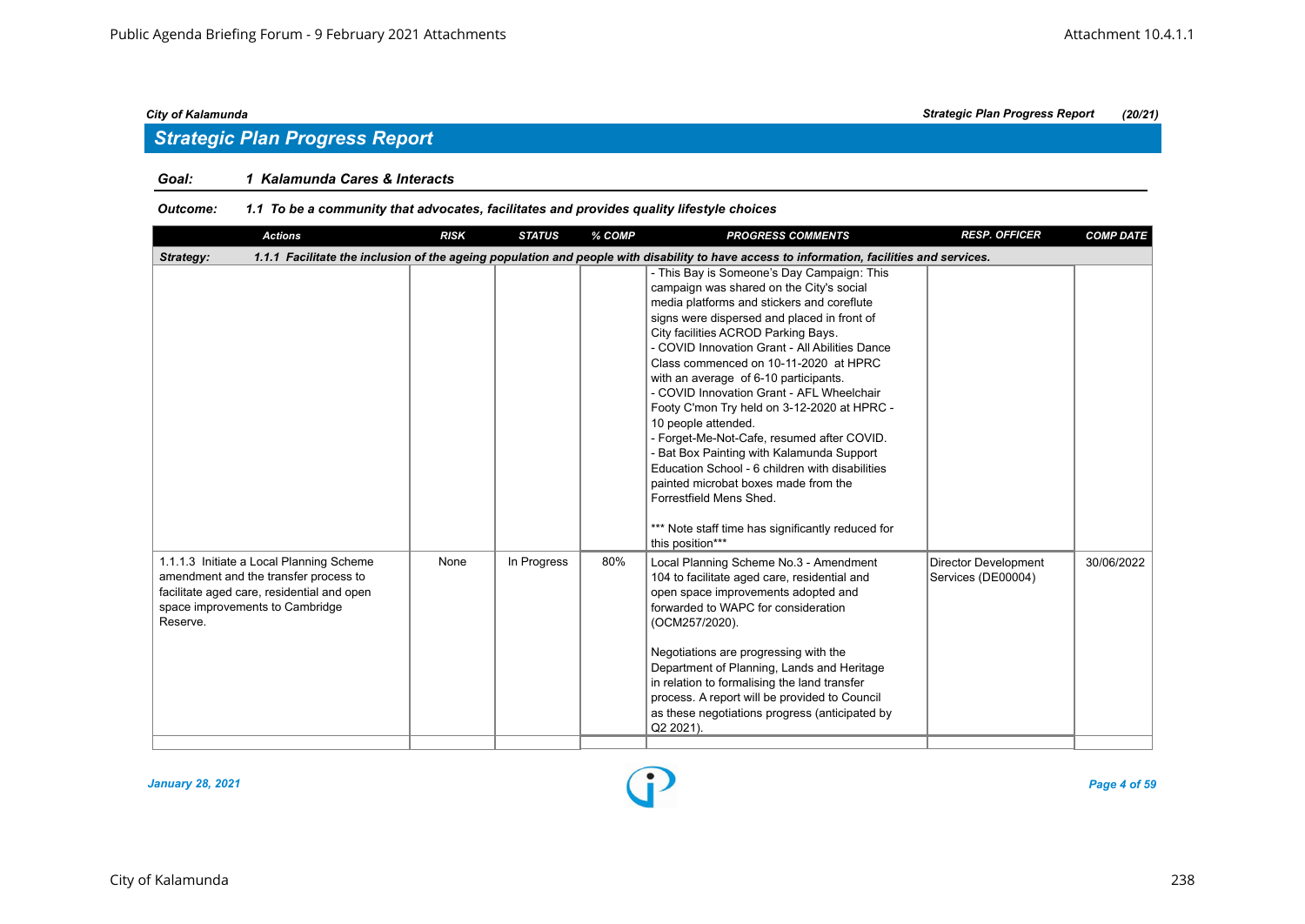## *Strategic Plan Progress Report*

#### *Goal: 1 Kalamunda Cares & Interacts*

| <b>Actions</b>                                                                                                                                                                                                                                          | <b>RISK</b> | <b>STATUS</b> | % COMP | <b>PROGRESS COMMENTS</b>                                                                                                                                                                                                                                                                                                                                                                                                                                                                                                                                                                                                                          | <b>RESP. OFFICER</b>                                 | <b>COMP DATE</b> |  |  |  |  |
|---------------------------------------------------------------------------------------------------------------------------------------------------------------------------------------------------------------------------------------------------------|-------------|---------------|--------|---------------------------------------------------------------------------------------------------------------------------------------------------------------------------------------------------------------------------------------------------------------------------------------------------------------------------------------------------------------------------------------------------------------------------------------------------------------------------------------------------------------------------------------------------------------------------------------------------------------------------------------------------|------------------------------------------------------|------------------|--|--|--|--|
| 1.1.1 Facilitate the inclusion of the ageing population and people with disability to have access to information, facilities and services.<br>Strategy:                                                                                                 |             |               |        |                                                                                                                                                                                                                                                                                                                                                                                                                                                                                                                                                                                                                                                   |                                                      |                  |  |  |  |  |
| 1.1.1.4 Support the Western Australian<br>Planning Commission to progress a<br>Metropolitan Region Scheme amendment<br>and concurrent Local Planning Scheme<br>No. 3 amendment, to facilitate aged care,<br>residential and open space<br>improvements. | None        | Completed     | 100%   | The Metropolitan Region Scheme Amendment<br>has been approved.<br>The Department of Planning, Lands and<br>Heritage will now action an Expressions of<br>Interest Process for the future development of<br>the site.                                                                                                                                                                                                                                                                                                                                                                                                                              | <b>Director Development</b><br>Services (DE00004)    | 30/06/2022       |  |  |  |  |
| 1.1.1.5 Support the Aged Care Advisory<br>Committee in advocating for increased<br>aged care.                                                                                                                                                           | None        | In Progress   | 30%    | The KACAC met in August 2020 to develop<br>their advocacy action plan. Focus is being<br>placed on securing the Heidelberg Park site<br>and Cambridge Reserve.                                                                                                                                                                                                                                                                                                                                                                                                                                                                                    | <b>Chief Executive Officer</b><br>(DE00001)          | 30/06/2021       |  |  |  |  |
| <b>Actions</b>                                                                                                                                                                                                                                          | <b>RISK</b> | <b>STATUS</b> | % COMP | <b>PROGRESS COMMENTS</b>                                                                                                                                                                                                                                                                                                                                                                                                                                                                                                                                                                                                                          | <b>RESP. OFFICER</b>                                 | <b>COMP DATE</b> |  |  |  |  |
| Strategy:                                                                                                                                                                                                                                               |             |               |        | 1.1.2 Empower, support and engage with young people, families and our culturally diverse community.                                                                                                                                                                                                                                                                                                                                                                                                                                                                                                                                               |                                                      |                  |  |  |  |  |
| 1.1.2.1 Implement and deliver the Youth<br>Plan (2017-22).                                                                                                                                                                                              | None        | In Progress   | 50%    | City staff have commenced year four of the<br>Youth Plan (2017-2022), delivering several<br>projects to the City of Kalamunda community<br>including:<br>- Young Creatives launched - Intergenerational<br>creative writing and digital art competition<br>- Youth Action Kalamunda - Four meetings<br>held<br>- Music Collaboration project launched with<br>local youth<br>- Kalamunda Upskill Project (KUSP) - Three<br>digital tutorials<br>- R U OK day - Staff promoted community<br>awareness<br>- Zig Zag Early Years - Three meetings held<br>- St Brigid's Primary School Year Four - Visit to<br>Council chambers to learn about Local | <b>Manager Community</b><br>Development<br>(DE00007) | 30/06/2022       |  |  |  |  |

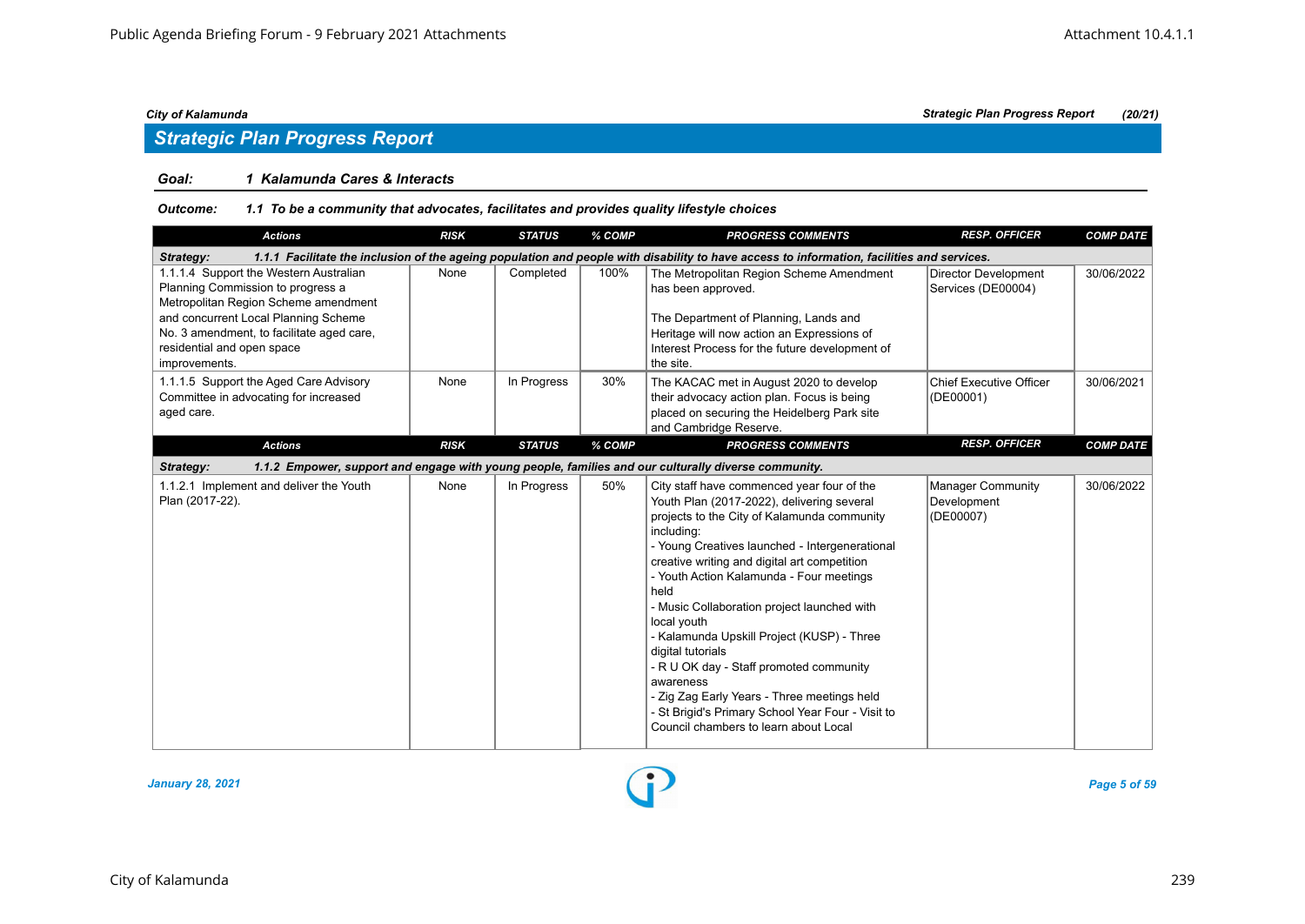## *Strategic Plan Progress Report*

#### *Goal: 1 Kalamunda Cares & Interacts*

| <b>Actions</b> | <b>RISK</b> | <b>STATUS</b> | % COMP | <b>PROGRESS COMMENTS</b>                                                                                                                                                                                                                                                                                                                                                                                                                                                                                                                                                                                                                                                                                                                                                                                                                                                                                                                                                                                                                                                                                                                                                                       | <b>RESP. OFFICER</b> | <b>COMP DATE</b> |
|----------------|-------------|---------------|--------|------------------------------------------------------------------------------------------------------------------------------------------------------------------------------------------------------------------------------------------------------------------------------------------------------------------------------------------------------------------------------------------------------------------------------------------------------------------------------------------------------------------------------------------------------------------------------------------------------------------------------------------------------------------------------------------------------------------------------------------------------------------------------------------------------------------------------------------------------------------------------------------------------------------------------------------------------------------------------------------------------------------------------------------------------------------------------------------------------------------------------------------------------------------------------------------------|----------------------|------------------|
| Strategy:      |             |               |        | 1.1.2 Empower, support and engage with young people, families and our culturally diverse community.                                                                                                                                                                                                                                                                                                                                                                                                                                                                                                                                                                                                                                                                                                                                                                                                                                                                                                                                                                                                                                                                                            |                      |                  |
|                |             |               |        | Government<br>- Learn to skateboard workshops - Two<br>workshops held<br>- Youth Action Kalamunda - Three meetings<br>and a cross-local government area Youth<br>Advisory Committee leadership day<br>- Young creatives closed and awarded - 21<br>submissions, winner and runner ups awarded<br>to each submission category (flash fiction,<br>poetry and art for under 18s, 18-55s and over<br>55s)<br>- COVID Innovation Grant - Bounce Program<br>launched, averaging 15 participants each<br>week<br>- Attended and held a stall at the Kalamunda<br>Senior High School Health and Wellbeing<br>Expo<br>- Employment 101 workshop: Ten participants,<br>facilitated by City staff from Human Resources<br>- Pop Up Play Day (supporting the Zig Zag<br>Early Years Partnership)<br>- Zig Zag Early Years Partnership - Three<br>meetings held<br>- Community Safety and Crime Prevention<br>Youth Consultation - report findings presented<br>to the CSCPAC Advisory Committee<br>- NAIDOC Week Youth Performance - Perth<br>Hills and Wheatbelt Band in collaboration with<br><b>Boorloo</b><br>- Railway Heritage Program (partnership with<br>the Environmental Team and the Kalamunda |                      |                  |
|                |             |               |        |                                                                                                                                                                                                                                                                                                                                                                                                                                                                                                                                                                                                                                                                                                                                                                                                                                                                                                                                                                                                                                                                                                                                                                                                |                      |                  |

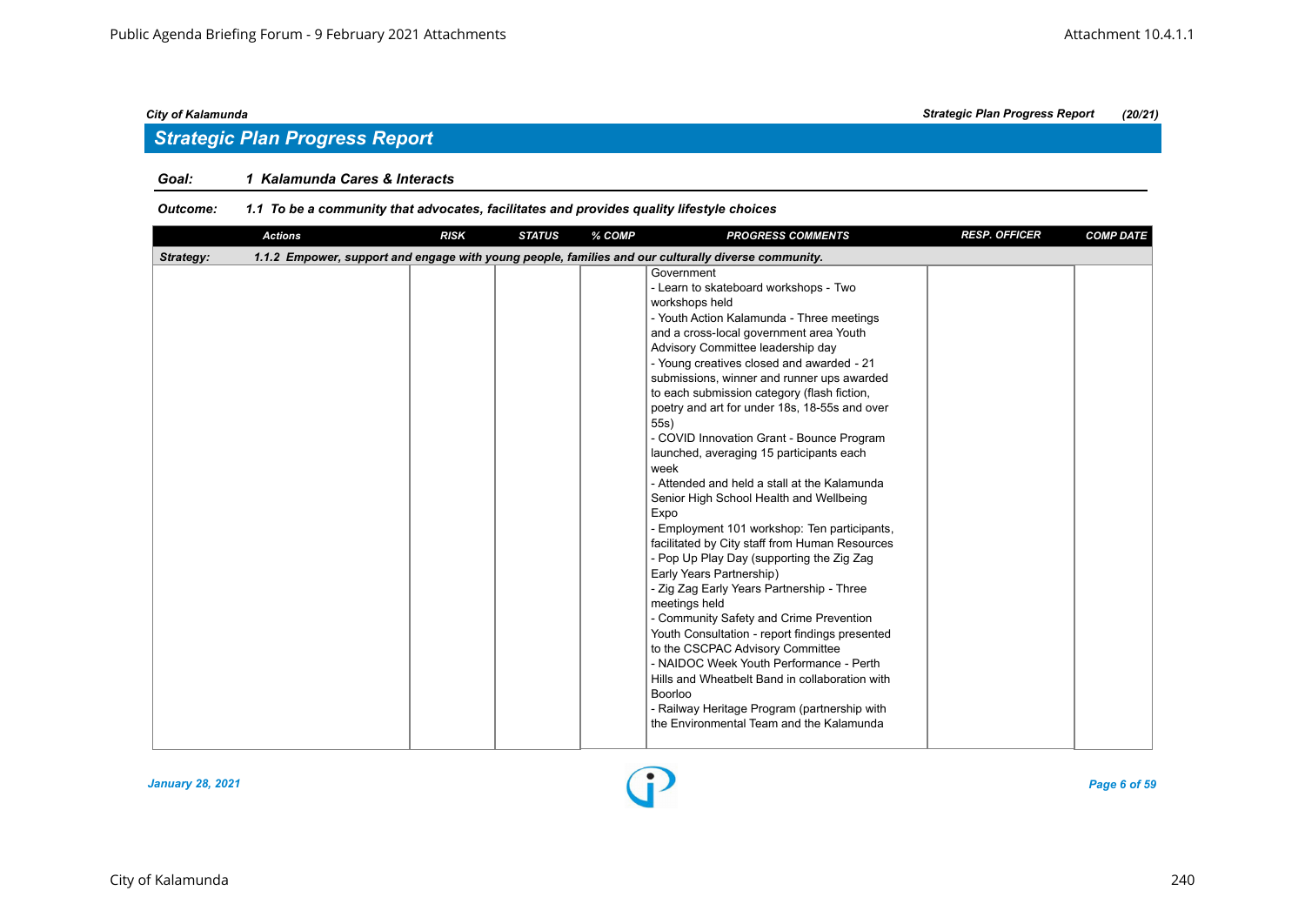## *Strategic Plan Progress Report*

#### *Goal: 1 Kalamunda Cares & Interacts*

| <b>Actions</b>                                                                                                   | <b>RISK</b> | <b>STATUS</b> | % COMP | <b>PROGRESS COMMENTS</b>                                                                                                                                                                                                                                                                                                                                                                                                                                                                                                                                                                                                                                                                                                                                                                | <b>RESP. OFFICER</b>                            | <b>COMP DATE</b> |  |  |  |
|------------------------------------------------------------------------------------------------------------------|-------------|---------------|--------|-----------------------------------------------------------------------------------------------------------------------------------------------------------------------------------------------------------------------------------------------------------------------------------------------------------------------------------------------------------------------------------------------------------------------------------------------------------------------------------------------------------------------------------------------------------------------------------------------------------------------------------------------------------------------------------------------------------------------------------------------------------------------------------------|-------------------------------------------------|------------------|--|--|--|
| 1.1.2 Empower, support and engage with young people, families and our culturally diverse community.<br>Strategy: |             |               |        |                                                                                                                                                                                                                                                                                                                                                                                                                                                                                                                                                                                                                                                                                                                                                                                         |                                                 |                  |  |  |  |
|                                                                                                                  |             |               |        | Education Support Centre at Kalamunda<br>SHS) student graduation ceremony<br>- Raising Children in a Digital World Parent<br>information seminar (supporting the Zig Zag<br>Early Years Partnership)<br>- Youth Art Project - High Wycombe Train<br>Station mural and installation youth co-design<br>in partnership with the Public Transport<br>Authority. Youth committee selected through<br>expression of interest submissions and first<br>planning workshop held<br>- Craft Christmas Intergeneration Workshops<br>- Two workshops held - Community Services<br>delivery (Youth Team and Seniors and<br>Disabilities officer collaboration)<br>- School's Out Pool Party held 17 December -<br>250 people attended<br>- Student Citizenship Awards distributed to<br>each school |                                                 |                  |  |  |  |
| 1.1.2.2 Implement and deliver the<br>Reconciliation Action Plan.                                                 | None        | In Progress   | 50%    | In October 2018, Council adopted the<br>'Innovate' Reconciliation Action Plan (RAP) for<br>the City of Kalamunda. An official launch of<br>the RAP occurred on 21 November.<br>Funding applied for to support NAIDOC week<br>activities. Social Media campaign for National<br>Reconciliation Action Week 2020<br>#InThisTogether2020. Community<br>Engagement with Lesmurdie Senior High<br>School and Spring Road Community<br>Kindergarten. Traditional Burning - DFES.<br>Internal reference group meeting held.                                                                                                                                                                                                                                                                    | Coordinator Tourism<br>Development<br>(AC00017) | 30/06/2024       |  |  |  |

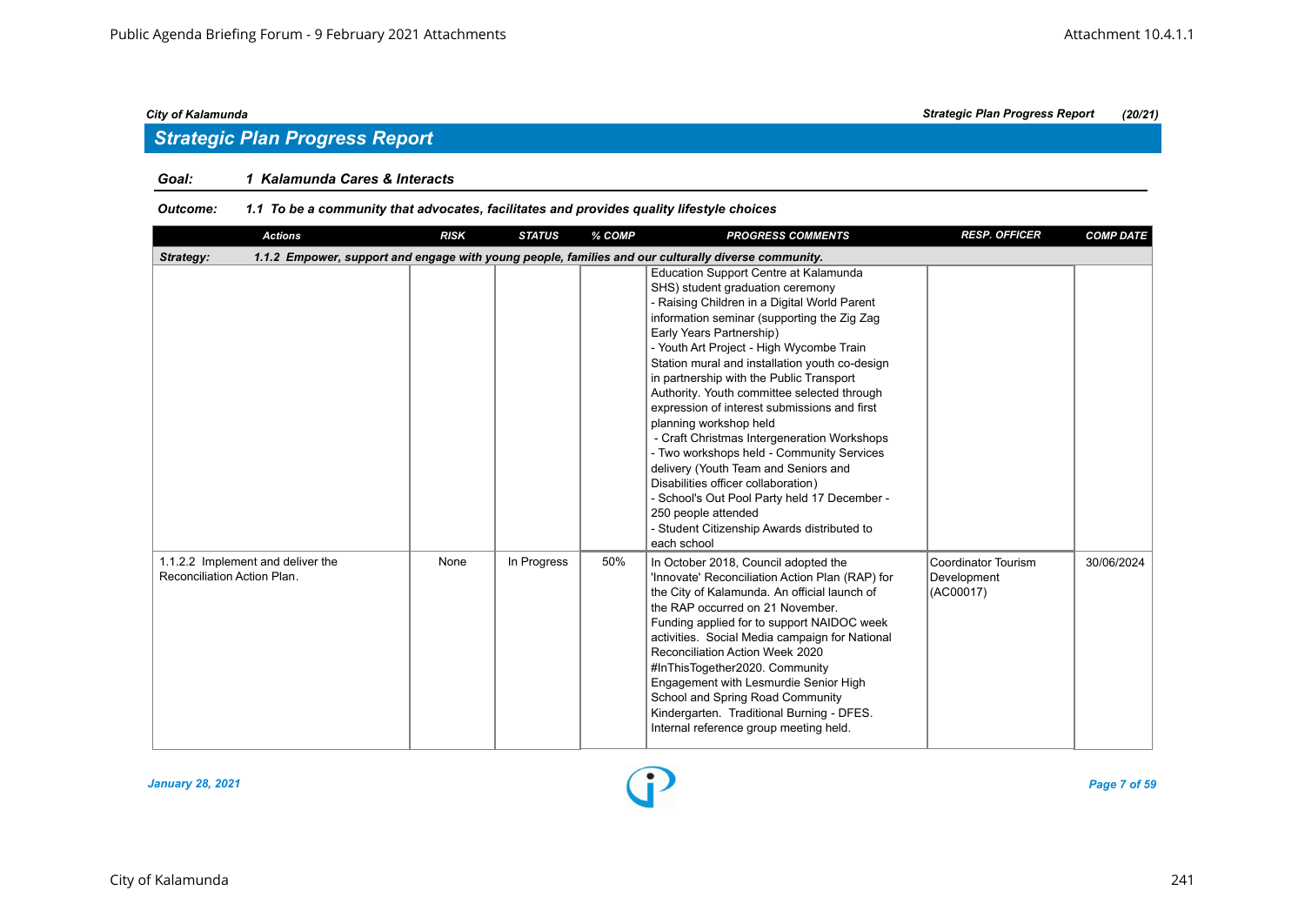# *Strategic Plan Progress Report*

### *Goal: 1 Kalamunda Cares & Interacts*

#### *Outcome: 1.1 To be a community that advocates, facilitates and provides quality lifestyle choices*

| <b>Actions</b>                                                                                                   | <b>RISK</b> | <b>STATUS</b> | % COMP | <b>PROGRESS COMMENTS</b>                                                                                                                                                                                                                                                                                                                                                                                                                                                                                     | <b>RESP. OFFICER</b>                                       | <b>COMP DATE</b> |  |  |  |
|------------------------------------------------------------------------------------------------------------------|-------------|---------------|--------|--------------------------------------------------------------------------------------------------------------------------------------------------------------------------------------------------------------------------------------------------------------------------------------------------------------------------------------------------------------------------------------------------------------------------------------------------------------------------------------------------------------|------------------------------------------------------------|------------------|--|--|--|
| 1.1.2 Empower, support and engage with young people, families and our culturally diverse community.<br>Strategy: |             |               |        |                                                                                                                                                                                                                                                                                                                                                                                                                                                                                                              |                                                            |                  |  |  |  |
|                                                                                                                  |             |               |        | External reference group convened in<br>December.                                                                                                                                                                                                                                                                                                                                                                                                                                                            |                                                            |                  |  |  |  |
| 1.1.2.3 Implement Kalamunda Engages:<br>Community Engagement Strategy.                                           | None        | In Progress   | 65%    | Community engagement continues to be an<br>area of strong focus, throughout the<br>Organisation, with the successful<br>implementation of projects since the<br>commencement of the new financial year.                                                                                                                                                                                                                                                                                                      | Manager Customer &<br><b>Public Relations</b><br>(DE00008) | 30/06/2022       |  |  |  |
| 1.1.2.4 Implement the COVID-19 Crisis<br>Relief Fund.                                                            | None        | In Progress   | 77%    | The COVID Relief Fund was advertised during<br>August and closed in September 2020.<br>Applications are being processed with<br>disbursements occurring throughout October<br>2020.                                                                                                                                                                                                                                                                                                                          | <b>Chief Executive Officer</b><br>(DE00001)                | 30/06/2021       |  |  |  |
| <b>Actions</b>                                                                                                   | <b>RISK</b> | <b>STATUS</b> | % COMP | <b>PROGRESS COMMENTS</b>                                                                                                                                                                                                                                                                                                                                                                                                                                                                                     | <b>RESP. OFFICER</b>                                       | <b>COMP DATE</b> |  |  |  |
| 1.1.3 Facilitate opportunities to pursue learning.<br>Strategy:                                                  |             |               |        |                                                                                                                                                                                                                                                                                                                                                                                                                                                                                                              |                                                            |                  |  |  |  |
| 1.1.3.1 Ensure Libraries provide modern<br>contemporary services.                                                | None        | In Progress   | 50%    | Library Services review tabled in November<br>with Council endorsing all recommendations.<br>Conversations have commenced with<br>Forrestfield Hawaiian Group as well as draft<br>operational budgets completed for<br>consideration in relation to the District<br>Structure Plan for High Wycombe Library Site.<br>Kalamunda redesign budget bid has been<br>completed and awaiting budget decisions.<br>Bibliotheca budget bid has also been<br>completed for Forrestfield and High Wycombe<br>Libraries. | Coordinator Culture,<br>Arts & Libraries<br>(CSS002)       | 30/06/2024       |  |  |  |
| 1.1.3.2 Complete a strategic review of<br>Libraries.                                                             | None        | Completed     | 100%   | Library Services Review report was formally<br>considered by Council at the November 2020<br>OCM.<br>The Library Services Review was presented to                                                                                                                                                                                                                                                                                                                                                            | Coordinator Culture.<br>Arts & Libraries<br>(CSS002)       | 31/10/2020       |  |  |  |

*January 28, 2021 Page 8 of 59*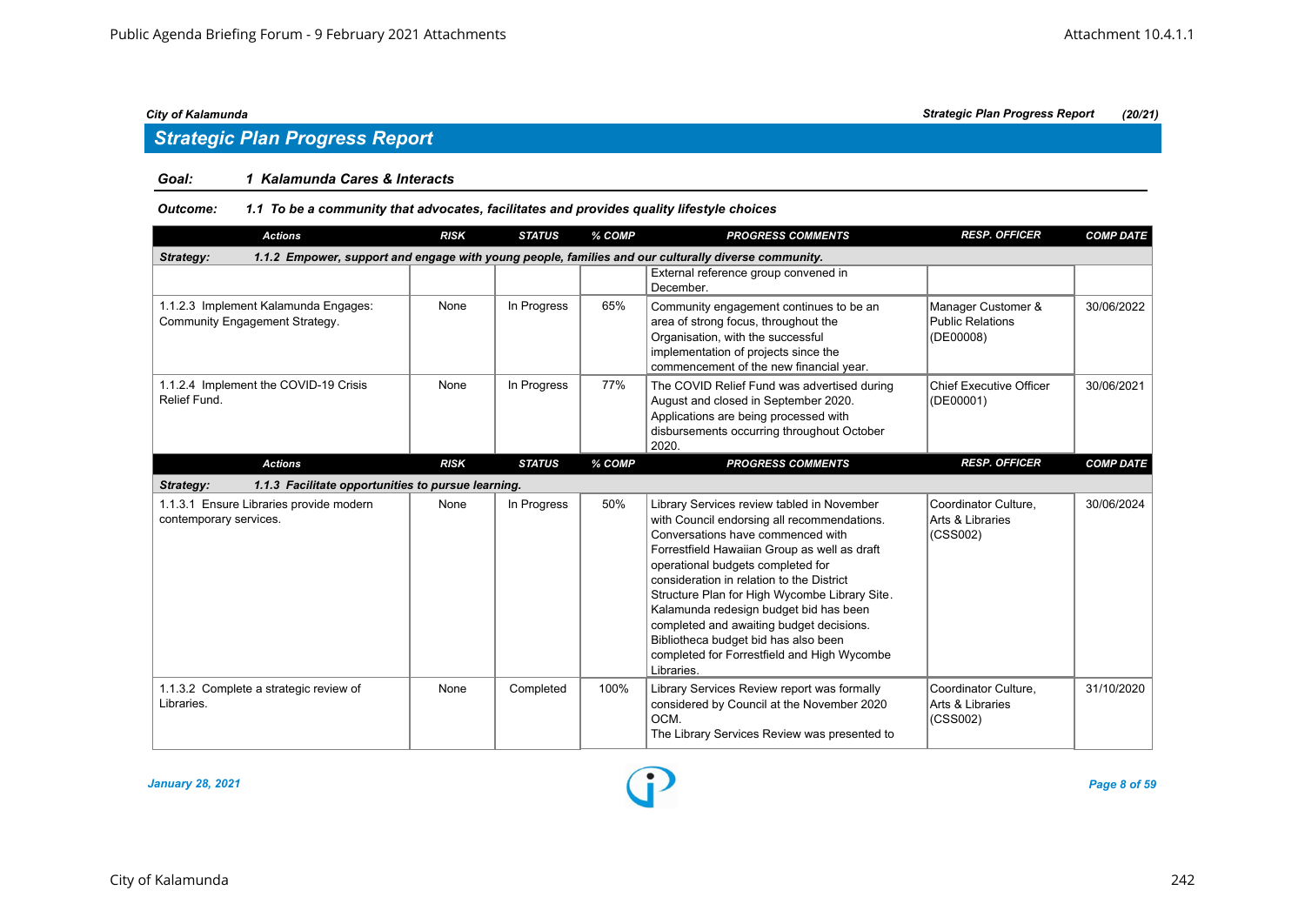## *Strategic Plan Progress Report*

#### *Goal: 1 Kalamunda Cares & Interacts*

| <b>Actions</b>                                                                                | <b>RISK</b> | <b>STATUS</b> | % COMP | <b>PROGRESS COMMENTS</b>                                                                                                                                                                                                                                                                                                                                                                                                                                                                                                                                                                                                                                                                                                                                                                                                                                                                                                                                                                                                                                                                                                                                                                  | <b>RESP. OFFICER</b>                                 | <b>COMP DATE</b> |  |  |  |  |
|-----------------------------------------------------------------------------------------------|-------------|---------------|--------|-------------------------------------------------------------------------------------------------------------------------------------------------------------------------------------------------------------------------------------------------------------------------------------------------------------------------------------------------------------------------------------------------------------------------------------------------------------------------------------------------------------------------------------------------------------------------------------------------------------------------------------------------------------------------------------------------------------------------------------------------------------------------------------------------------------------------------------------------------------------------------------------------------------------------------------------------------------------------------------------------------------------------------------------------------------------------------------------------------------------------------------------------------------------------------------------|------------------------------------------------------|------------------|--|--|--|--|
| Strategy:<br>1.1.3 Facilitate opportunities to pursue learning.                               |             |               |        |                                                                                                                                                                                                                                                                                                                                                                                                                                                                                                                                                                                                                                                                                                                                                                                                                                                                                                                                                                                                                                                                                                                                                                                           |                                                      |                  |  |  |  |  |
|                                                                                               |             |               |        | Council in November as a confidential<br>attachment, Officers still working through the<br>recommendations as staged approach being<br>taken to recommendations.                                                                                                                                                                                                                                                                                                                                                                                                                                                                                                                                                                                                                                                                                                                                                                                                                                                                                                                                                                                                                          |                                                      |                  |  |  |  |  |
| 1.1.3.3 Implement strategic review<br>recommendations for enhancement to<br>library services. | None        | In Progress   | 50%    | Library Services Review report was endorsed<br>by Council in November with the following<br>recommendations:<br>RECEIVE and NOTE the Library Services<br>Review Report.<br>Request the CEO to prepare reports for:<br>Integration of Forrestfield Library into a<br>community hub within the Forrestfield Activity<br>Centre Precinct (negotiating with Hawaiian<br>group);<br>Transition out of the current High Wycombe<br>Library site and co-locate within the District<br>Structure plan area in Forrestfield North (High<br>Wycombe South) near the train station with a<br>new contemporary library building (awaiting<br>State government announcement);<br>Undertake a redesign of the internals at the<br>Kalamunda Library to improve amenity,<br>improve service provision and program<br>delivery and gain full utilisation of available<br>space, providing the community with a<br>contemporary community hub experience.<br>Request that the City explores opportunities to<br>establish cultural partnerships and joint<br>ventures with other commercial businesses to<br>reduce the cost of running its library services<br>and to improve the customer experience and | Coordinator Culture,<br>Arts & Libraries<br>(CSS002) | 30/06/2021       |  |  |  |  |

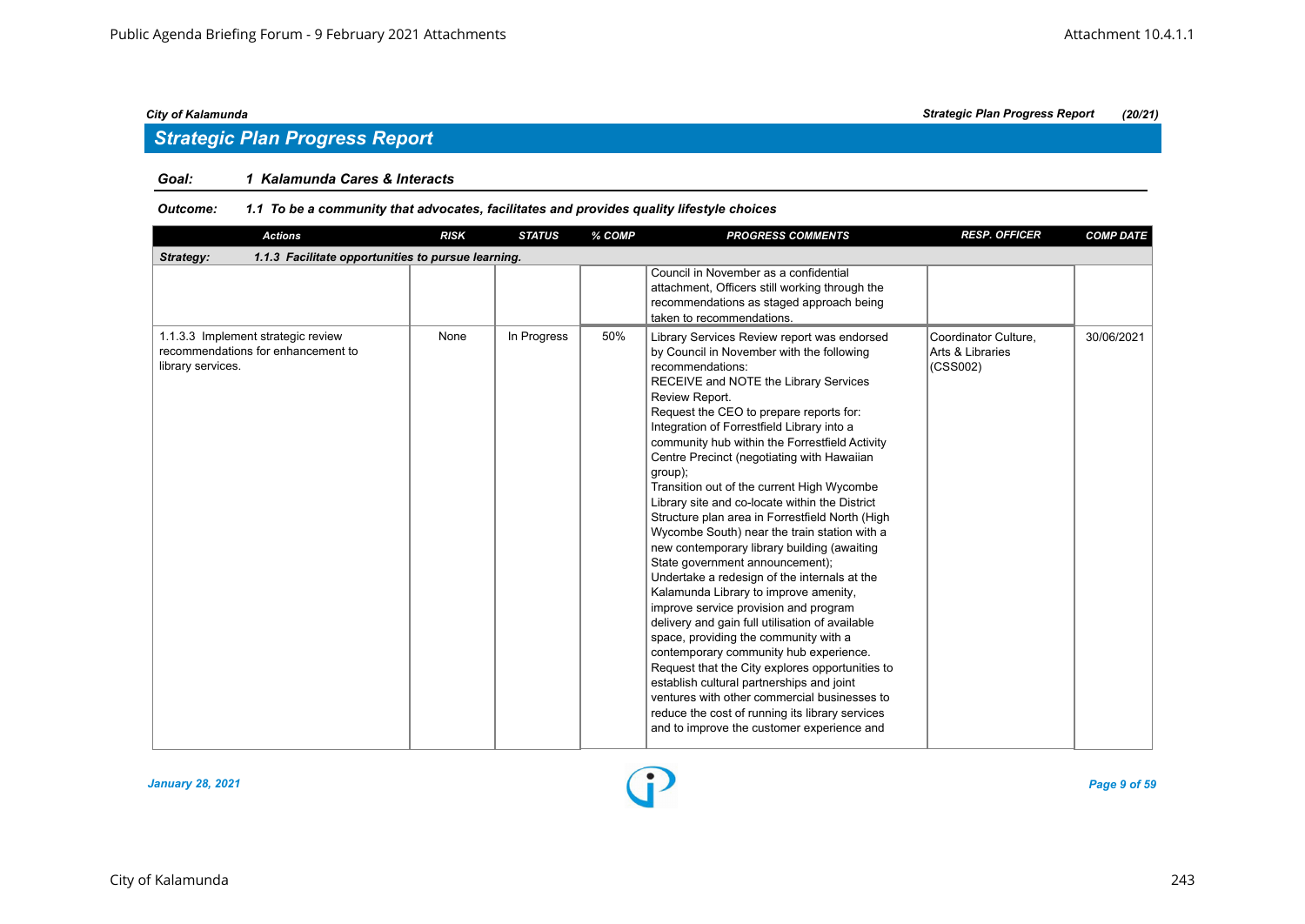## *Strategic Plan Progress Report*

#### *Goal: 1 Kalamunda Cares & Interacts*

*Outcome: 1.1 To be a community that advocates, facilitates and provides quality lifestyle choices*

| Actions                                                         | RISK | <b>STATUS</b> | % COMP | <b>PROGRESS COMMENTS</b>                                                                                       | <b>RESP. OFFICER</b>                                             | <b>COMP DATE</b> |  |  |  |
|-----------------------------------------------------------------|------|---------------|--------|----------------------------------------------------------------------------------------------------------------|------------------------------------------------------------------|------------------|--|--|--|
| 1.1.3 Facilitate opportunities to pursue learning.<br>Strategy: |      |               |        |                                                                                                                |                                                                  |                  |  |  |  |
|                                                                 |      |               |        | service offerings - to commence in 2021.                                                                       |                                                                  |                  |  |  |  |
| 1.1.3.4 Upgrade the Library Management<br>Systems.              | None | Completed     | 100%   | Library Management System upgrade to Sirsi<br>Dynix completed with merge process also<br>nearing finalisation. | Coordinator Culture.<br><b>IArts &amp; Libraries</b><br>(CSS002) | 31/12/2020       |  |  |  |

| <b>Actions</b>                                                                               | <b>RISK</b> | <b>STATUS</b> | % COMP | <b>PROGRESS COMMENTS</b>                                                                                                                                                                                                                                                                                                                                                                                                                                                                                                                                                                                                                                                                                                                               | <b>RESP. OFFICER</b>                                                      | <b>COMP DATE</b> |  |  |  |  |
|----------------------------------------------------------------------------------------------|-------------|---------------|--------|--------------------------------------------------------------------------------------------------------------------------------------------------------------------------------------------------------------------------------------------------------------------------------------------------------------------------------------------------------------------------------------------------------------------------------------------------------------------------------------------------------------------------------------------------------------------------------------------------------------------------------------------------------------------------------------------------------------------------------------------------------|---------------------------------------------------------------------------|------------------|--|--|--|--|
| 1.2.1 Facilitate a safe community environment.<br>Strategy:                                  |             |               |        |                                                                                                                                                                                                                                                                                                                                                                                                                                                                                                                                                                                                                                                                                                                                                        |                                                                           |                  |  |  |  |  |
| 1.2.1.1 Finalise and implement the<br>Community Safety & Crime Prevention<br>Plan (2020-25). | None        | In Progress   | 50%    | The Community Safety and Crime Prevention<br>Plan was endorsed by the Community Safety<br>Crime Prevention Committee on 10 August<br>2020, proceeding the committee meeting the<br>plan was adopted by Council on 27 October<br>2020.<br>Key items being undertaken include:<br>- Resources from Neighbourhood Watch and<br>Goodbye Graffiti were disseminated among<br>residents at the below events -<br>> Schools out pool party at Kalamunda Water<br>Park: 17/12/2020: 200 people plus<br>> Learn to skateboard at High Wycombe<br>Skate Park Clinic: 01/10/2020: approximately<br>40 tickets were released plus families who<br>attended<br>Regular meetings with Police are occurring<br>regarding youth engagement and grant<br>opportunities. | Manager<br>Environmental Health &<br><b>Community Safety</b><br>(AC00064) | 30/06/2024       |  |  |  |  |

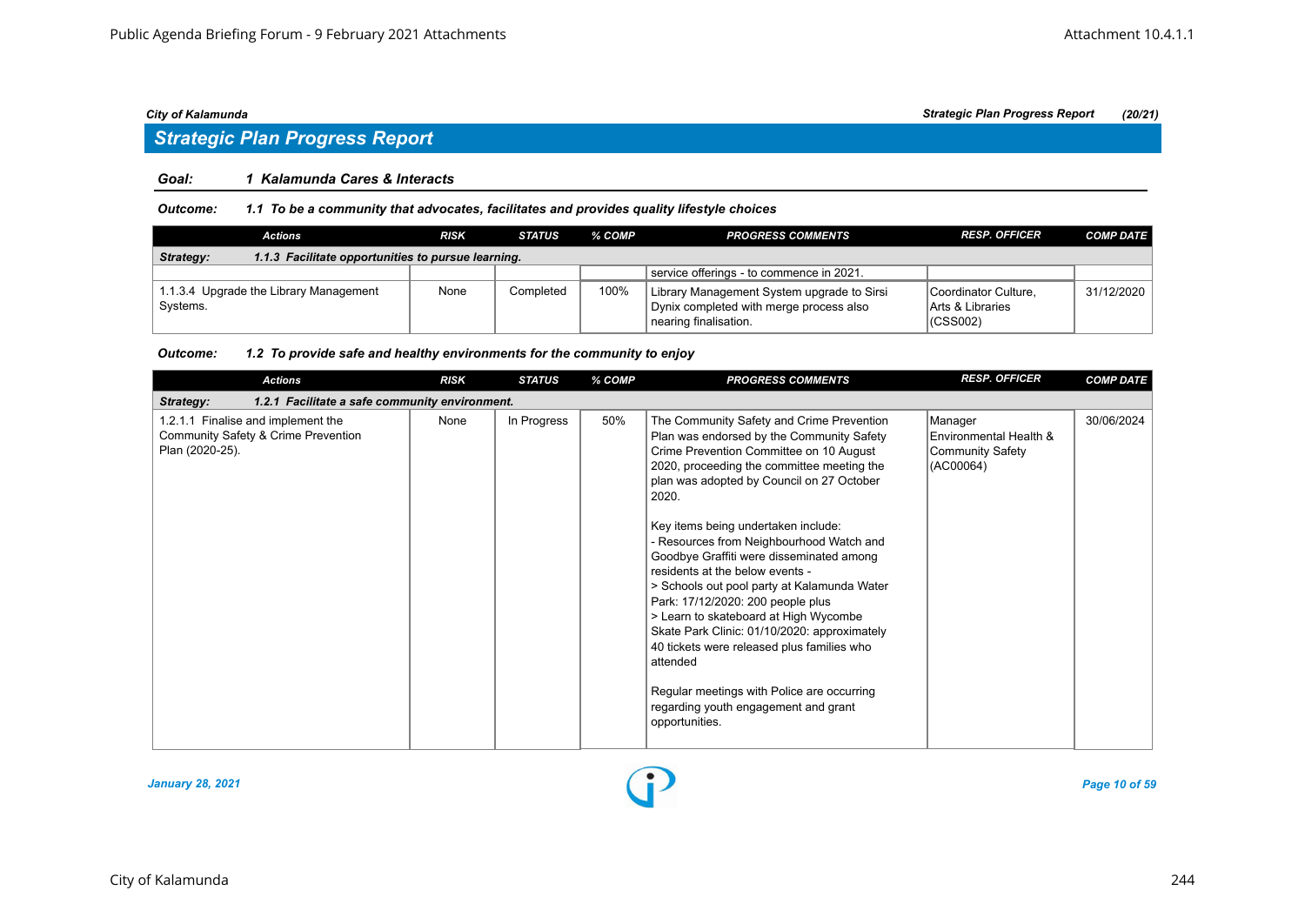## *Strategic Plan Progress Report*

#### *Goal: 1 Kalamunda Cares & Interacts*

| <b>Actions</b>                                                                     | <b>RISK</b> | <b>STATUS</b> | % COMP | <b>PROGRESS COMMENTS</b>                                                                                                                                                                                                                                                                                                                                                                                                                                                                                                                                                                                         | <b>RESP. OFFICER</b>                             | <b>COMP DATE</b> |  |  |  |
|------------------------------------------------------------------------------------|-------------|---------------|--------|------------------------------------------------------------------------------------------------------------------------------------------------------------------------------------------------------------------------------------------------------------------------------------------------------------------------------------------------------------------------------------------------------------------------------------------------------------------------------------------------------------------------------------------------------------------------------------------------------------------|--------------------------------------------------|------------------|--|--|--|
| 1.2.1 Facilitate a safe community environment.<br>Strategy:                        |             |               |        |                                                                                                                                                                                                                                                                                                                                                                                                                                                                                                                                                                                                                  |                                                  |                  |  |  |  |
|                                                                                    |             |               |        | Funding has been secured for urban art and<br>theatre program at KPAC.                                                                                                                                                                                                                                                                                                                                                                                                                                                                                                                                           |                                                  |                  |  |  |  |
| 1.2.1.2 Undertake Annual Bushfire<br>Readiness and Inspections Program.            | None        | In Progress   | 70%    | The Fire Hazard Reduction Program<br>inspections started 1 November 2020 and will<br>conclude 31 March 2021.<br>Total inspections completed up to 11 January<br>$2021 = 3117$<br>Total follow up inspections = 366<br>Total work orders issued = 890<br>Total infringements issued = $56$<br>The post 2020/21 season draft report will<br>commence at the conclusion of the program,<br>31 March 2021, and be ready for review in<br>April 2021.                                                                                                                                                                 | <b>Coordinator Community</b><br>Safety (AC00018) | 30/06/2024       |  |  |  |
| 1.2.1.3 Local Emergency Management<br>arrangements are reviewed and<br>maintained. | None        | Completed     | 100%   | The Local Emergency Management<br>Arrangements are reviewed annually, and<br>have recently undergone a major review. A<br>new set of arrangements have been drafted<br>which were endorsed by the City Local<br>Emergency Management Committee on 27<br>February 2020 and then approved by the<br>District Emergency Management Committee<br>in October. The document was then endorsed<br>by Council in December 2020.<br>In early January 2021 the document was<br>signed off, and has now been distributed.<br>It is a requirement that all Local Governments<br>are required to review their LEMA each year, | <b>Coordinator Community</b><br>Safety (AC00018) | 30/06/2024       |  |  |  |

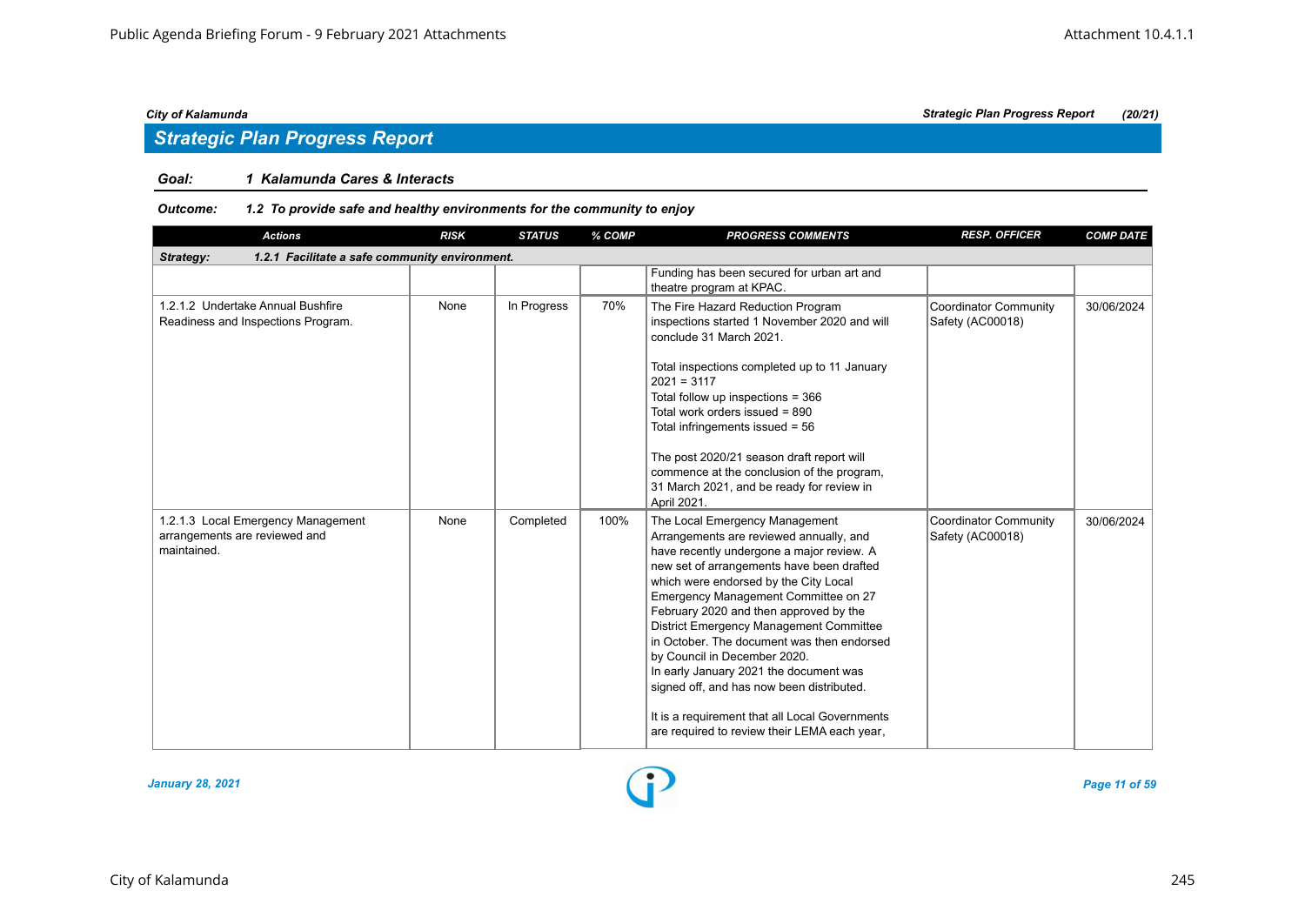#### *Goal: 1 Kalamunda Cares & Interacts*

| <b>Actions</b>                                                                                                                                               | <b>RISK</b> | <b>STATUS</b> | % COMP | <b>PROGRESS COMMENTS</b>                                                                                                                                                                                                                                                                                                                                                                                                                                                                                                                                                                                                                                                                               | <b>RESP. OFFICER</b>                                          | <b>COMP DATE</b> |  |  |  |  |
|--------------------------------------------------------------------------------------------------------------------------------------------------------------|-------------|---------------|--------|--------------------------------------------------------------------------------------------------------------------------------------------------------------------------------------------------------------------------------------------------------------------------------------------------------------------------------------------------------------------------------------------------------------------------------------------------------------------------------------------------------------------------------------------------------------------------------------------------------------------------------------------------------------------------------------------------------|---------------------------------------------------------------|------------------|--|--|--|--|
| 1.2.1 Facilitate a safe community environment.<br>Strategy:                                                                                                  |             |               |        |                                                                                                                                                                                                                                                                                                                                                                                                                                                                                                                                                                                                                                                                                                        |                                                               |                  |  |  |  |  |
|                                                                                                                                                              |             |               |        | or after any major incident occurring. As a<br>result of the COVID-19 pandemic, the City will<br>conduct a review once the pandemic crisis<br>passes. A major review is undertaken at least<br>every 5 years.<br>The next Local Emergency Management<br>Arrangements major review is due to be<br>completed by 2025.                                                                                                                                                                                                                                                                                                                                                                                   |                                                               |                  |  |  |  |  |
| 1.2.1.5 Deliver the City's Bushfire<br>Mitigation Plan. Develop a 10 year works<br>program on premise of ongoing external<br>supporting grants from the ESL. | None        | Completed     | 100%   | Fire Break Improvements and ancillary works<br>funded by DFES for 20/21 have been<br>completed                                                                                                                                                                                                                                                                                                                                                                                                                                                                                                                                                                                                         | Manager Parks &<br><b>Environmental Services</b><br>(TO00019) | 30/06/2024       |  |  |  |  |
| 1.2.1.402 Provide a Ranger service to<br>uphold community and public safety<br>through education and enforcement of<br>state and local laws.                 | None        | In Progress   | 50%    | Maintain and provide Ranger services to<br>ensure all Ranger related matters are<br>attended to.<br>Provide correct clear advice to internal and<br>external customers as required.<br>1. Rangers attended to 9,265 matters from<br>01/01/2020 to 30/12/2020.<br>1. Parking related matters - 860<br>2. Dog related matters - 5,135<br>3. Cat related matters - 503<br>4. Fire related matters - 397<br>5. Vehicle related matters excluding parking -<br>550<br>6. Total number of cautions issued - 1.533<br>7. Total number of infringements issued - 573<br>8, Total cats currently registered - 2,100<br>9. Total dogs currently registered - 8,972<br>10. Dog attacks actioned 86 on animals and | <b>Coordinator Community</b><br>Safety (AC00018)              | 30/06/2024       |  |  |  |  |

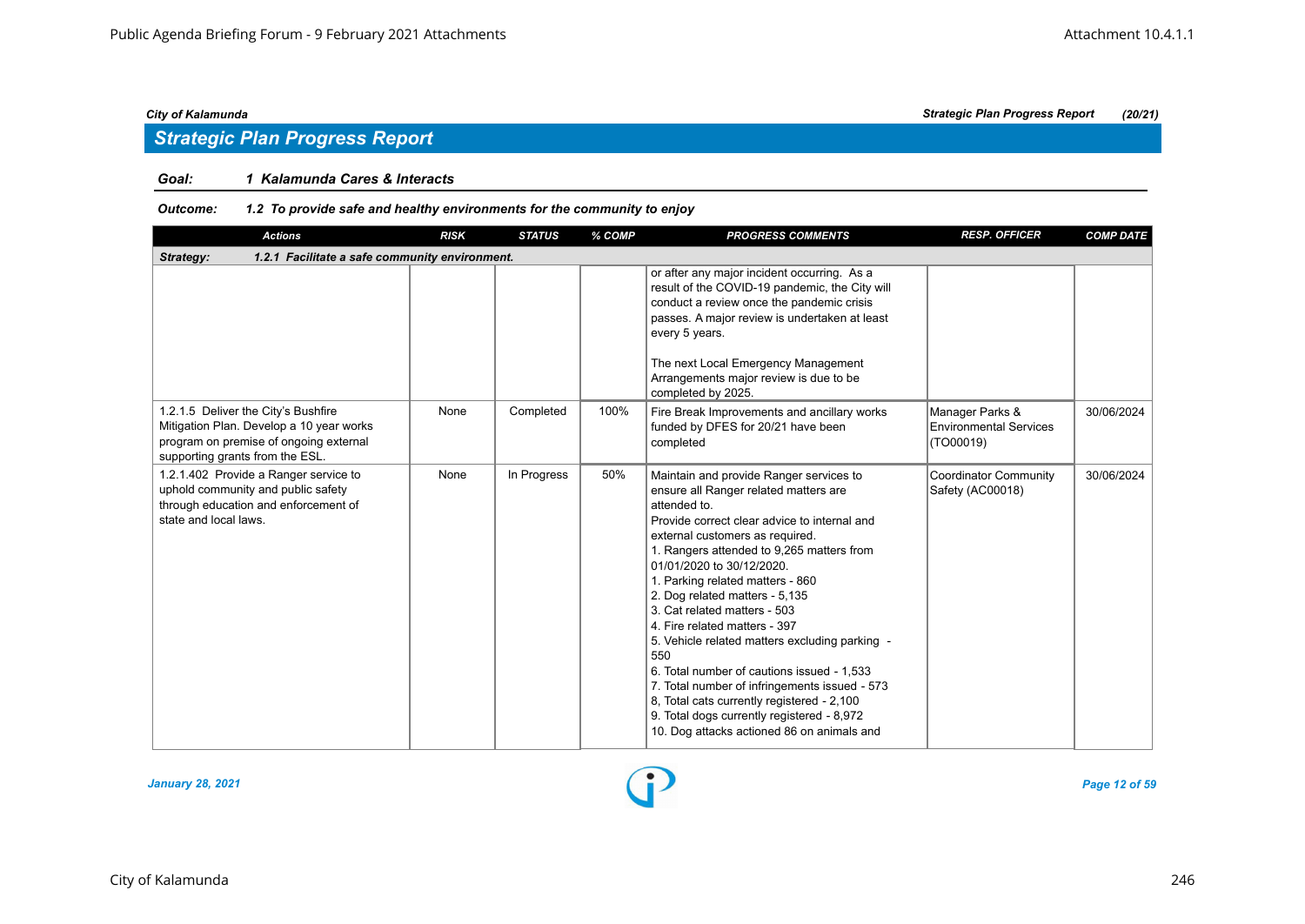## *Strategic Plan Progress Report*

#### *Goal: 1 Kalamunda Cares & Interacts*

| <b>Actions</b>                                                                                                       | <b>RISK</b> | <b>STATUS</b> | % COMP | <b>PROGRESS COMMENTS</b>                                                                                                                                                                                                                                                                                                                                                                                                                                                                                                                                                                                                                                                                                                                                                          | <b>RESP. OFFICER</b>                                                      | <b>COMP DATE</b> |  |  |  |  |
|----------------------------------------------------------------------------------------------------------------------|-------------|---------------|--------|-----------------------------------------------------------------------------------------------------------------------------------------------------------------------------------------------------------------------------------------------------------------------------------------------------------------------------------------------------------------------------------------------------------------------------------------------------------------------------------------------------------------------------------------------------------------------------------------------------------------------------------------------------------------------------------------------------------------------------------------------------------------------------------|---------------------------------------------------------------------------|------------------|--|--|--|--|
| Strategy:<br>1.2.1 Facilitate a safe community environment.                                                          |             |               |        |                                                                                                                                                                                                                                                                                                                                                                                                                                                                                                                                                                                                                                                                                                                                                                                   |                                                                           |                  |  |  |  |  |
|                                                                                                                      |             |               |        | 59 on person, total 145<br>11. Prosecutions completed (3) all successful<br>outcomes in favour of the City. 1 Dog Attack<br>case is awaiting trial in July 2021<br>12. Multi dog applications approvals - 47<br>12. Current Dangerous Dogs registered - 11<br>13. CCTV request from police actions - 17<br>Special projects<br>1. The new City of Kalamunda Dog Local<br>Laws 2021 were endorsed by Council in<br>December 2020, admin to be finalised in<br>January 2021.<br>2. The City of Kalamunda Cat Local Laws<br>draft commencement first working group<br>meeting has been scheduled for 3 February<br>2021.<br>3. Work has commenced on the Animal<br>Welfare production as a result of securing<br>funding from the 2020 WALGA Animal<br>Welfare in Emergencies grant. |                                                                           |                  |  |  |  |  |
| 1.2.1.403 Review and implement the<br>City's CCTV Strategy to ensure it aligns<br>with current Australian Standards. | None        | In Progress   | 50%    | Renewed CCTV working group has now met<br>on two occasions, and is meeting regularly on<br>a quarterly basis.<br>The CCTV policy will be separated from the<br>document and included on the City website as<br>a stand alone policy.<br>The CCTV standing operating procedures are<br>currently under review, with roles and<br>responsibilities for Community Safety, Asset<br>Maintenance, Information Technology and                                                                                                                                                                                                                                                                                                                                                           | Manager<br>Environmental Health &<br><b>Community Safety</b><br>(AC00064) | 30/06/2024       |  |  |  |  |

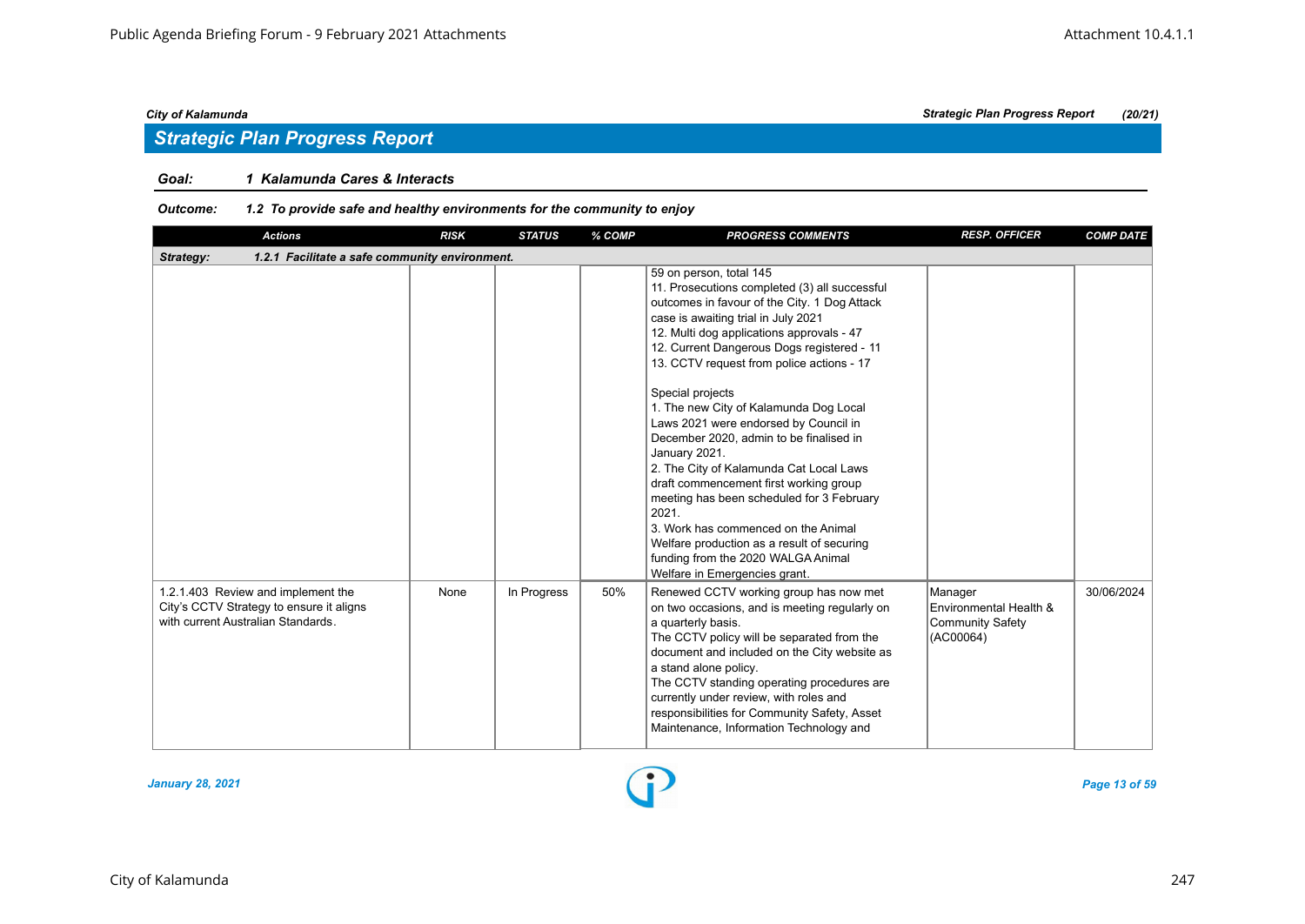#### *Goal: 1 Kalamunda Cares & Interacts*

#### *Outcome: 1.2 To provide safe and healthy environments for the community to enjoy*

| <b>Actions</b>                                                                                                                 | <b>RISK</b> | <b>STATUS</b> | % COMP | <b>PROGRESS COMMENTS</b>                                                                                                                                                                                                                                                                                                                                                                                                                                                                                                         | <b>RESP. OFFICER</b>                                                      | <b>COMP DATE</b> |  |  |  |  |
|--------------------------------------------------------------------------------------------------------------------------------|-------------|---------------|--------|----------------------------------------------------------------------------------------------------------------------------------------------------------------------------------------------------------------------------------------------------------------------------------------------------------------------------------------------------------------------------------------------------------------------------------------------------------------------------------------------------------------------------------|---------------------------------------------------------------------------|------------------|--|--|--|--|
| Strategy:<br>1.2.1 Facilitate a safe community environment.                                                                    |             |               |        |                                                                                                                                                                                                                                                                                                                                                                                                                                                                                                                                  |                                                                           |                  |  |  |  |  |
|                                                                                                                                |             |               |        | Facility Managers being updated.                                                                                                                                                                                                                                                                                                                                                                                                                                                                                                 |                                                                           |                  |  |  |  |  |
| 1.2.1.404 Explore opportunities for CCTV<br>feasibility in the Wattle Grove Cell 9<br>precinct.                                | None        | In Progress   | 50%    | The feasibility study into CCTV for Wattle<br>Grove Cell 9 has been completed and<br>presented to Kalamunda Leadership team for<br>comment.<br>The final report will be presented to the Chair<br>of the Community Safety and Crime<br>Prevention Advisory Committee and a<br>presentation provided to the committee.<br>The committee will receive the report on 10<br>February 2021 and provide recommendations<br>and/or advice to Council if necessary/required.                                                             | Manager<br>Environmental Health &<br><b>Community Safety</b><br>(AC00064) | 30/06/2024       |  |  |  |  |
| 1.2.1.405 Provide an Environmental<br>Health Service that protects and<br>enhances the safety and amenity of the<br>community. | None        | In Progress   | 50%    | Statistics for the quarter:<br>276 health risk assessments completed of<br>food businesses, public buildings and other<br>health premises.<br>71 service requests actioned.<br>197 Building and Planning Applications<br>assessed.<br>8 on-site wastewater applications assessed<br>and approved.<br>Recommendations from the recent<br>Management of Consumer Food Safety audit<br>are being implemented/actioned and EHOs<br>are also monitoring and enforcing contact<br>tracing requirements as per the COVID<br>directions. | Coordinator<br><b>Environmental Health</b><br>Services (CS00006)          | 30/06/2024       |  |  |  |  |
| <b>Actions</b>                                                                                                                 | <b>RISK</b> | <b>STATUS</b> | % COMP | <b>PROGRESS COMMENTS</b>                                                                                                                                                                                                                                                                                                                                                                                                                                                                                                         | <b>RESP. OFFICER</b>                                                      | <b>COMP DATE</b> |  |  |  |  |
| Strategy:                                                                                                                      |             |               |        | 1.2.2 Advocate and promote healthy lifestyle choices by encouraging the community to become more physically active.                                                                                                                                                                                                                                                                                                                                                                                                              |                                                                           |                  |  |  |  |  |
|                                                                                                                                |             |               |        |                                                                                                                                                                                                                                                                                                                                                                                                                                                                                                                                  |                                                                           |                  |  |  |  |  |

*January 28, 2021 Page 14 of 59*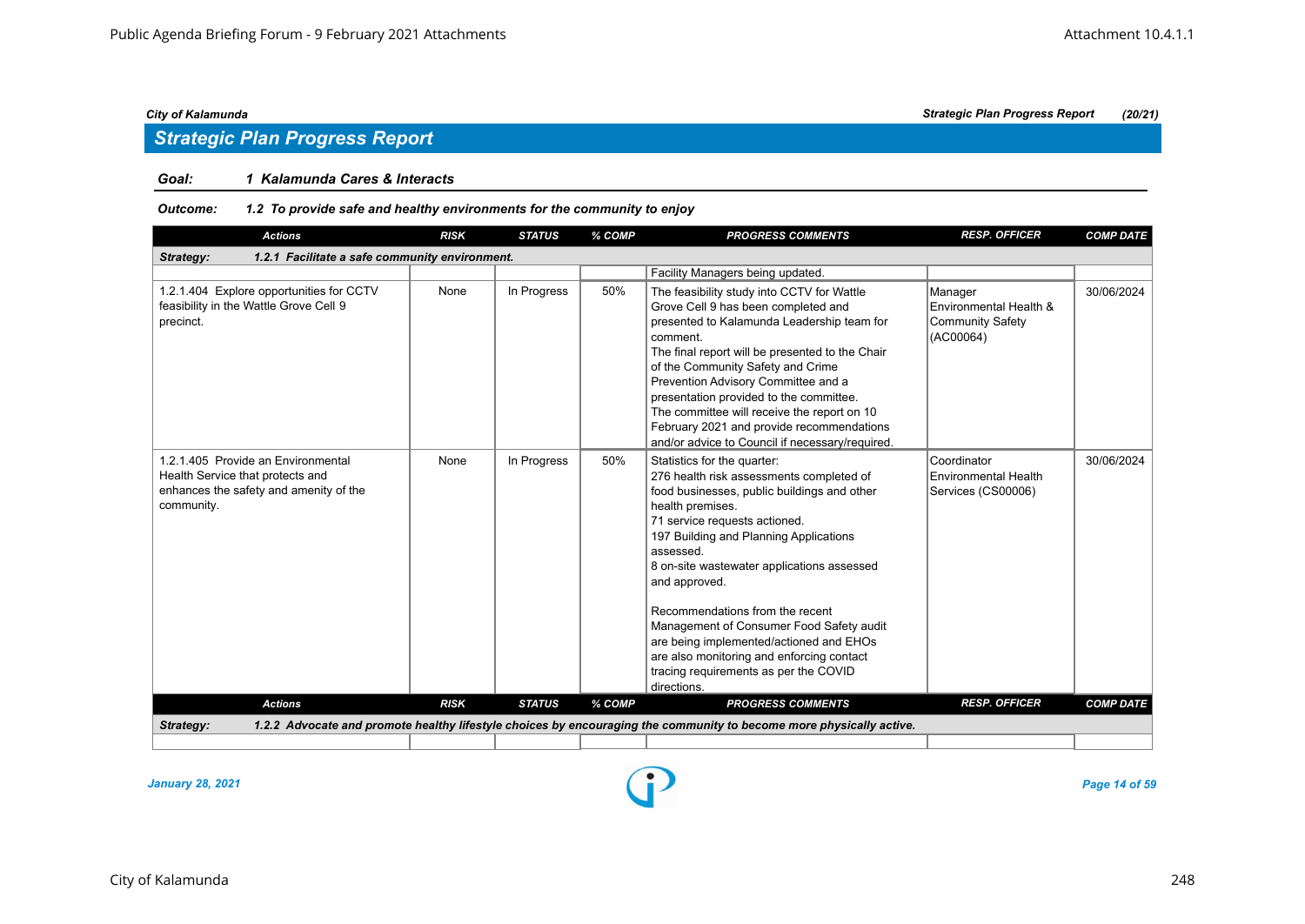## *Strategic Plan Progress Report*

#### *Goal: 1 Kalamunda Cares & Interacts*

| <b>Actions</b>                                                        | <b>RISK</b> | <b>STATUS</b> | % COMP | <b>PROGRESS COMMENTS</b>                                                                                                                                                                                                                                                                                                                                                                                                                                                                                                                                                                                                                                                                                                                                                                                                                                                                                                                                                                                                                                                                  | <b>RESP. OFFICER</b>                                             | <b>COMP DATE</b> |
|-----------------------------------------------------------------------|-------------|---------------|--------|-------------------------------------------------------------------------------------------------------------------------------------------------------------------------------------------------------------------------------------------------------------------------------------------------------------------------------------------------------------------------------------------------------------------------------------------------------------------------------------------------------------------------------------------------------------------------------------------------------------------------------------------------------------------------------------------------------------------------------------------------------------------------------------------------------------------------------------------------------------------------------------------------------------------------------------------------------------------------------------------------------------------------------------------------------------------------------------------|------------------------------------------------------------------|------------------|
| Strategy:                                                             |             |               |        | 1.2.2 Advocate and promote healthy lifestyle choices by encouraging the community to become more physically active.                                                                                                                                                                                                                                                                                                                                                                                                                                                                                                                                                                                                                                                                                                                                                                                                                                                                                                                                                                       |                                                                  |                  |
| 1.2.2.1 Implement the Community Health<br>& Wellbeing Plan (2018-22). | None        | In Progress   | 50%    | Actions taken this quarter include:<br>Microbat Box Painting with Kalamunda<br>Support Education School - 6 children with<br>disabilities painted microbat boxes made by<br>the Forrestfield Men's Shed.<br>The Smoothie Bike was available for Seniors<br>on Tuesday 10 December and Thursday 13<br>December during Seniors Week, during this<br>week over 70 smoothies had been made. The<br>Seniors Pocket Guide was also launched and<br>disseminated among senior attendees.<br>As part of the COVID-19 Innovation Grant<br>Scheme, an All Abilities Dance Class was<br>established at Hartfield Park Recreation<br>Centre as part of a 5-week program.<br>Averaged 6 people per class and started on<br>the 17 November 2020.<br>In partnership with East Metro Health<br>Services, the City submitted applications for<br>Heathway's Healthy Venue Grant Program for<br>Ray Owen and Kalamunda Water Park in<br>December 2020.<br>From October-December 2020 another 4<br>KAAD meetings were held with a strong<br>community network group formed with exciting<br>plans for 2021. | Coordinator<br><b>Environmental Health</b><br>Services (CS00006) | 30/06/2022       |

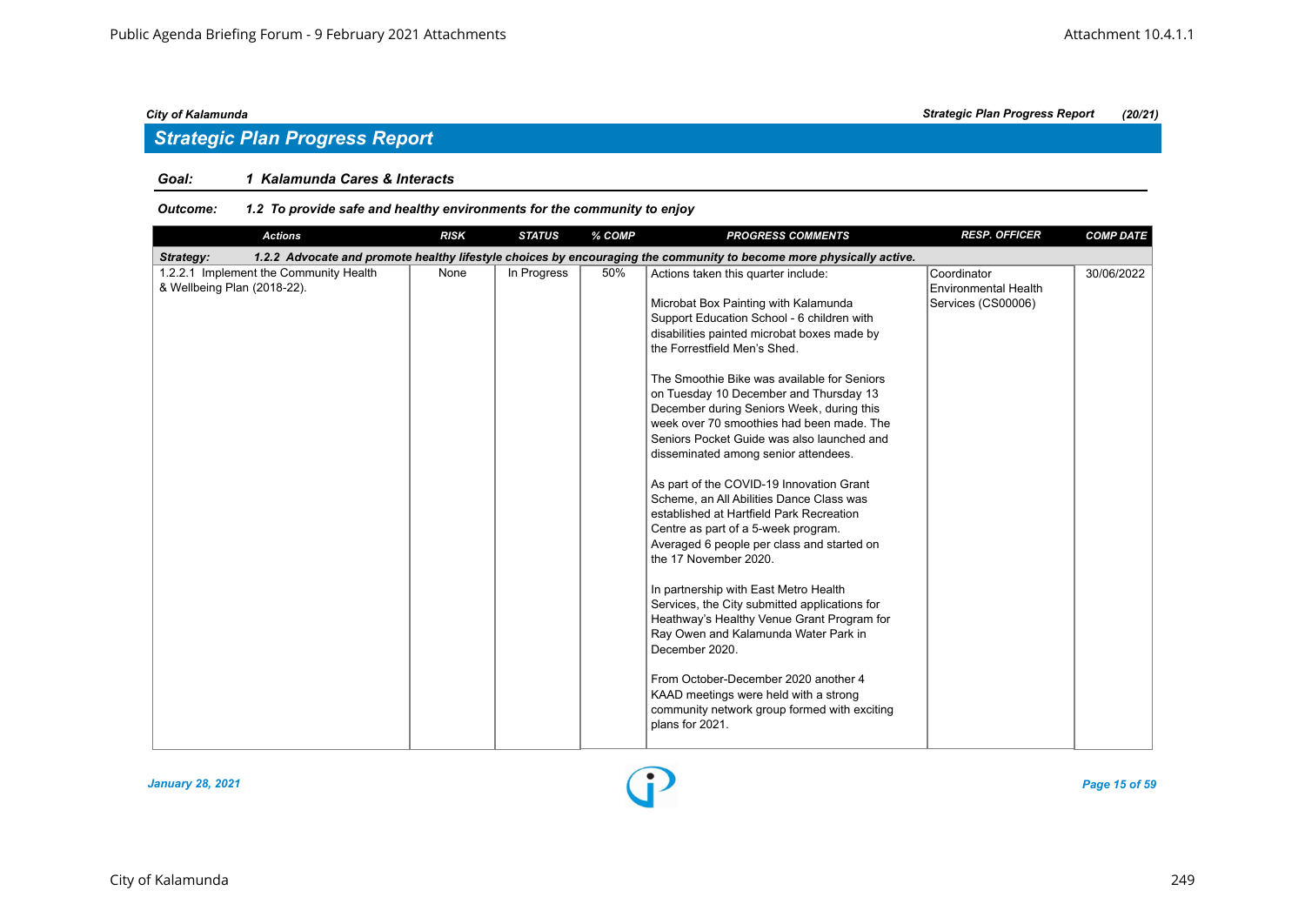## *Strategic Plan Progress Report*

#### *Goal: 1 Kalamunda Cares & Interacts*

| <b>Actions</b>                                                                                                                                                            | <b>RISK</b> | <b>STATUS</b> | % COMP | <b>PROGRESS COMMENTS</b>                                                                                                                                                                                                                                                                                                                                                                                                                                                                                                                                                                                                                                                       | <b>RESP. OFFICER</b>                                 | <b>COMP DATE</b> |  |  |  |  |
|---------------------------------------------------------------------------------------------------------------------------------------------------------------------------|-------------|---------------|--------|--------------------------------------------------------------------------------------------------------------------------------------------------------------------------------------------------------------------------------------------------------------------------------------------------------------------------------------------------------------------------------------------------------------------------------------------------------------------------------------------------------------------------------------------------------------------------------------------------------------------------------------------------------------------------------|------------------------------------------------------|------------------|--|--|--|--|
| 1.2.2 Advocate and promote healthy lifestyle choices by encouraging the community to become more physically active.<br>Strategy:                                          |             |               |        |                                                                                                                                                                                                                                                                                                                                                                                                                                                                                                                                                                                                                                                                                |                                                      |                  |  |  |  |  |
|                                                                                                                                                                           |             |               |        | COVID SAFE WA app workshops (all<br>libraries)<br>2 December Kalamunda<br>$\circ$<br>4 December High Wycombe<br>$\Omega$<br>9 December Lesmurdie<br>$\Omega$<br>10 December Forrestfield<br>$\circ$<br>Outdoors October - 17 October 2020 Seniors<br>First Aid Workshop - Twelve people attended<br>Helping Minds - 14 October 2020 - Boost your<br>Wellbeing Working - Twelve people attended<br>2 Take Charge Workshops for the Volunteer<br><b>Bushfire Station Volunteers</b><br>A successful grant application was awarded to<br>the City to remove hazards in City owned<br>buildings and a Remove Hazards booklet to<br>be created and disseminated among<br>residents. |                                                      |                  |  |  |  |  |
| 1.2.2.3 Ensure maximum community<br>utilisation of the City's Recreation<br>Facilities by providing high quality,<br>affordable and sustainable programs and<br>services. | None        | In Progress   | 50%    | A diverse range of activities are provided<br>through the City's Recreation Facilities<br>including gym, fitness classes, holiday<br>programs, sport competitions, junior programs<br>and active seniors classes.<br>- Overall the Hartfield Park Recreation<br>Centre's attendance as well as memberships<br>have increased substantially, even as COVID<br>recovery continues. For example HPRC gym                                                                                                                                                                                                                                                                          | <b>Manager Community</b><br>Development<br>(DE00007) | 30/06/2024       |  |  |  |  |

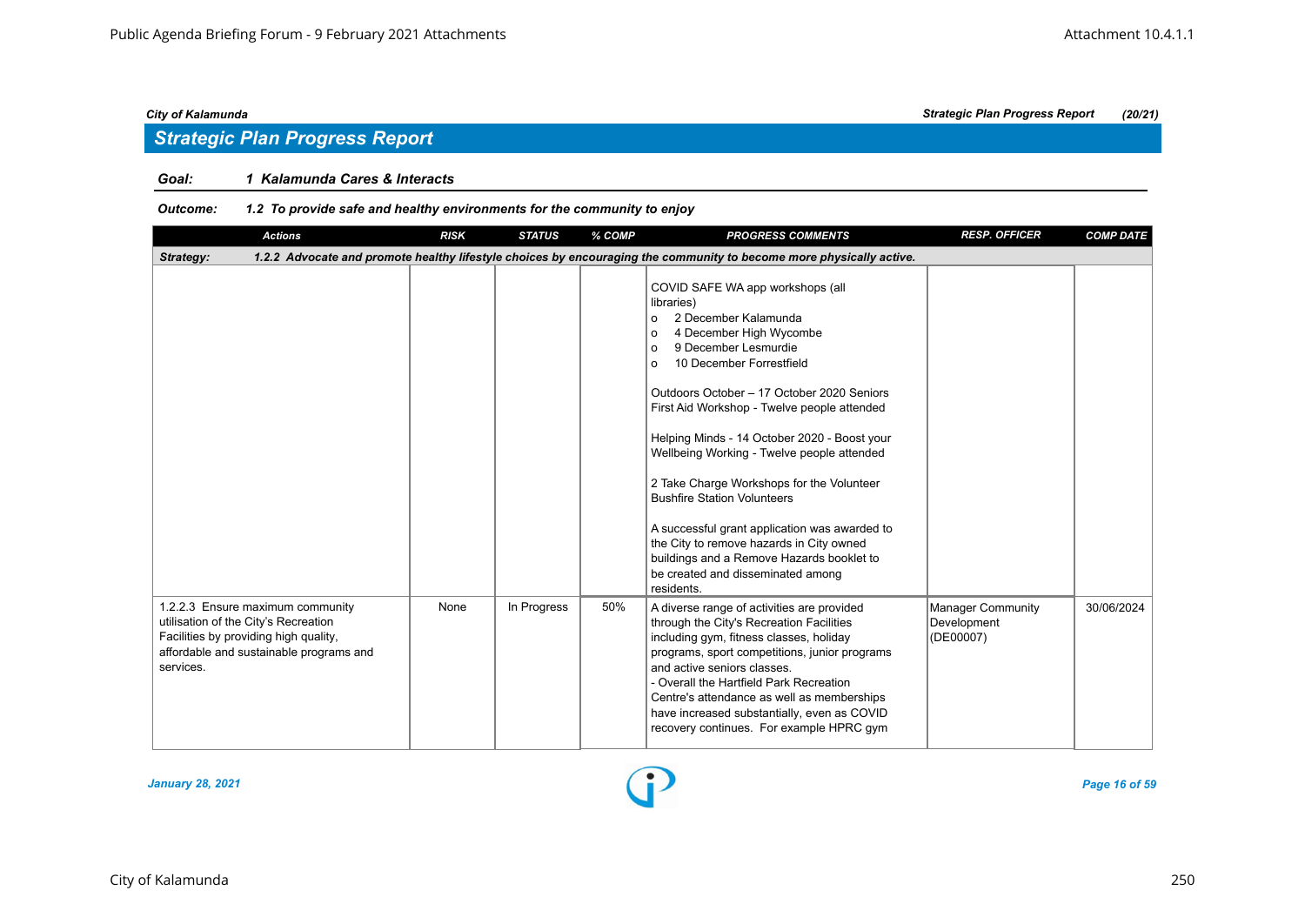## *Strategic Plan Progress Report*

### *Goal: 1 Kalamunda Cares & Interacts*

| <b>Actions</b>                                                                                                                   | <b>RISK</b> | <b>STATUS</b> | % COMP | <b>PROGRESS COMMENTS</b>                                                                                                                                                                                                                                                                                                                                                                                                                                                                                                                                                                                                                                                              | <b>RESP. OFFICER</b>                          | <b>COMP DATE</b> |  |  |  |
|----------------------------------------------------------------------------------------------------------------------------------|-------------|---------------|--------|---------------------------------------------------------------------------------------------------------------------------------------------------------------------------------------------------------------------------------------------------------------------------------------------------------------------------------------------------------------------------------------------------------------------------------------------------------------------------------------------------------------------------------------------------------------------------------------------------------------------------------------------------------------------------------------|-----------------------------------------------|------------------|--|--|--|
| 1.2.2 Advocate and promote healthy lifestyle choices by encouraging the community to become more physically active.<br>Strategy: |             |               |        |                                                                                                                                                                                                                                                                                                                                                                                                                                                                                                                                                                                                                                                                                       |                                               |                  |  |  |  |
|                                                                                                                                  |             |               |        | memberships have increased by 7% from 208<br>(December 2019) to 221 (December 2020)<br>- Sunrise Yoga started at the Kalamunda<br>Water Park which continues to be a great<br>partnership program with Belgravia Leisure.<br>- The newly introduced 360 Active Seniors<br>class at Maida Vale Netball Centre has been a<br>huge success and fills a gap within the Maida<br>Vale community<br>- Attendances for the quarter were:<br>HPRC - 22,713<br>HWRC - 13,944<br><b>MVNC - 134</b><br><b>ROSC - 89</b><br>Sunrise Yoga - 17                                                                                                                                                     |                                               |                  |  |  |  |
| 1.2.2.4 Promotion of City of Kalamunda<br>Sporting Clubs and recreational<br>opportunities.                                      | None        | In Progress   | 50%    | Recreation Services team liaise closely with<br>the sporting clubs and community groups to<br>help promote internal and external<br>opportunities. Progress this quarter includes:<br>- Disseminated the monthly Clubs 4 Life<br>ENews to 257 subscribers and the Recreation<br>Facilities ENews to 2463 subscribers<br>- Promotion of the successful COVID 19<br>Relief Fund Community Innovation Grants<br>- Upcoming events and good news stories<br>shared in ENews, facebook pages and<br>websites<br>- Promotion of 8 internal opportunities on<br>social media (2) and ENews (6)<br>- Promotion of 18 external opportunities on<br>social media (4), ENews (13) and events (1) | Manager Community<br>Development<br>(DE00007) | 30/06/2024       |  |  |  |

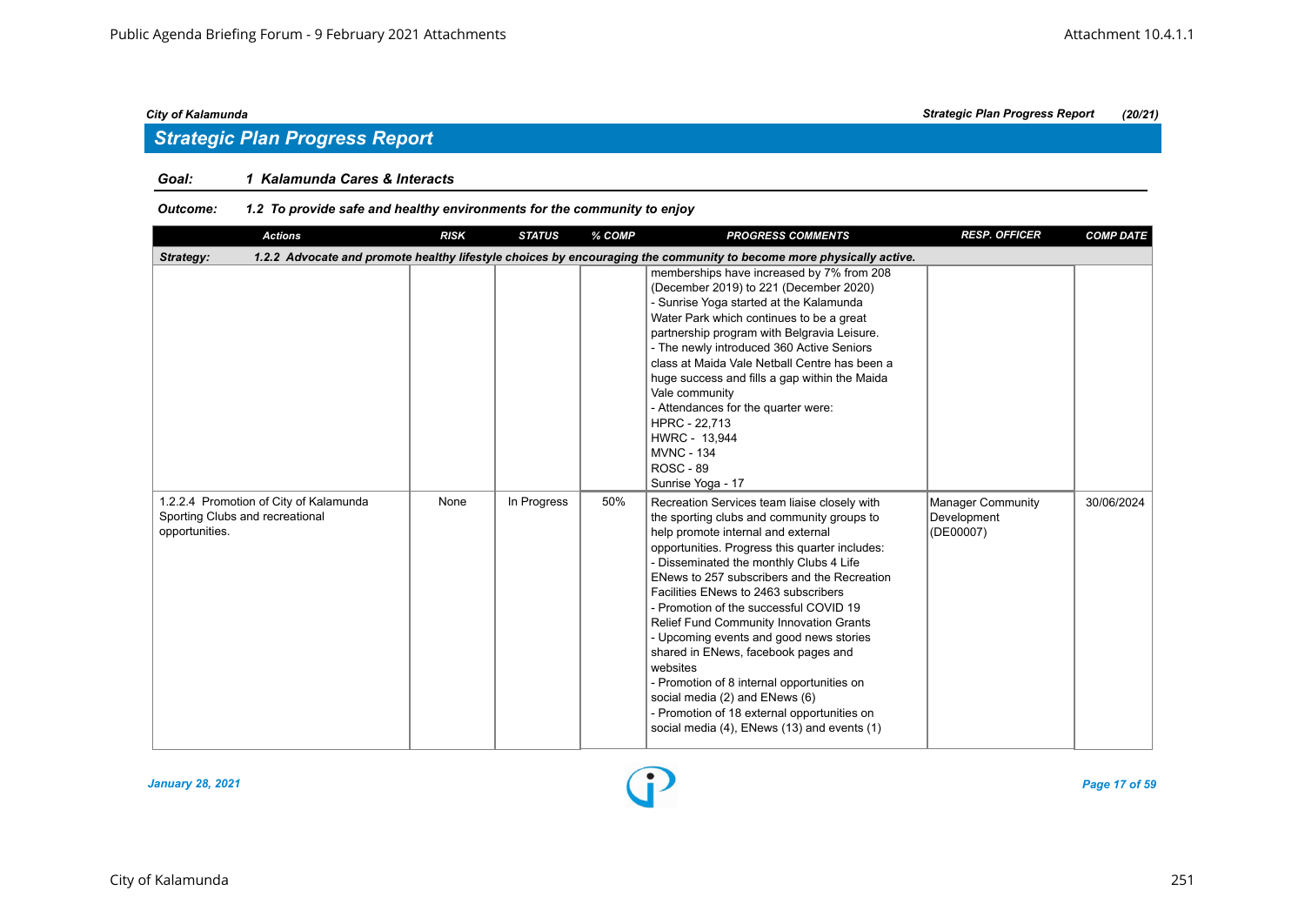## *Strategic Plan Progress Report*

### *Goal: 1 Kalamunda Cares & Interacts*

*Outcome: 1.2 To provide safe and healthy environments for the community to enjoy*

|                                | <b>Actions</b>                                                                                                      | <b>RISK</b> | <b>STATUS</b> | % COMP | <b>PROGRESS COMMENTS</b>                                                                                                                                                                                                                                                                                                                                                                                                                                                                                                                                                                                                                                                                                                                                                                                                                                                                               | <b>RESP. OFFICER</b>                                 | <b>COMP DATE</b> |  |  |  |  |
|--------------------------------|---------------------------------------------------------------------------------------------------------------------|-------------|---------------|--------|--------------------------------------------------------------------------------------------------------------------------------------------------------------------------------------------------------------------------------------------------------------------------------------------------------------------------------------------------------------------------------------------------------------------------------------------------------------------------------------------------------------------------------------------------------------------------------------------------------------------------------------------------------------------------------------------------------------------------------------------------------------------------------------------------------------------------------------------------------------------------------------------------------|------------------------------------------------------|------------------|--|--|--|--|
| Strategy:                      | 1.2.2 Advocate and promote healthy lifestyle choices by encouraging the community to become more physically active. |             |               |        |                                                                                                                                                                                                                                                                                                                                                                                                                                                                                                                                                                                                                                                                                                                                                                                                                                                                                                        |                                                      |                  |  |  |  |  |
|                                |                                                                                                                     |             |               |        | - Healthy Sporting Club Forum - 11 people<br>attended representing 10 sporting clubs<br>- Get Funded workshop - 20 people attended<br>representing 16 sporting and community<br>groups                                                                                                                                                                                                                                                                                                                                                                                                                                                                                                                                                                                                                                                                                                                 |                                                      |                  |  |  |  |  |
|                                | <b>Actions</b>                                                                                                      | <b>RISK</b> | <b>STATUS</b> | % COMP | <b>PROGRESS COMMENTS</b>                                                                                                                                                                                                                                                                                                                                                                                                                                                                                                                                                                                                                                                                                                                                                                                                                                                                               | <b>RESP. OFFICER</b>                                 | <b>COMP DATE</b> |  |  |  |  |
| Strategy:                      | 1.2.3 Provide high quality and accessible recreational and social spaces and facilities.                            |             |               |        |                                                                                                                                                                                                                                                                                                                                                                                                                                                                                                                                                                                                                                                                                                                                                                                                                                                                                                        |                                                      |                  |  |  |  |  |
| Plan.                          | 1.2.3.1 Implement Scott Reserve Master                                                                              | None        | In Progress   | 75%    | The Scott Reserve Master Plan was adopted<br>by Council in June 2020. The identified<br>projects within the Master Plan are now part of<br>the City's ongoing advocacy strategy to attract<br>external funding.<br>- An advocacy poster has been developed and<br>distributed to the relevant sporting clubs.<br>- Within the City's 2020/21 budget, \$2m has<br>been included for additional female (unisex)<br>changerooms at four sites, one of which is<br>located at Scott Reserve Pavilion. As the<br>Master Plan proposes a new Pavilion, a<br>transportable unisex changeroom has been<br>determined to be the most appropriate<br>solution for the clubs, as an interim measure<br>until external funding is secured for a new<br>Pavilion. The design for the transportable has<br>now been finalised in consultation with the<br>users, with installation likely to occur in early<br>2021. | <b>Manager Community</b><br>Development<br>(DE00007) | 30/06/2024       |  |  |  |  |
| Loop Plan.<br>Asset Management | 1.2.3.2 Continue to deliver the Trails<br>- Draft scope of works to be reviewed by                                  | None        | In Progress   | 95%    | - Perth Hill Trails Loop Stage 1 is now<br>complete, with an opening event held on<br>December 15 2020.<br>- Stage 2 research has begun taking place                                                                                                                                                                                                                                                                                                                                                                                                                                                                                                                                                                                                                                                                                                                                                   | <b>Manager Community</b><br>Development<br>(DE00007) | 30/06/2024       |  |  |  |  |

*January 28, 2021 Page 18 of 59*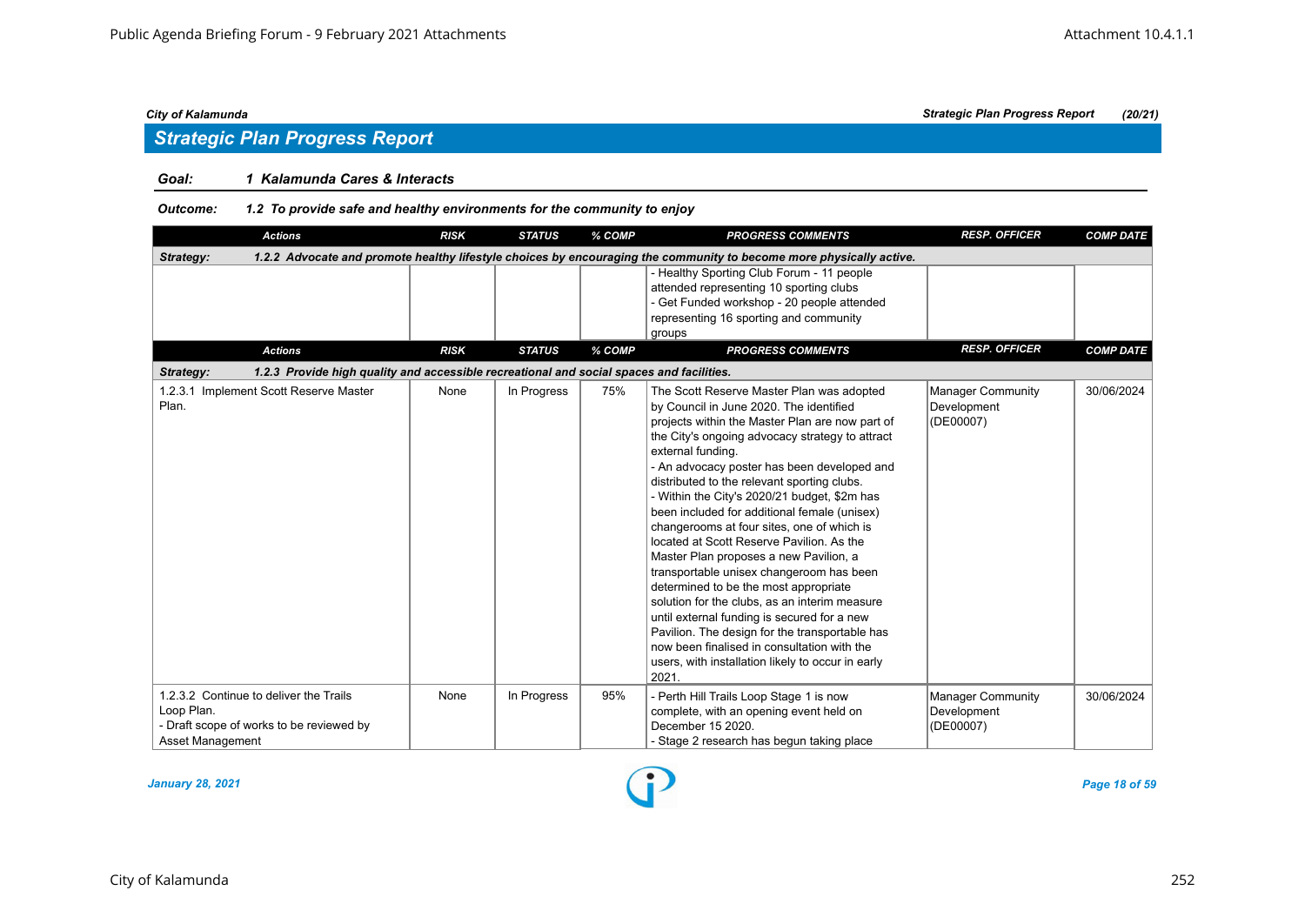## *Strategic Plan Progress Report*

#### *Goal: 1 Kalamunda Cares & Interacts*

| <b>Actions</b>                                                                                                                                                                                                                                                                                                                                        | <b>RISK</b> | <b>STATUS</b> | % COMP | <b>PROGRESS COMMENTS</b>                                                                                                                                                                                                                                                                                                                                                                                                                                                                                                                                                                                                                                                                                                                                                                                                                                                                                                                     | <b>RESP. OFFICER</b>                                 | <b>COMP DATE</b> |  |  |  |  |
|-------------------------------------------------------------------------------------------------------------------------------------------------------------------------------------------------------------------------------------------------------------------------------------------------------------------------------------------------------|-------------|---------------|--------|----------------------------------------------------------------------------------------------------------------------------------------------------------------------------------------------------------------------------------------------------------------------------------------------------------------------------------------------------------------------------------------------------------------------------------------------------------------------------------------------------------------------------------------------------------------------------------------------------------------------------------------------------------------------------------------------------------------------------------------------------------------------------------------------------------------------------------------------------------------------------------------------------------------------------------------------|------------------------------------------------------|------------------|--|--|--|--|
| 1.2.3 Provide high quality and accessible recreational and social spaces and facilities.<br>Strategy:                                                                                                                                                                                                                                                 |             |               |        |                                                                                                                                                                                                                                                                                                                                                                                                                                                                                                                                                                                                                                                                                                                                                                                                                                                                                                                                              |                                                      |                  |  |  |  |  |
| - Financial agreement completed and<br>signed off by KMBC and the City<br>- Invite Asset design/Delivery Officers to<br>review scope of works and proposed new<br>road crossings<br>- KMBC implementation of project<br>- Review Environmental Assessment<br>Report<br>- Traffic management report - to be<br>prepared by KMBC following Site meeting |             |               |        | with the City working with State Government<br>departments to identify priorities, timeframes<br>and responsibilities.                                                                                                                                                                                                                                                                                                                                                                                                                                                                                                                                                                                                                                                                                                                                                                                                                       |                                                      |                  |  |  |  |  |
| 1.2.3.3 Implement the Maida Vale<br>Reserve Master Plan.                                                                                                                                                                                                                                                                                              | None        | In Progress   | 75%    | The Maida Vale Reserve Master Plan was<br>adopted by Council in December 2018. The<br>identified projects within the Master Plan are<br>now part of the City's ongoing advocacy<br>strategy to attract external funding.<br>The following projects are currently being<br>progressed:<br>- The site power upgrade which is funded<br>through funds from the Public Open Space -<br>Cash in Lieu is nearing completion.<br>- A detailed design and cost estimate for the<br>sports floodlight upgrade on the eastern oval<br>was completed in early 2020. In September<br>2020, the City submitted a funding application<br>to the State Government through the<br><b>Community Sporting and Recreation Facilities</b><br>Fund seeking a funding contribution towards<br>the project, with an outcome likely to be<br>known by December 2020.<br>- Within the City's 2020/21 budget, \$2m has<br>been included for additional female (unisex) | <b>Manager Community</b><br>Development<br>(DE00007) | 30/06/2024       |  |  |  |  |

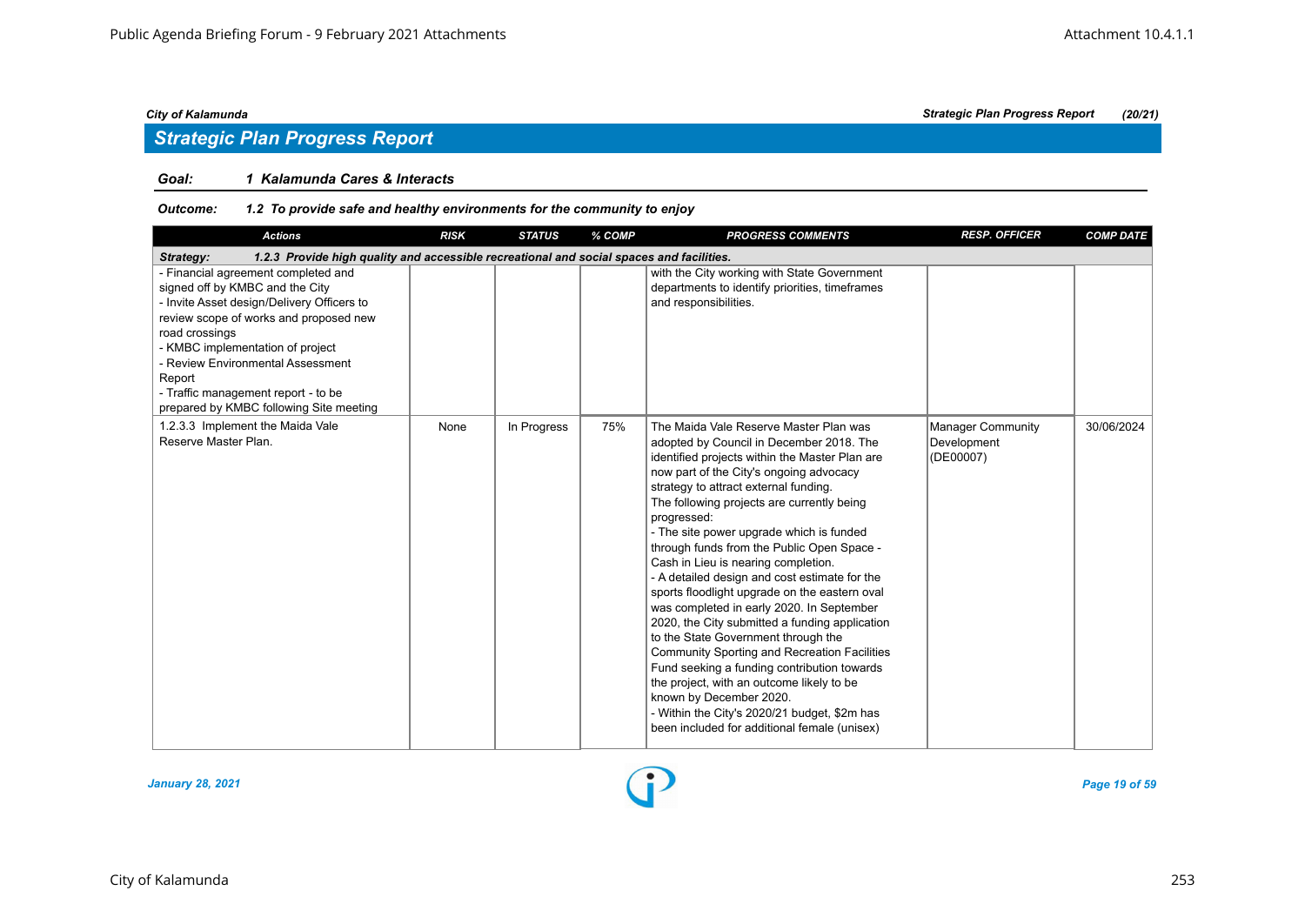### *Goal: 1 Kalamunda Cares & Interacts*

| <b>Actions</b>                                         | <b>RISK</b>                                                                              | <b>STATUS</b> | % COMP | <b>PROGRESS COMMENTS</b>                                                                                                                                                                                                                                                                                                                                                                                                                                                                                                                                                                                                                                                                                                                                                                                                                                                                                                                                                                                                                               | <b>RESP. OFFICER</b>                          | <b>COMP DATE</b> |  |  |  |  |  |
|--------------------------------------------------------|------------------------------------------------------------------------------------------|---------------|--------|--------------------------------------------------------------------------------------------------------------------------------------------------------------------------------------------------------------------------------------------------------------------------------------------------------------------------------------------------------------------------------------------------------------------------------------------------------------------------------------------------------------------------------------------------------------------------------------------------------------------------------------------------------------------------------------------------------------------------------------------------------------------------------------------------------------------------------------------------------------------------------------------------------------------------------------------------------------------------------------------------------------------------------------------------------|-----------------------------------------------|------------------|--|--|--|--|--|
| Strategy:                                              | 1.2.3 Provide high quality and accessible recreational and social spaces and facilities. |               |        |                                                                                                                                                                                                                                                                                                                                                                                                                                                                                                                                                                                                                                                                                                                                                                                                                                                                                                                                                                                                                                                        |                                               |                  |  |  |  |  |  |
|                                                        |                                                                                          |               |        | changerooms at four sites, one of which is<br>located at Norm Sadler Pavilion, Maida Vale<br>Reserve. A functional brief for the extension of<br>the Pavilion has been finalised prior to<br>appointing an Architect in early 2021, to<br>complete a detailed design.                                                                                                                                                                                                                                                                                                                                                                                                                                                                                                                                                                                                                                                                                                                                                                                  |                                               |                  |  |  |  |  |  |
| 1.2.3.4 Implement the Ray Owen<br>Reserve Master Plan. | None                                                                                     | In Progress   | 75%    | The Ray Owen Master Plan was adopted by<br>Council in February 2015. As part of the State<br>Government's COVID-19 Recovery Plan, the<br>City received a grant of \$5 million towards the<br>Master Plan's implementation. The City is<br>currently liaising with the State Government<br>on developing a funding agreement for the<br>extension of a new playing field, sports<br>floodlighting and a water source through the<br>Hartfield Park Aquifer Recharge Project. The<br>City's advocacy approach remains ongoing to<br>secure further funding including through the<br>Growth Areas Perth and Peel (GAPP)<br>business case to Infrastructure Australia and<br>engagement with local State Members of<br>Parliament in the lead up to the 2021 State<br>Election.<br>The following projects are currently being<br>progressed:<br>- Detailed concept designs have now been<br>completed for the four court extension at Ray<br>Owen Sports Stadium.<br>- Detailed designs are now completed for<br>stage one of the car parking design, with | Manager Community<br>Development<br>(DE00007) | 30/06/2024       |  |  |  |  |  |

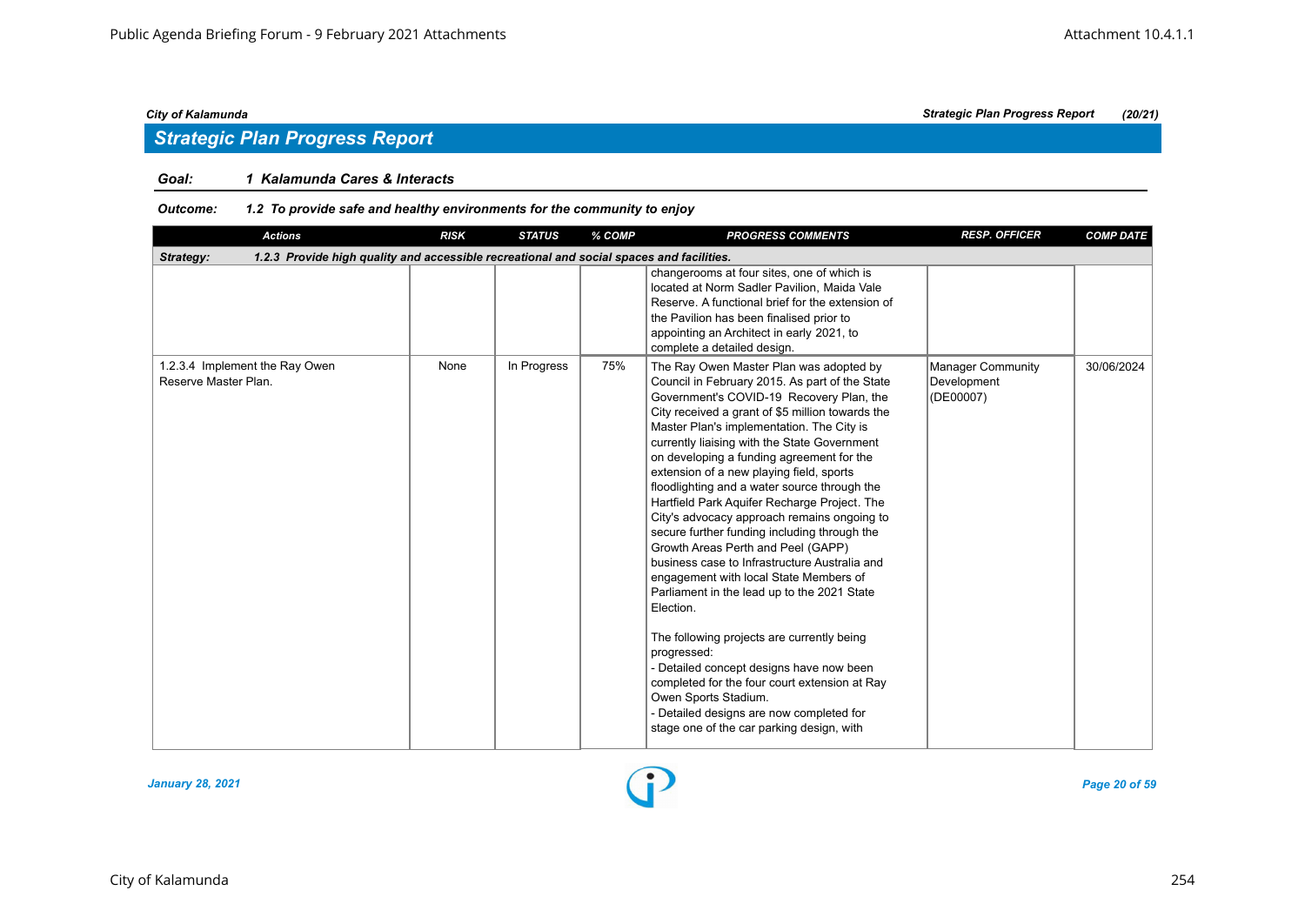## *Strategic Plan Progress Report*

#### *Goal: 1 Kalamunda Cares & Interacts*

| <b>Actions</b>                                                                                        | <b>RISK</b> | <b>STATUS</b> | % COMP | <b>PROGRESS COMMENTS</b>                                                                                                                                                                                                                                                                                                                                                                                                                                                                                                                                                                                                                                                                                                                                                                                                                             | <b>RESP. OFFICER</b>                          | <b>COMP DATE</b> |  |  |  |  |
|-------------------------------------------------------------------------------------------------------|-------------|---------------|--------|------------------------------------------------------------------------------------------------------------------------------------------------------------------------------------------------------------------------------------------------------------------------------------------------------------------------------------------------------------------------------------------------------------------------------------------------------------------------------------------------------------------------------------------------------------------------------------------------------------------------------------------------------------------------------------------------------------------------------------------------------------------------------------------------------------------------------------------------------|-----------------------------------------------|------------------|--|--|--|--|
| 1.2.3 Provide high quality and accessible recreational and social spaces and facilities.<br>Strategy: |             |               |        |                                                                                                                                                                                                                                                                                                                                                                                                                                                                                                                                                                                                                                                                                                                                                                                                                                                      |                                               |                  |  |  |  |  |
|                                                                                                       |             |               |        | construction currently scheduled for<br>March-April 2021.<br>- Within the City's 2020/21 budget, \$2m has<br>been included for additional female (unisex)<br>changerooms at four sites, one of which is<br>located at Ray Owen Pavilion, Ray Owen<br>Reserve. A functional brief for the extension of<br>the Pavilion is now finalised with an Architect<br>likely to be appointed in early 2021, to<br>complete a detailed design. In September<br>2020, the City submitted a funding application<br>to the State Government through the<br><b>Community Sporting and Recreation Facilities</b><br>Fund seeking a funding contribution towards<br>the project. In December 2020 the City was<br>advised that the funding was unsuccessful.<br>- A power upgrade has occurred at the site<br>however it is yet to be distributed across the<br>site. |                                               |                  |  |  |  |  |
| 1.2.3.5 Complete the Aquatic Facility<br>Study.                                                       | None        | In Progress   | 80%    | In September 2019, CCS Strategic were<br>appointed to develop a business case for a<br>future aquatic facility within the City. Progress<br>to date includes:<br>- A detailed community consultation process<br>including a community survey and workshops<br>with over 700 responses and attendees.<br>- A needs assessment has been undertaken<br>based on the community consultation and<br>current industry trends and research.<br>- This above information and potential<br>development opportunities has been                                                                                                                                                                                                                                                                                                                                 | Manager Community<br>Development<br>(DE00007) | 31/12/2020       |  |  |  |  |

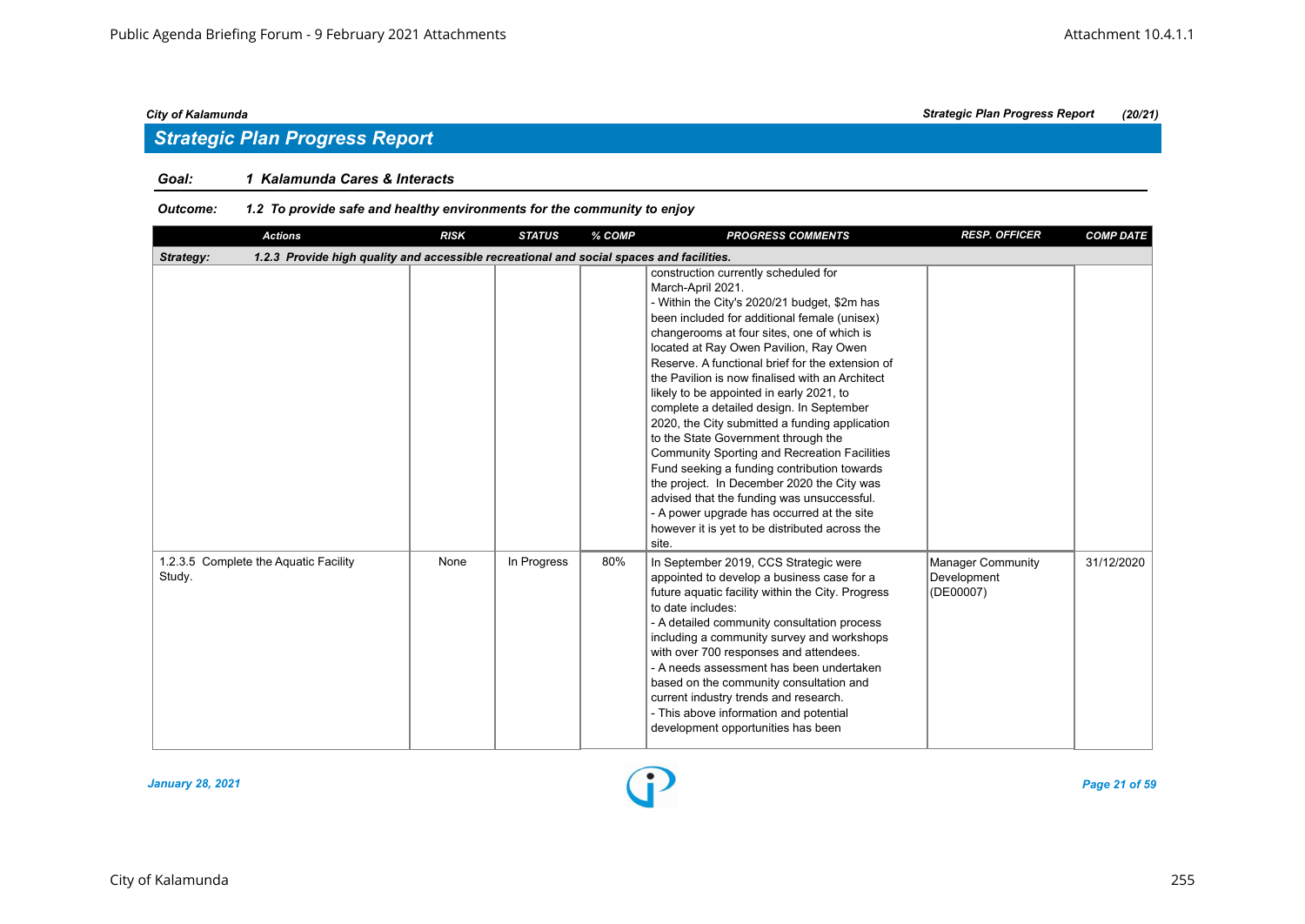### *Goal: 1 Kalamunda Cares & Interacts*

| <b>Actions</b>                                                                                        | <b>RISK</b> | <b>STATUS</b> | % COMP | <b>PROGRESS COMMENTS</b>                                                                                                                                                                                                                                                                                                                                                                                                                                                                                                                                                                                                                                                                                                                                                                                                                                                                                                                                                                                                | <b>RESP. OFFICER</b>                          | <b>COMP DATE</b> |  |  |  |  |
|-------------------------------------------------------------------------------------------------------|-------------|---------------|--------|-------------------------------------------------------------------------------------------------------------------------------------------------------------------------------------------------------------------------------------------------------------------------------------------------------------------------------------------------------------------------------------------------------------------------------------------------------------------------------------------------------------------------------------------------------------------------------------------------------------------------------------------------------------------------------------------------------------------------------------------------------------------------------------------------------------------------------------------------------------------------------------------------------------------------------------------------------------------------------------------------------------------------|-----------------------------------------------|------------------|--|--|--|--|
| 1.2.3 Provide high quality and accessible recreational and social spaces and facilities.<br>Strategy: |             |               |        |                                                                                                                                                                                                                                                                                                                                                                                                                                                                                                                                                                                                                                                                                                                                                                                                                                                                                                                                                                                                                         |                                               |                  |  |  |  |  |
|                                                                                                       |             |               |        | workshopped with Councillors.<br>- The consultant is currently finalising the<br>Business Case and will be further<br>workshopped with Councillors and presented<br>to Council for the purposes of public<br>advertising in early 2021.                                                                                                                                                                                                                                                                                                                                                                                                                                                                                                                                                                                                                                                                                                                                                                                 |                                               |                  |  |  |  |  |
| 1.2.3.6 Complete Master Plan for<br>Hartfield Park Stage 2.                                           | None        | In Progress   | 85%    | In September 2019, Dave Lanfear Consulting<br>(DLC) was appointed to develop the Hartfield<br>Park Master Plan 'Stage 2' Facilities<br>Co-location Strategy. Progress to date<br>includes:<br>- Workshops with all relevant reserve user<br>groups, to ascertain current and future needs.<br>- The consultant has now prepared site<br>development opportunities and workshopped<br>them with Councillors.<br>- The consultant is finalising the draft Master<br>Plan report and it is proposed to be presented<br>to Council in February 2021.<br>At the November 2020 OCM, Council<br>endorsed the City to submit a grant application<br>to the Federal Government and to leverage<br>the \$2 million funding commitment at Hartfield<br>Park as per Option Four being:<br>- Project One - AFL / Little Athletics Stage one<br>at Reid Oval:<br>- Project Two - Little Athletics - New long jump<br>pits at Reid Oval;<br>- Project Three - Rugby League Clubrooms;<br>- Project Four - Bowling Club extension Stage | Manager Community<br>Development<br>(DE00007) | 31/12/2020       |  |  |  |  |

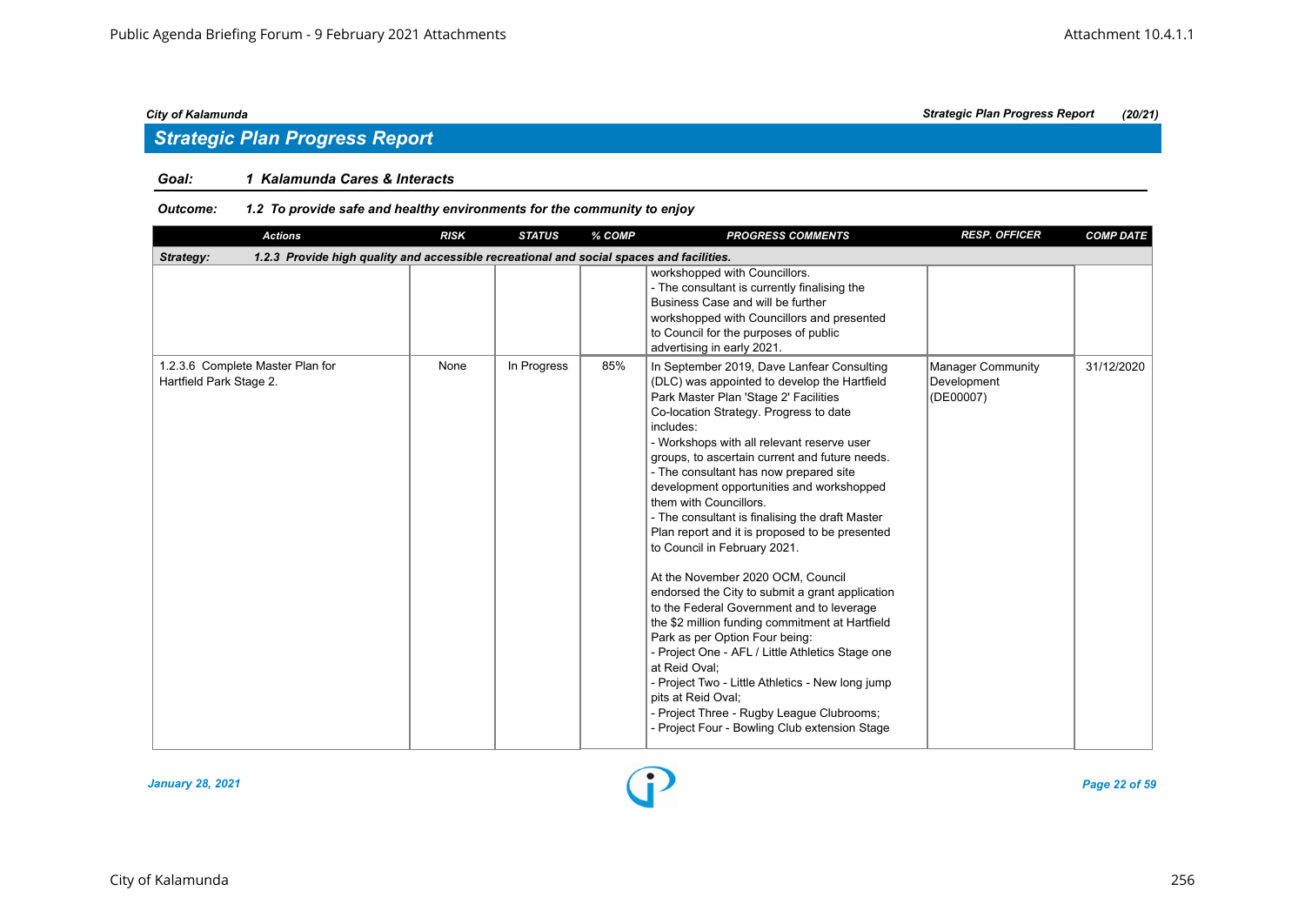## *Strategic Plan Progress Report*

### *Goal: 1 Kalamunda Cares & Interacts*

| <b>Actions</b>                                                                                        | <b>RISK</b> | <b>STATUS</b> | % COMP | <b>PROGRESS COMMENTS</b>                                                                                                                                                                                                                                                                                                                                                                                                                                                                                                                                                                                                                                                                                                                                                                                                                               | <b>RESP. OFFICER</b>                                 | <b>COMP DATE</b> |  |  |  |  |
|-------------------------------------------------------------------------------------------------------|-------------|---------------|--------|--------------------------------------------------------------------------------------------------------------------------------------------------------------------------------------------------------------------------------------------------------------------------------------------------------------------------------------------------------------------------------------------------------------------------------------------------------------------------------------------------------------------------------------------------------------------------------------------------------------------------------------------------------------------------------------------------------------------------------------------------------------------------------------------------------------------------------------------------------|------------------------------------------------------|------------------|--|--|--|--|
| 1.2.3 Provide high quality and accessible recreational and social spaces and facilities.<br>Strategy: |             |               |        |                                                                                                                                                                                                                                                                                                                                                                                                                                                                                                                                                                                                                                                                                                                                                                                                                                                        |                                                      |                  |  |  |  |  |
|                                                                                                       |             |               |        | $1:$ and<br>- Project Five - Bowling Club extension Stage<br>2: Co-location of Tennis with Bowls.<br>Officers have now submitted the Request For<br>Information Form for the \$2m Federal<br>Government grant at Hartfield Park to the<br>Department of Infrastructure, Transport,<br>Regional Development and Communities who<br>administer the Community Development<br>Grants Program. The department will now<br>assess the City's Request for Information<br>Form.                                                                                                                                                                                                                                                                                                                                                                                |                                                      |                  |  |  |  |  |
| 1.2.3.7 Implement Stirk Park Master Plan<br>$-$ Stage 1.                                              | None        | In Progress   | 75%    | In July 2020, Council endorsed the detailed<br>concept designs for the Stage one priorities<br>for the Stirk Park Master Plan including a new<br>Playground, Youth precinct, Path network<br>upgrade and a Skate Park. Progress to date<br>for includes:<br>- The City has submitted an Expression of<br>Interest (EOI) Form in September 2020, to<br>Lotterywest through the COVID-19 recovery -<br>Community Building category for funding<br>assistance towards the implementation of the<br>stage one priorities. The City was advised in<br>late September 2020 that its EOI application<br>was successful and therefore invited to submit<br>a full application for the project. In November<br>2020, the City submitted a detailed funding<br>application to Lotterywest seeking \$2.5 million.<br>Lotterywest will now undertake an assessment | <b>Manager Community</b><br>Development<br>(DE00007) | 30/06/2024       |  |  |  |  |

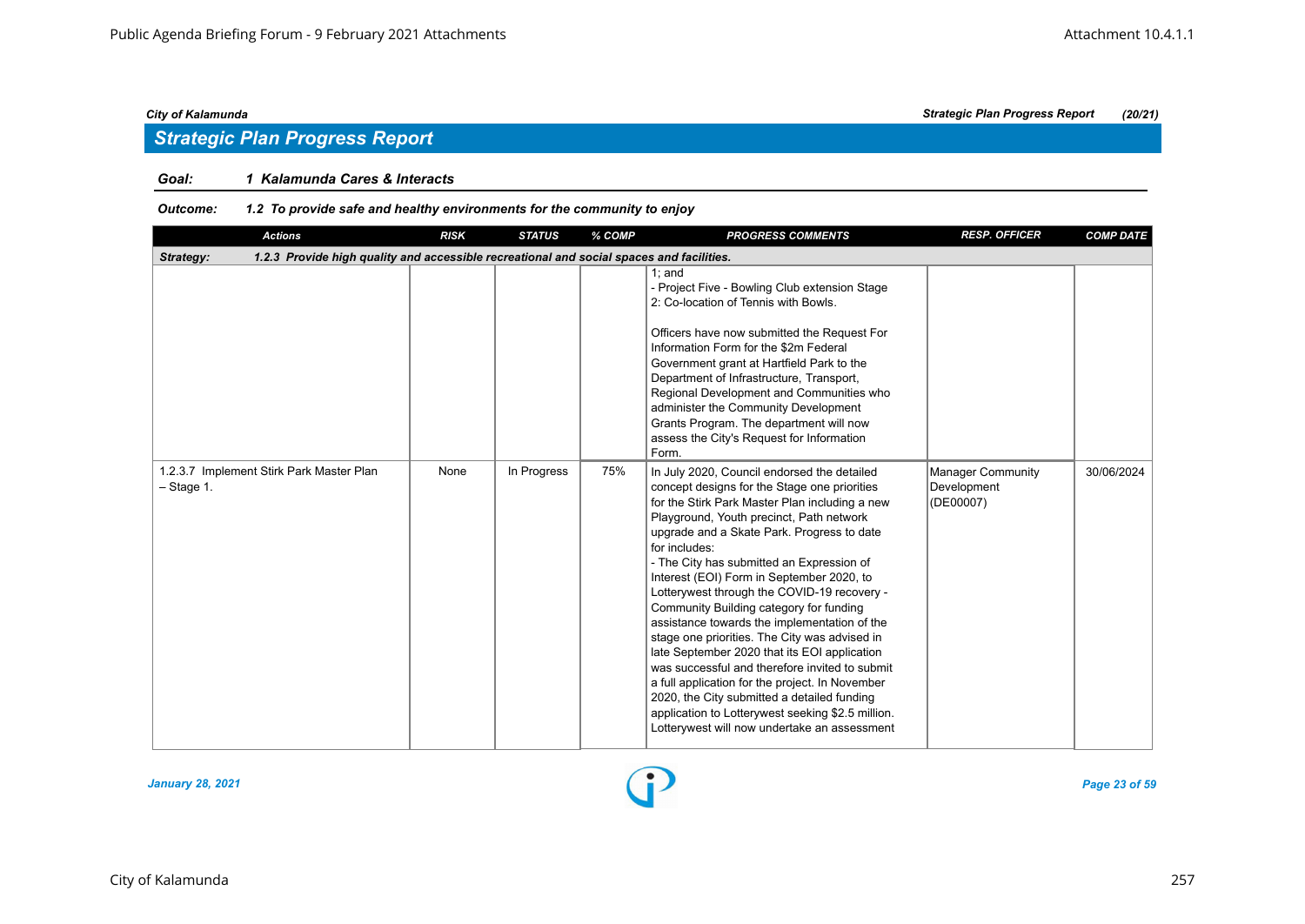## *Strategic Plan Progress Report*

#### *Goal: 1 Kalamunda Cares & Interacts*

#### *Outcome: 1.2 To provide safe and healthy environments for the community to enjoy*

| <b>Actions</b>                                                                                                                                                                                                 | <b>RISK</b> | <b>STATUS</b> | % COMP | <b>PROGRESS COMMENTS</b>                                                                                                                                                                                                                                                               | <b>RESP. OFFICER</b>                       | <b>COMP DATE</b> |  |  |  |  |
|----------------------------------------------------------------------------------------------------------------------------------------------------------------------------------------------------------------|-------------|---------------|--------|----------------------------------------------------------------------------------------------------------------------------------------------------------------------------------------------------------------------------------------------------------------------------------------|--------------------------------------------|------------------|--|--|--|--|
| 1.2.3 Provide high quality and accessible recreational and social spaces and facilities.<br>Strategy:                                                                                                          |             |               |        |                                                                                                                                                                                                                                                                                        |                                            |                  |  |  |  |  |
|                                                                                                                                                                                                                |             |               |        | of the detailed funding application and make a<br>recommendation to their board. It is<br>anticipated that an outcome on the funding will<br>be known in early 2021.<br>- The City will continue to explore other<br>external grant funding opportunities to<br>implement the project. |                                            |                  |  |  |  |  |
| 1.2.3.8 Monitor and manage the<br>expenditure of funds reserved from 'cash<br>in lieu' of public open space on<br>improvements to local open spaces to<br>assist in stimulus projects for Parks &<br>Reserves. | None        | Completed     | 100%   | Approval received from the Minister for<br>Planning on all Cash in Lieu proposals.<br>Various proposals under community<br>engagement or physical construction.                                                                                                                        | Director Development<br>Services (DE00004) | 30/06/2024       |  |  |  |  |

#### *Outcome: 1.3 To support the active participation of local communities*

| <b>Actions</b>                                                                                                | <b>RISK</b> | <b>STATUS</b> | % COMP | <b>PROGRESS COMMENTS</b>                                                                                                                                                                                                                                                                                                                                                                                     | <b>RESP. OFFICER</b>                                | <b>COMP DATE</b> |  |  |  |
|---------------------------------------------------------------------------------------------------------------|-------------|---------------|--------|--------------------------------------------------------------------------------------------------------------------------------------------------------------------------------------------------------------------------------------------------------------------------------------------------------------------------------------------------------------------------------------------------------------|-----------------------------------------------------|------------------|--|--|--|
| 1.3.1 Support local communities to connect, grow and shape the future of Kalamunda.<br>Strategy:              |             |               |        |                                                                                                                                                                                                                                                                                                                                                                                                              |                                                     |                  |  |  |  |
| 1.3.1.1 Coordinate the City's capital<br>grants program (Strategic Sport and<br>Recreation Committee - SSRC). | None        | In Progress   | 75%    | The Strategic Sport and Recreation<br>Committee (SSRC) considers Capital Grant<br>requests from sport and recreation groups on<br>an annual basis.<br>- Capital Grant applications closed on 30<br>September 2020 with the City receiving one<br>application.<br>- Technical Officers have now assessed the<br>application and Officers are working with the<br>Club on further progressing the application. | Manager Community<br>Development<br>(DE00007)       | 30/06/2024       |  |  |  |
| 1.3.1.2 Implement Kalamunda<br>Connected - Active Citizens Plan.                                              | None        | In Progress   | 85%    | Implementation due for completion in<br>December 2020.                                                                                                                                                                                                                                                                                                                                                       | Manager Customer &<br>Public Relations<br>(DE00008) | 31/12/2021       |  |  |  |

#### *January 28, 2021 Page 24 of 59*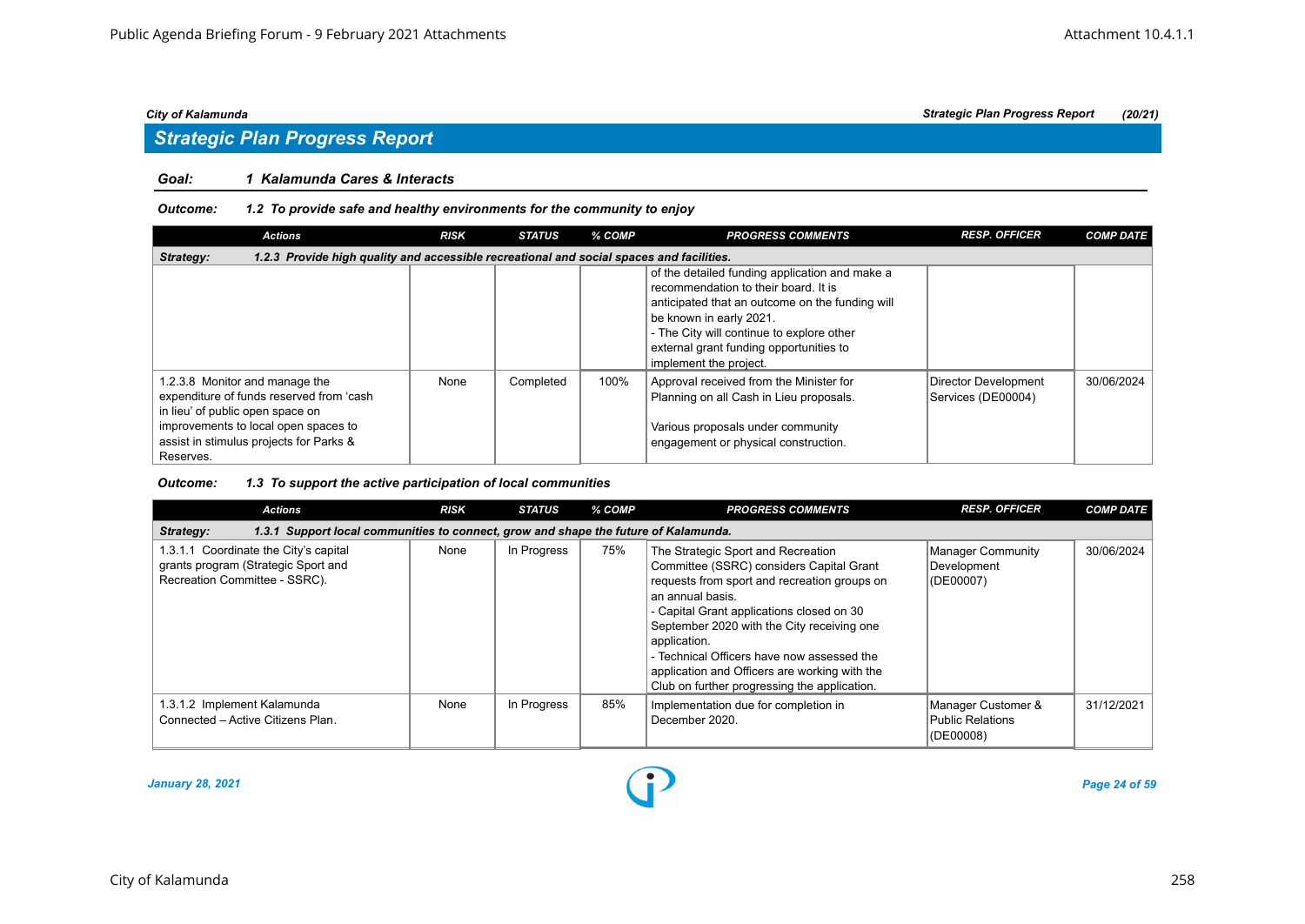## *Strategic Plan Progress Report*

#### *Goal: 1 Kalamunda Cares & Interacts*

#### *Outcome: 1.3 To support the active participation of local communities*

| <b>Actions</b>                                                                                                               | <b>RISK</b> | <b>STATUS</b> | % COMP | <b>PROGRESS COMMENTS</b>                                                                                                                                                                                                                                                                                                                                                                                                                                                                                                                                                                                  | <b>RESP. OFFICER</b>                                       | <b>COMP DATE</b> |
|------------------------------------------------------------------------------------------------------------------------------|-------------|---------------|--------|-----------------------------------------------------------------------------------------------------------------------------------------------------------------------------------------------------------------------------------------------------------------------------------------------------------------------------------------------------------------------------------------------------------------------------------------------------------------------------------------------------------------------------------------------------------------------------------------------------------|------------------------------------------------------------|------------------|
| 1.3.1 Support local communities to connect, grow and shape the future of Kalamunda.<br>Strategy:                             |             |               |        |                                                                                                                                                                                                                                                                                                                                                                                                                                                                                                                                                                                                           |                                                            |                  |
| 1.3.1.4 Promote opportunities for local<br>communities to connect, grow and shape<br>the future of Kalamunda.                | None        | In Progress   | 50%    |                                                                                                                                                                                                                                                                                                                                                                                                                                                                                                                                                                                                           | Manager Customer &<br><b>Public Relations</b><br>(DE00008) | 30/06/2024       |
| 1.3.1.5 Encourage and support<br>establishment of Town Teams in the City<br>of Kalamunda, and an increase in<br>placemaking. | None        | In Progress   | 56%    | Enquiry received for a Kalamunda Town Team<br>in October 2020.<br>Ecovision in Wattle Grove continuing to<br>operate and running a number of local<br>programs including Little Libraries, verge<br>enhancements and plants projects. Proposal<br>also for a bus stop improvement project with a<br>funding application submitted.                                                                                                                                                                                                                                                                        | Manager Customer &<br><b>Public Relations</b><br>(DE00008) | 30/06/2024       |
| <b>Actions</b>                                                                                                               | <b>RISK</b> | <b>STATUS</b> | % COMP | <b>PROGRESS COMMENTS</b>                                                                                                                                                                                                                                                                                                                                                                                                                                                                                                                                                                                  | <b>RESP. OFFICER</b>                                       | <b>COMP DATE</b> |
| 1.3.2 Encourage and promote active participation in social and cultural events.<br>Strategy:                                 |             |               |        |                                                                                                                                                                                                                                                                                                                                                                                                                                                                                                                                                                                                           |                                                            |                  |
| 1.3.2.1 Develop and implement the<br>community events program.                                                               | None        | In Progress   | 53%    | - Perth Hills Spring Festival - Currently<br>underway.<br>- Seniors Week program developed, events<br>subject to Budget review, proposed to take<br>place in November.<br>- Thank a Volunteer day proposed to be held<br>first Saturday in December subject to Budget<br>review.<br>- Christmas Festival and Summer Series.<br>- Corymbia Festival - Proposed to not be held<br>due to COVID.<br>- NAIDOC events - Being undertaken in<br>November due to COVID.<br>- Emergency Services Dinner - Postponed<br>until further notice due to COVID-19 - request<br>to hold in early 2021 subject to Budget. | Manager Customer &<br><b>Public Relations</b><br>(DE00008) | 30/06/2024       |

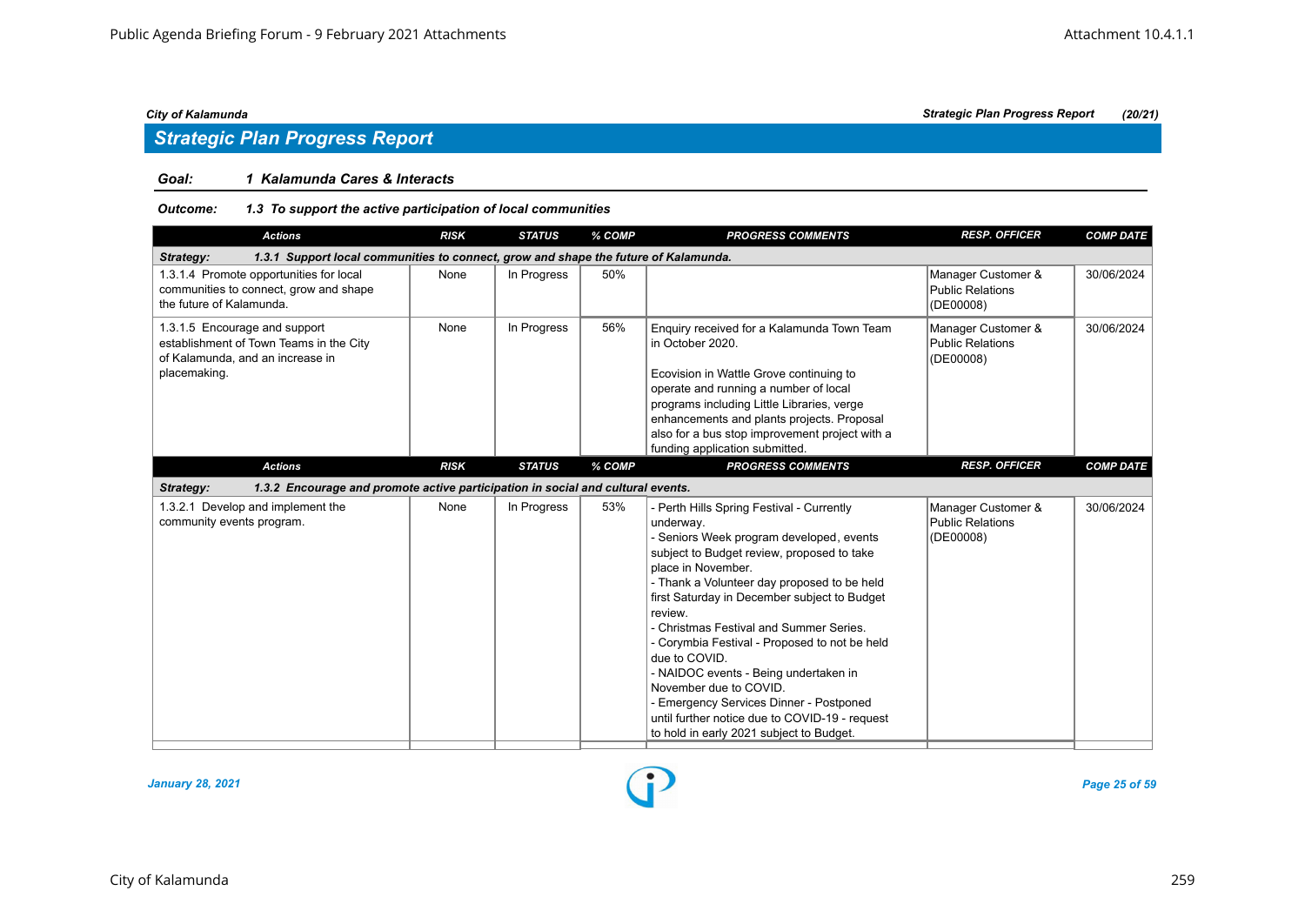### *Goal: 1 Kalamunda Cares & Interacts*

| Outcome: | 1.3 To support the active participation of local communities |
|----------|--------------------------------------------------------------|
|----------|--------------------------------------------------------------|

| <b>Actions</b>                                                                               | <b>RISK</b> | <b>STATUS</b> | % COMP | <b>PROGRESS COMMENTS</b>                                                                                                                                                                                                                                                                                                                                                                                                                                                                                                                                                                                                                                                                                                            | <b>RESP. OFFICER</b>                                 | <b>COMP DATE</b> |  |  |  |  |
|----------------------------------------------------------------------------------------------|-------------|---------------|--------|-------------------------------------------------------------------------------------------------------------------------------------------------------------------------------------------------------------------------------------------------------------------------------------------------------------------------------------------------------------------------------------------------------------------------------------------------------------------------------------------------------------------------------------------------------------------------------------------------------------------------------------------------------------------------------------------------------------------------------------|------------------------------------------------------|------------------|--|--|--|--|
| 1.3.2 Encourage and promote active participation in social and cultural events.<br>Strategy: |             |               |        |                                                                                                                                                                                                                                                                                                                                                                                                                                                                                                                                                                                                                                                                                                                                     |                                                      |                  |  |  |  |  |
| 1.3.2.3 Implement the Arts Strategy.                                                         | None        | In Progress   | 50%    | Completed various actions from the Arts<br>Strategy including:<br>- Commencement of the development of a<br>Public Arts Masterplan - consultant appointed<br>in Q1 2020 and scheduled for endorsement at<br>Feb OCM (public advertising period is<br>complete).<br>- Development of NAIDOC program to raise<br>profile and awareness of Indigenous culture.<br>- Investment in arts professional development<br>with visitation complete for Ellenbrook with<br>leading arts and design practitioners<br>- Engagement via the Arts Advisory<br>Committee to provide guidance and direction<br>on the actions from the Arts Strategy<br>- Review of Arts Strategy - endorsed by<br>Council at December OCM - to commence in<br>2021. | Coordinator Culture.<br>Arts & Libraries<br>(CSS002) | 30/06/2024       |  |  |  |  |
| 1.3.2.4 Promote the Kalamunda History<br>Village.                                            | None        | In Progress   | 50%    | - Ongoing discussions with Historical Society<br>with regards opening hours being more<br>reflective of Visitor Centre hours.<br>- Completed marketing film for Kalamunda<br><b>History Village</b><br>- History Village a finalist in the WA State<br>Heritage Awards<br>- School education programme fully booked.<br>- Working on new promotion for the marketing<br>film to offer a downloadable link option.<br>- worksheets developed for new Pioneer Life<br>- new groups attending - childcare and elderly<br>- bookings for 2021 already on track                                                                                                                                                                          | Coordinator Tourism<br>Development<br>(AC00017)      | 30/06/2024       |  |  |  |  |

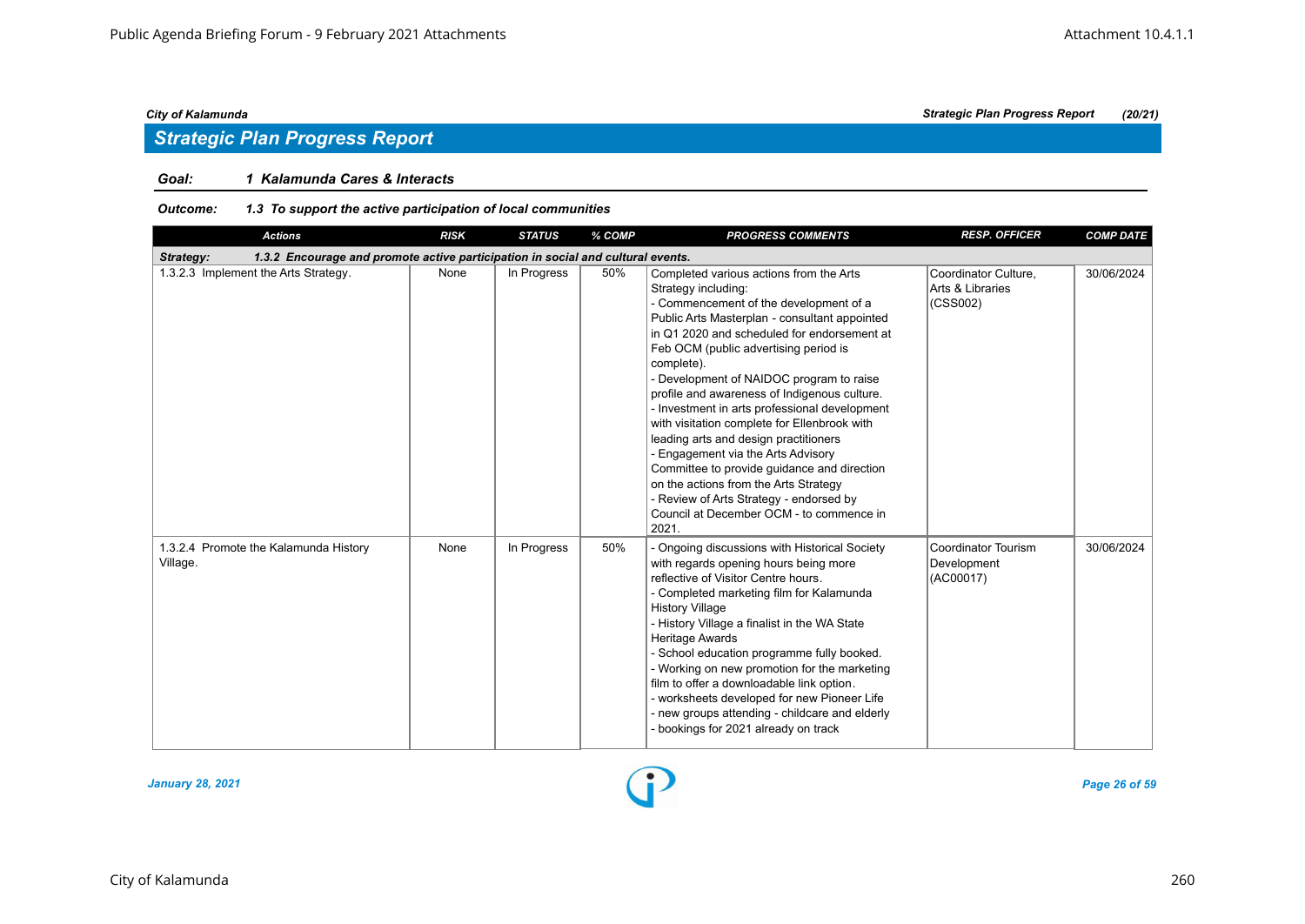### *Goal: 1 Kalamunda Cares & Interacts*

#### *Outcome: 1.3 To support the active participation of local communities*

| <b>Actions</b>                                                                                                 | <b>RISK</b> | <b>STATUS</b> | % COMP | <b>PROGRESS COMMENTS</b>                                                                                                                                                                                                                                                                                                                                                                                                                                                                                                                                                                                                                                                                                       | <b>RESP. OFFICER</b>                                 | <b>COMP DATE</b> |
|----------------------------------------------------------------------------------------------------------------|-------------|---------------|--------|----------------------------------------------------------------------------------------------------------------------------------------------------------------------------------------------------------------------------------------------------------------------------------------------------------------------------------------------------------------------------------------------------------------------------------------------------------------------------------------------------------------------------------------------------------------------------------------------------------------------------------------------------------------------------------------------------------------|------------------------------------------------------|------------------|
| 1.3.2 Encourage and promote active participation in social and cultural events.<br>Strategy:                   |             |               |        |                                                                                                                                                                                                                                                                                                                                                                                                                                                                                                                                                                                                                                                                                                                |                                                      |                  |
|                                                                                                                |             |               |        | - History Village closed due to tree collapse.                                                                                                                                                                                                                                                                                                                                                                                                                                                                                                                                                                                                                                                                 |                                                      |                  |
| 1.3.2.5 Implement actions from KPAC<br>Review to ensure a functional asset fit for<br>purpose.                 | None        | In Progress   | 50%    | Office improvements complete - signage<br>required.<br>Draft strategic plan developed in conjunction<br>with Circuitwest for KPAC.<br>Branding developed and confirmed inclusive<br>of new logo which is in use.<br>Planning approval received for new LED pylon<br>sign.<br>Draft programming plan developed.<br>Outer Metro Funding applied for and<br>confirmed as well as additional residency.<br>Role review underway but not complete.<br>Front of House and Technician PD's<br>developed.<br>Box office hours increased to Monday -<br>Friday, 9-5pm.<br>Funding requested for kitchen renovation, and<br>bar renovation.<br>Theatre consultant commencing technical<br>review on Tuesday 22 December. | Coordinator Culture.<br>Arts & Libraries<br>(CSS002) | 30/06/2024       |
| 1.3.2.6 Implement actions from Zig Zag<br>Gallery Review.                                                      | None        | In Progress   | 1%     | Decision to employ 0.5FTE deferred due to<br>COVID19 employment freeze, subsequently<br>impacting completion of actions of the review.<br>Working in partnership with Coordinator of<br>Cultural & Library Services to identify key<br>actions relevant to operational development of<br>the space.                                                                                                                                                                                                                                                                                                                                                                                                            | Arts Gallery & Events<br>Coordinator (AC00008)       | 30/06/2024       |
| 1.3.2.7 Ensure maximum utilisation of<br>KPAC by curating and hosting appealing<br>social and cultural events. | None        | In Progress   | 50%    | Facility continues to operate at reduced<br>capacity due to COVID-19 - facility has<br>performed incredibly well given the restrictions                                                                                                                                                                                                                                                                                                                                                                                                                                                                                                                                                                        | Coordinator Culture.<br>Arts & Libraries<br>(CSS002) | 30/06/2024       |

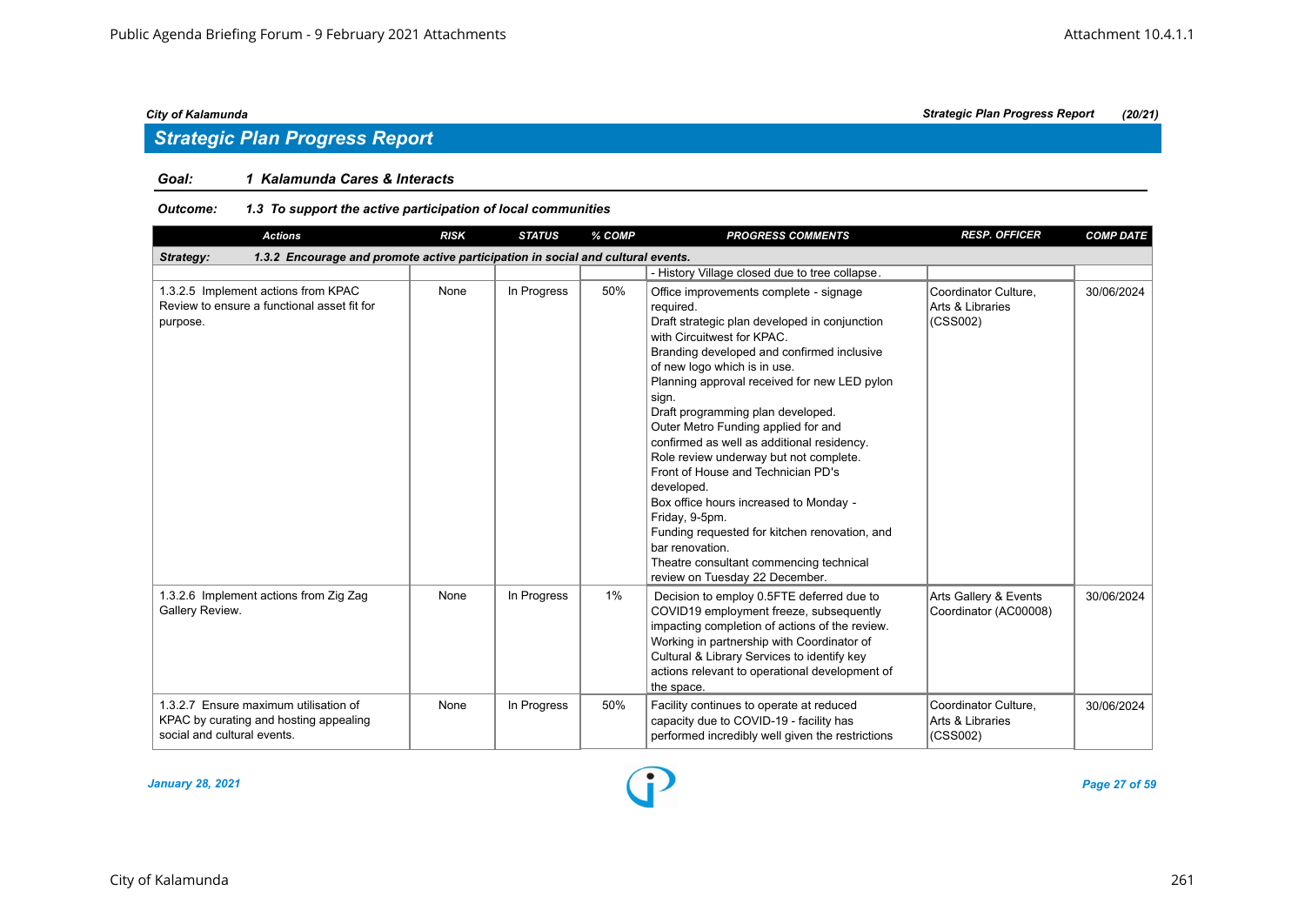### *Goal: 1 Kalamunda Cares & Interacts*

#### *Outcome: 1.3 To support the active participation of local communities*

| <b>Actions</b>                                                                                    | <b>RISK</b> | <b>STATUS</b> | % COMP | <b>PROGRESS COMMENTS</b>                                                                                                                                                                                                                                                                                                                                                                                                                                                                                                                                                                                                                                                                                                                         | <b>RESP. OFFICER</b>                           | <b>COMP DATE</b> |
|---------------------------------------------------------------------------------------------------|-------------|---------------|--------|--------------------------------------------------------------------------------------------------------------------------------------------------------------------------------------------------------------------------------------------------------------------------------------------------------------------------------------------------------------------------------------------------------------------------------------------------------------------------------------------------------------------------------------------------------------------------------------------------------------------------------------------------------------------------------------------------------------------------------------------------|------------------------------------------------|------------------|
| 1.3.2 Encourage and promote active participation in social and cultural events.<br>Strategy:      |             |               |        |                                                                                                                                                                                                                                                                                                                                                                                                                                                                                                                                                                                                                                                                                                                                                  |                                                |                  |
|                                                                                                   |             |               |        | with several shows being a COVID 'sell out'.<br>2021 Launch event will take place on Friday 5<br>February 2021.<br>\$50k received for 2021 community<br>engagement program with Yirra Yaakin as well<br>as creative residency confirmed for 2021 with<br>Whiskey and Boots (all new offerings).<br>Morning Music is available online already for<br>2021 for tickets purchasing with new online<br>ticketing system and over 70 tickets already<br>sold.                                                                                                                                                                                                                                                                                         |                                                |                  |
| 1.3.2.8 Ensure maximum utilisation of Zig<br>Zag Gallery via exhibitions and art-based<br>events. | None        | In Progress   | 25%    | 2021 promises a vibrant program of<br>exhibitions. In theming of the program, the<br>gallery seeks to reflect our community interest<br>in the environment both local as well as in a<br>global sense. Focusing attention on our<br>landscapes/environment and the daily impact<br>in which they influence us and our well being,<br>it is delivered in an often playful and widely<br>engaging way.<br>The program has commenced with a<br>retrospective collection of works by students<br>from the Kalamunda High School Gifted and<br>Talented group which has been in operation<br>for over 30 years. The Zig Zag Gallery will<br>partner with KSHS in delivering an exhibition<br>every two years where student works will be<br>for sale. | Arts Gallery & Events<br>Coordinator (AC00008) | 30/06/2024       |



*City of Kalamunda Strategic Plan Progress Report (20/21)*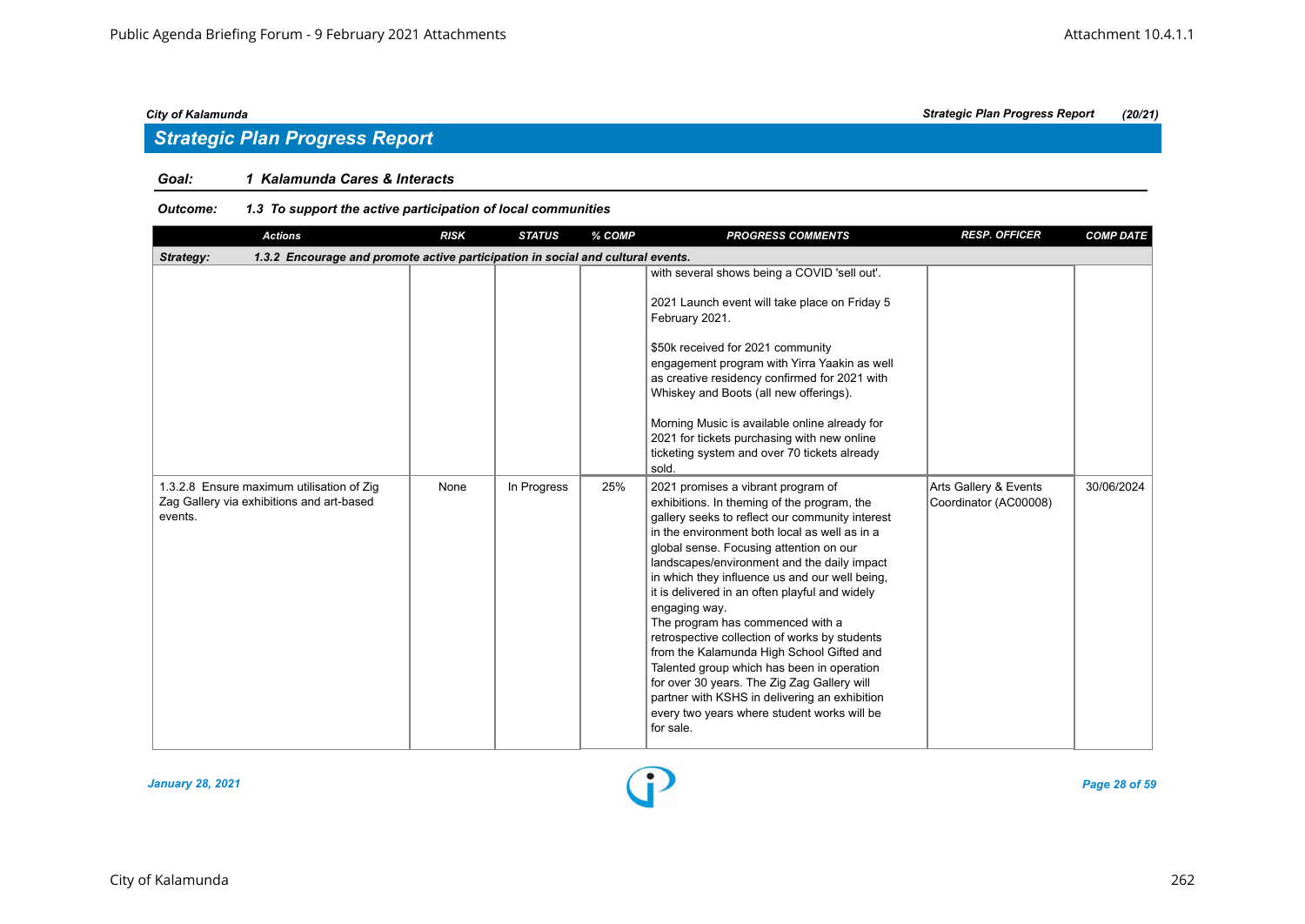## *Strategic Plan Progress Report*

#### *Goal: 1 Kalamunda Cares & Interacts*

#### *Outcome: 1.3 To support the active participation of local communities*

|           | Actions                                                                         | RISK | STATUS | % COMP | <b>PROGRESS COMMENTS</b>                        | <b>RESP. OFFICER</b> | <b>COMP DATE</b> |  |  |
|-----------|---------------------------------------------------------------------------------|------|--------|--------|-------------------------------------------------|----------------------|------------------|--|--|
| Strategy: | 1.3.2 Encourage and promote active participation in social and cultural events. |      |        |        |                                                 |                      |                  |  |  |
|           |                                                                                 |      |        |        | A full program will be available on the Zig Zag |                      |                  |  |  |
|           |                                                                                 |      |        |        | Gallery web page.                               |                      |                  |  |  |

*January 28, 2021 Page 29 of 59*

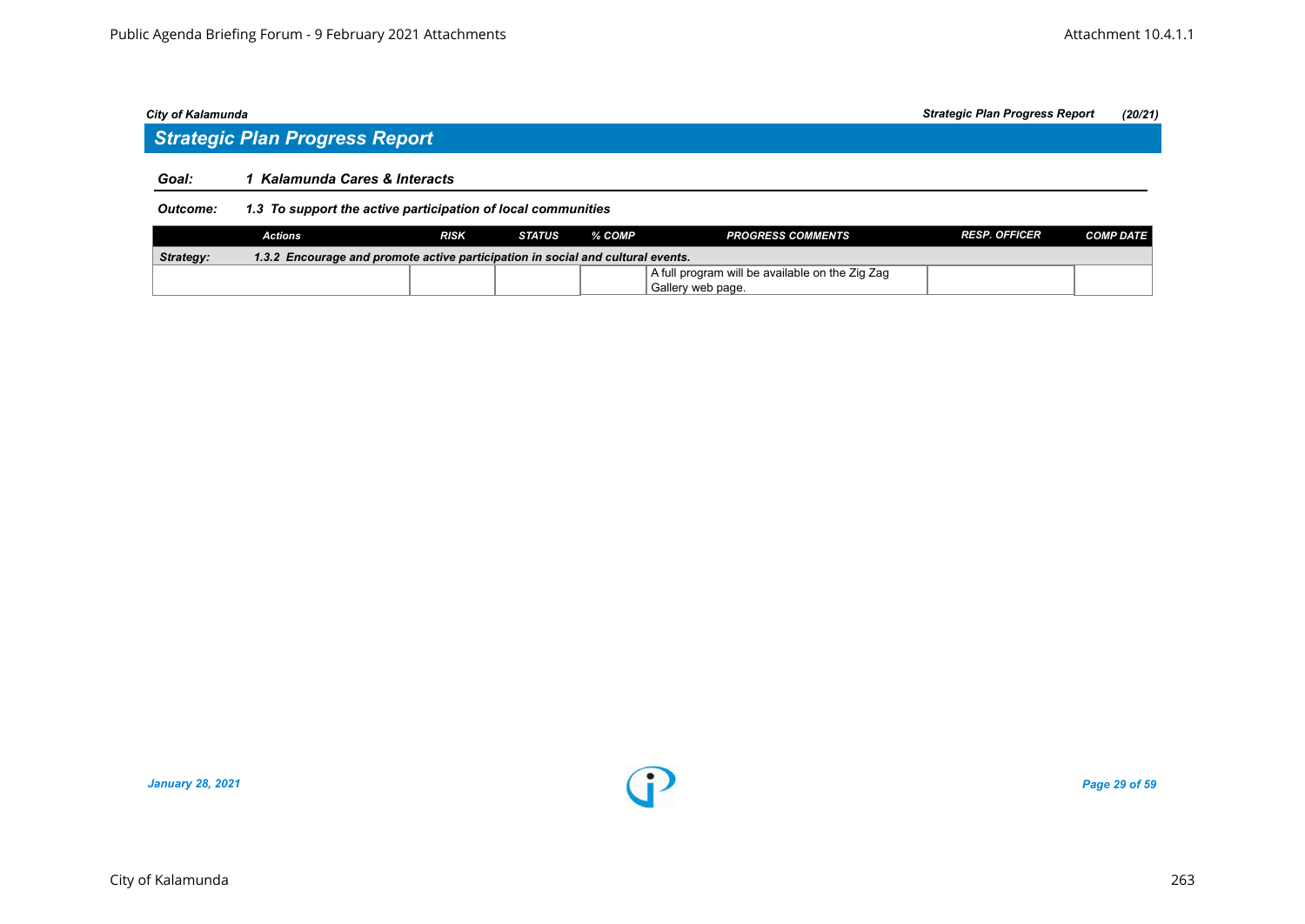#### *Goal: 2 Kalamunda Clean & Green*

#### *Outcome: 2.1 To protect and enhance the environmental values of the City*

| <b>Actions</b>                                                                                    | <b>RISK</b> | <b>STATUS</b> | % COMP | <b>PROGRESS COMMENTS</b>                                                                                                                                                                                                                                                                                                                                                                                                                                                                                                                                                                                                                                                                              | <b>RESP. OFFICER</b>                                   | <b>COMP DATE</b> |
|---------------------------------------------------------------------------------------------------|-------------|---------------|--------|-------------------------------------------------------------------------------------------------------------------------------------------------------------------------------------------------------------------------------------------------------------------------------------------------------------------------------------------------------------------------------------------------------------------------------------------------------------------------------------------------------------------------------------------------------------------------------------------------------------------------------------------------------------------------------------------------------|--------------------------------------------------------|------------------|
| Strategy:<br>2.1.1 Enhance our bushland, natural areas, waterways and reserves.                   |             |               |        |                                                                                                                                                                                                                                                                                                                                                                                                                                                                                                                                                                                                                                                                                                       |                                                        |                  |
| 2.1.1.2 Define and implement actions out<br>of the Local Environment Strategy.                    | None        | In Progress   | 80%    | Key achievements this quarter include:<br><b>KEAC endorsement of draft Urban Forest</b><br>Strategy.<br>Council endorsement of draft Urban Forest<br>Strategy for community engagement.<br>Community engagement commenced on<br>Urban Forest Strategy.<br>KEAC endorsement of draft Local Biodiversity<br>Strategy.<br>Council endorsement of draft Local<br><b>Biodiversity Strategy.</b><br>Commencement of Catchment Management<br>Plans.<br>Commencement of Waste Plan<br>implementation.<br>Diversion of kerbside general waste skips<br>from landfill to resource recovery with a target<br>recovery of 20%.<br>Remaining actions for 20/21 will be to list<br>projects for draft 21/22 Budget. | Manager Parks &<br>Environmental Services<br>(TO00019) | 30/06/2024       |
| 2.1.1.3 Develop, implement and review<br>actions from the approved Urban Forest<br>Strategy 2020. | None        | In Progress   | 80%    | Draft Urban Forest Strategy endorsed by<br>KEAC and subsequently Council for purposes<br>of community consultation.<br>Community consultation has commenced.<br>2020/21 outcome will be adoption of Strategy<br>by Council and listing of projects in draft<br>2021/22 Budget.                                                                                                                                                                                                                                                                                                                                                                                                                        | Manager Parks &<br>Environmental Services<br>(TO00019) | 30/06/2024       |
| <b>Actions</b>                                                                                    | <b>RISK</b> | <b>STATUS</b> | % COMP | <b>PROGRESS COMMENTS</b>                                                                                                                                                                                                                                                                                                                                                                                                                                                                                                                                                                                                                                                                              | <b>RESP. OFFICER</b>                                   | <b>COMP DATE</b> |
| 2.1.2 Support the conservation and enhancement of our biodiversity.<br>Strategy:                  |             |               |        |                                                                                                                                                                                                                                                                                                                                                                                                                                                                                                                                                                                                                                                                                                       |                                                        |                  |
|                                                                                                   |             |               |        |                                                                                                                                                                                                                                                                                                                                                                                                                                                                                                                                                                                                                                                                                                       |                                                        |                  |

*January 28, 2021 Page 30 of 59*

City of Kalamunda 264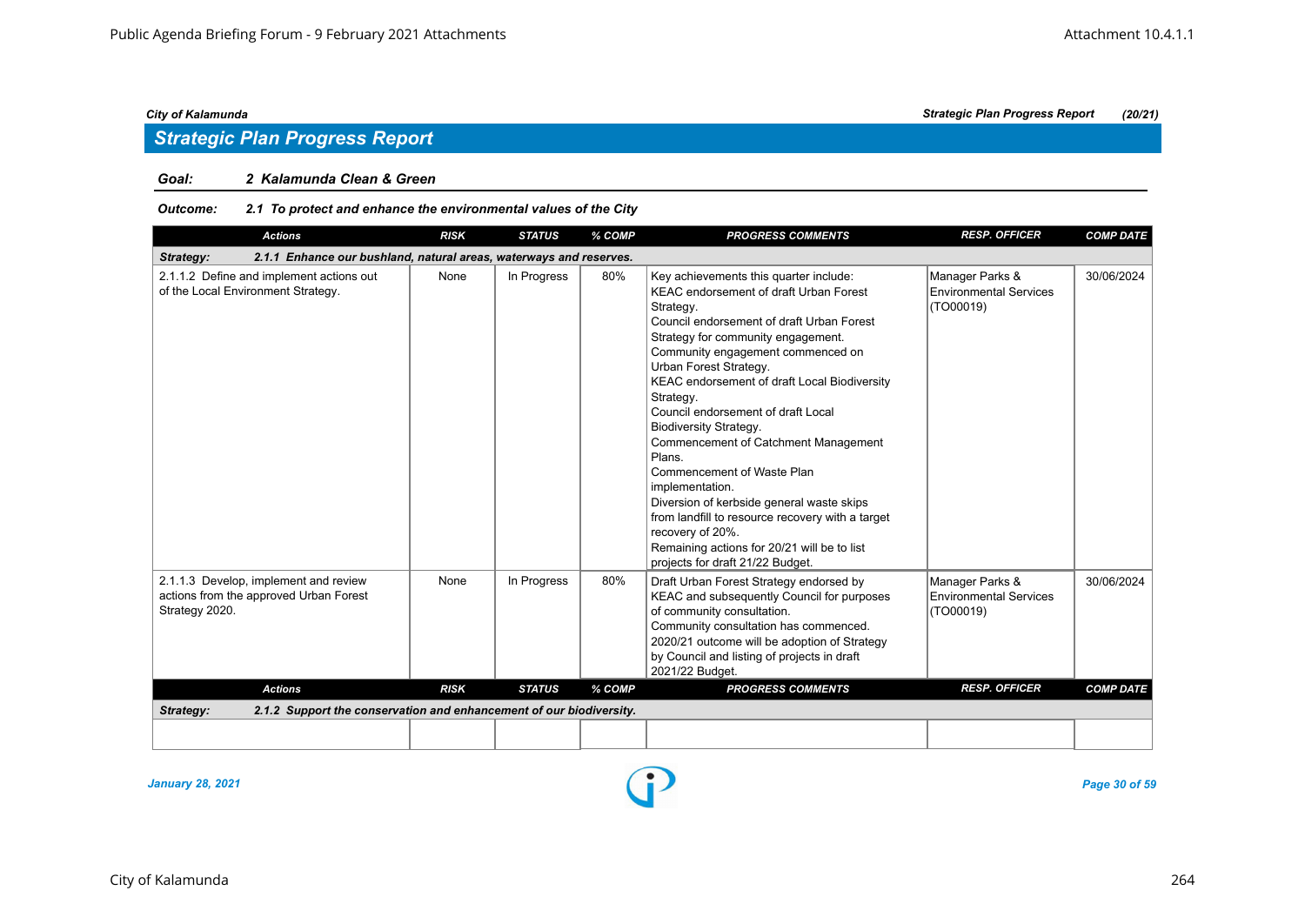## *Strategic Plan Progress Report*

#### *Goal: 2 Kalamunda Clean & Green*

#### *Outcome: 2.1 To protect and enhance the environmental values of the City*

| <b>Actions</b>                                                                                           | <b>RISK</b>                                                         | <b>STATUS</b> | % COMP | <b>PROGRESS COMMENTS</b>                                                                                                                                                                                                                                                                                                                                                           | <b>RESP. OFFICER</b>                                          | <b>COMP DATE</b> |  |  |  |  |
|----------------------------------------------------------------------------------------------------------|---------------------------------------------------------------------|---------------|--------|------------------------------------------------------------------------------------------------------------------------------------------------------------------------------------------------------------------------------------------------------------------------------------------------------------------------------------------------------------------------------------|---------------------------------------------------------------|------------------|--|--|--|--|
| Strategy:                                                                                                | 2.1.2 Support the conservation and enhancement of our biodiversity. |               |        |                                                                                                                                                                                                                                                                                                                                                                                    |                                                               |                  |  |  |  |  |
| 2.1.2.1 Define, implement, and review<br>actions out of the Local Biodiversity<br>Strategy 2020.         | None                                                                | In Progress   | 50%    | Key Achievements this quarter:<br>Draft Local Biodiversity Strategy endorsed by<br>KEAC.<br>Draft Local Biodiversity Strategy endorsed by<br>Council for purposes of community<br>engagement.<br>Community engagement plan being drafted.<br>Remaining actions in 2020/21 will be to have<br>final strategy adopted by Council and projects<br>listed in the draft 2021/22 Budget. | Manager Parks &<br><b>Environmental Services</b><br>(TO00019) | 30/06/2024       |  |  |  |  |
| <b>Actions</b>                                                                                           | <b>RISK</b>                                                         | <b>STATUS</b> | % COMP | <b>PROGRESS COMMENTS</b>                                                                                                                                                                                                                                                                                                                                                           | <b>RESP. OFFICER</b>                                          | <b>COMP DATE</b> |  |  |  |  |
| 2.1.3 Community engagement and education in environmental management.<br>Strategy:                       |                                                                     |               |        |                                                                                                                                                                                                                                                                                                                                                                                    |                                                               |                  |  |  |  |  |
| 2.1.3.1 Deliver targeted environmental<br>education events to improve community<br>skills and awareness. | None                                                                | In Progress   | 50%    | Programs on track prior to COVID-19. New<br>delivery model developed and implemented.<br>Has been well received.<br>2020/21 program to run 8 workshops -<br>completed planning and about to commence<br>implementation.                                                                                                                                                            | Manager Parks &<br><b>Environmental Services</b><br>(TO00019) | 30/06/2024       |  |  |  |  |
| 2.1.3.2 Engage local schools in the<br>Adopt-a-patch program.                                            | None                                                                | In Progress   | 50%    | Programs on track prior to COVID-19. New<br>delivery model developed and implemented.<br>Has been well received.<br>Works planned for 2020/21 year commencing<br>Term 1 2021.                                                                                                                                                                                                      | Manager Parks &<br><b>Environmental Services</b><br>(TO00019) | 30/06/2024       |  |  |  |  |

#### *Outcome: 2.2 To achieve environmental sustainability through effective natural resource management*

|                                                                                              | <b>Actions</b> | <b>RISK</b> | <b>STATUS</b> | % COMP | <b>PROGRESS COMMENTS</b> | <b>RESP. OFFICER</b> | <b>COMP DATE</b> |  |  |
|----------------------------------------------------------------------------------------------|----------------|-------------|---------------|--------|--------------------------|----------------------|------------------|--|--|
| 2.2.1 Facilitate the appropriate use of water and energy supplies for the City.<br>Strategy: |                |             |               |        |                          |                      |                  |  |  |
|                                                                                              |                |             |               |        |                          |                      |                  |  |  |
|                                                                                              |                |             |               |        |                          |                      |                  |  |  |
|                                                                                              |                |             |               |        |                          |                      |                  |  |  |

*January 28, 2021 Page 31 of 59*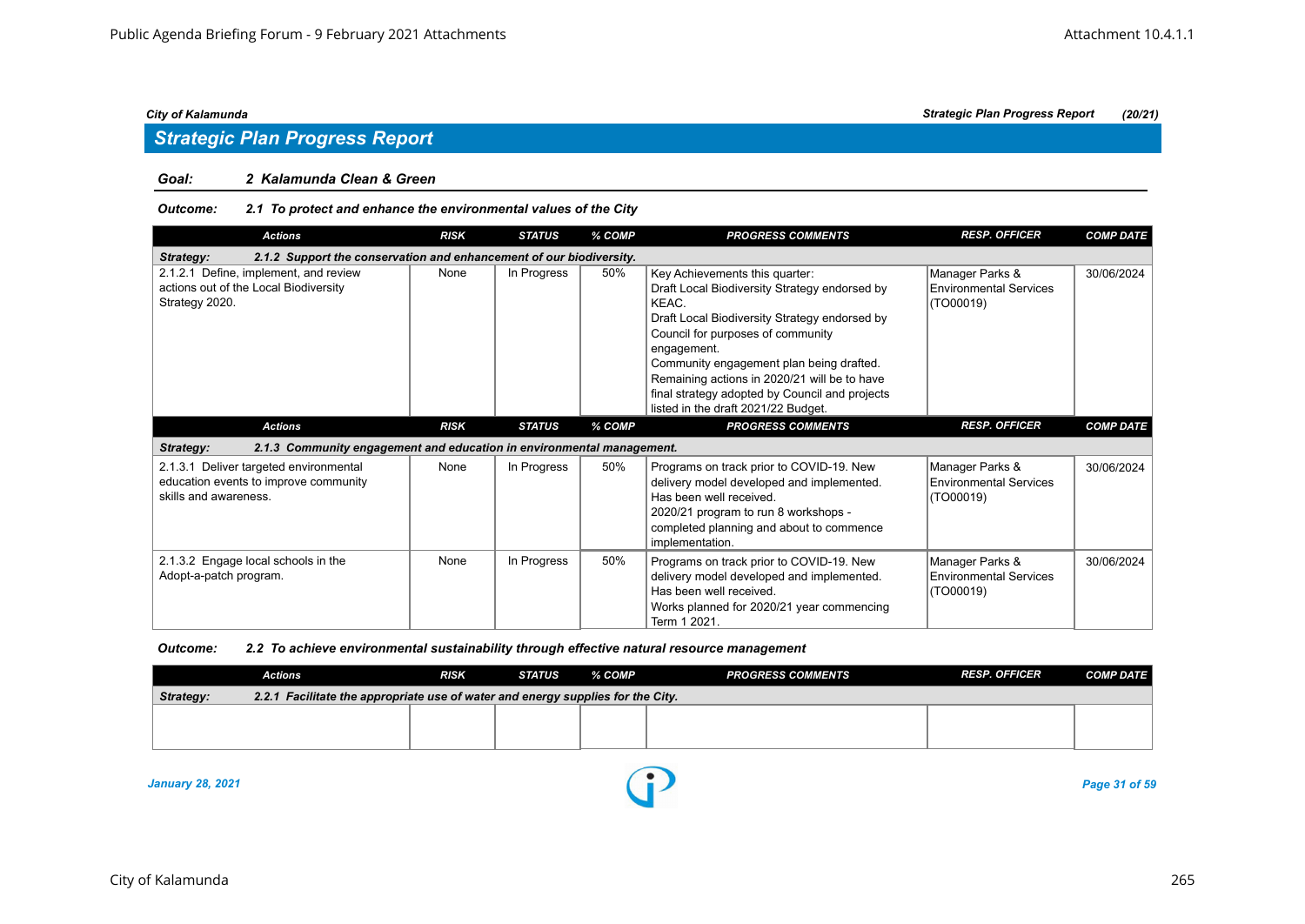## *Strategic Plan Progress Report*

#### *Goal: 2 Kalamunda Clean & Green*

#### *Outcome: 2.2 To achieve environmental sustainability through effective natural resource management*

| <b>Actions</b>                                                                                                                                                           | <b>RISK</b> | <b>STATUS</b> | % COMP | <b>PROGRESS COMMENTS</b>                                                                                                                                                                                                                                                                                                                                                                                                                                                                                                                                                                                                                                                                            | <b>RESP. OFFICER</b>                                          | <b>COMP DATE</b> |
|--------------------------------------------------------------------------------------------------------------------------------------------------------------------------|-------------|---------------|--------|-----------------------------------------------------------------------------------------------------------------------------------------------------------------------------------------------------------------------------------------------------------------------------------------------------------------------------------------------------------------------------------------------------------------------------------------------------------------------------------------------------------------------------------------------------------------------------------------------------------------------------------------------------------------------------------------------------|---------------------------------------------------------------|------------------|
| 2.2.1 Facilitate the appropriate use of water and energy supplies for the City.<br>Strategy:                                                                             |             |               |        |                                                                                                                                                                                                                                                                                                                                                                                                                                                                                                                                                                                                                                                                                                     |                                                               |                  |
| 2.2.1.2 Analyse potable water and energy<br>consumption in City managed and owned<br>facilities, identifying and implementing key<br>opportunities for efficiency gains. | None        | In Progress   | 10%    | Energy Management Plan has commenced<br>through data gathering of all buildings to<br>identify gaps where energy analysis will<br>require further work. Discussions undertaken<br>with consultants specialising in this field of<br>work to undertake energy auditing leading to<br>the plan to reduce consumption.<br>Efficiency measures continue with works to<br>roll out LED lighting in key areas, for example<br>Hartfield Park Recreation Centre, with the<br>replacement of old high bay lights with LED.<br>Likewise Ray Owen Recreation Centre Courts<br>5 & 6 high bay lights also replaced with LED.<br>Formalised Energy Management Project Plan<br>will be drafted by end June 2021. | Manager Asset &<br><b>Waste Operations</b><br>(TO00017)       | 30/06/2024       |
| 2.2.1.3 Implement Waterwise Council<br>Action Plan.                                                                                                                      | None        | In Progress   | 50%    | City's Waterwise Plan has been endorsed by<br>Water Corporation.<br>First report against actions completed and<br>submitted in November 2020.                                                                                                                                                                                                                                                                                                                                                                                                                                                                                                                                                       | Manager Parks &<br><b>Environmental Services</b><br>(TO00019) | 30/06/2024       |
| 2.2.1.4 Prepare and deliver a street<br>lighting upgrade program.                                                                                                        | None        | In Progress   | 25%    | A request has been raised with Western<br>Power to initiate the process to upgrade street<br>lights for all Distributor A roads (covering<br>approximately 740 lights). As all the street<br>lights are Western Power lights the City<br>requires them to commence the process. As<br>of 31 December 2020, WP had not<br>responded.                                                                                                                                                                                                                                                                                                                                                                 | <b>Manager Asset</b><br>Planning (TO00018)                    | 30/06/2024       |
|                                                                                                                                                                          |             |               |        |                                                                                                                                                                                                                                                                                                                                                                                                                                                                                                                                                                                                                                                                                                     |                                                               |                  |

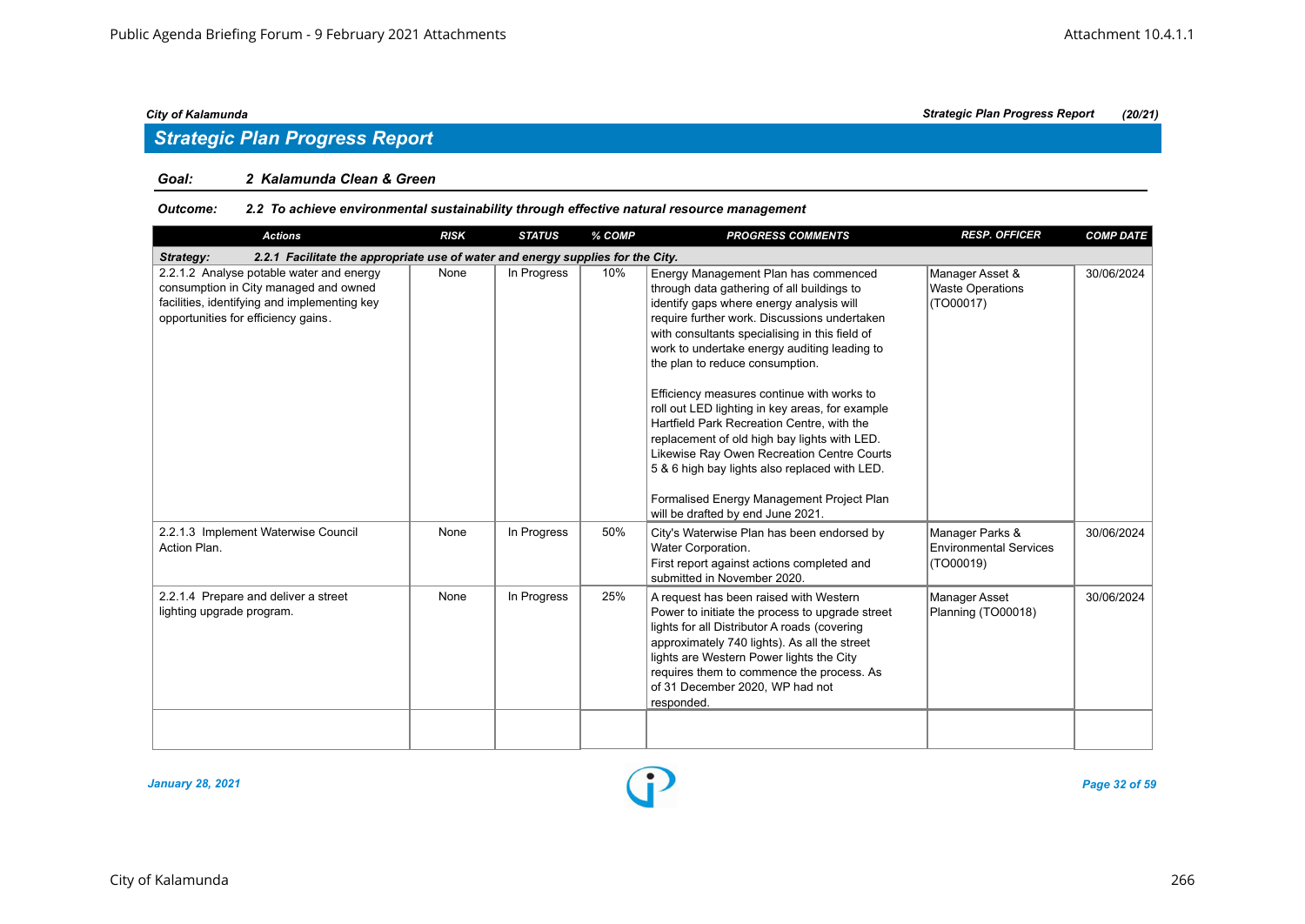## *Strategic Plan Progress Report*

#### *Goal: 2 Kalamunda Clean & Green*

#### *Outcome: 2.2 To achieve environmental sustainability through effective natural resource management*

| <b>Actions</b>                                                                                            | <b>RISK</b> | <b>STATUS</b> | % COMP | <b>PROGRESS COMMENTS</b>                                                                                                                                                                                                                                                                                                                                                                                                                                                                                                                                                                                                                                                               | <b>RESP. OFFICER</b>                                    | <b>COMP DATE</b> |
|-----------------------------------------------------------------------------------------------------------|-------------|---------------|--------|----------------------------------------------------------------------------------------------------------------------------------------------------------------------------------------------------------------------------------------------------------------------------------------------------------------------------------------------------------------------------------------------------------------------------------------------------------------------------------------------------------------------------------------------------------------------------------------------------------------------------------------------------------------------------------------|---------------------------------------------------------|------------------|
| 2.2.1 Facilitate the appropriate use of water and energy supplies for the City.<br>Strategy:              |             |               |        |                                                                                                                                                                                                                                                                                                                                                                                                                                                                                                                                                                                                                                                                                        |                                                         |                  |
| 2.2.1.5 Prepare and implement an<br>energy and water sustainability policy and<br>actions.                | None        | In Progress   | 10%    | Researched policies at other Local<br>Governments within Australia.                                                                                                                                                                                                                                                                                                                                                                                                                                                                                                                                                                                                                    | Manager Asset &<br><b>Waste Operations</b><br>(TO00017) | 30/06/2024       |
| <b>Actions</b>                                                                                            | <b>RISK</b> | <b>STATUS</b> | % COMP | <b>PROGRESS COMMENTS</b>                                                                                                                                                                                                                                                                                                                                                                                                                                                                                                                                                                                                                                                               | <b>RESP. OFFICER</b>                                    | <b>COMP DATE</b> |
| 2.2.2 Use technology to produce innovative solutions to reduce power and water usage.<br>Strategy:        |             |               |        |                                                                                                                                                                                                                                                                                                                                                                                                                                                                                                                                                                                                                                                                                        |                                                         |                  |
| 2.2.2.1 Develop, implement and review<br>discrete action plans coming from the<br>Non-Potable Water Plan. | None        | Completed     | 100%   | Draft Non Potable Water Action Plan was<br>endorsed by Council at the 23 June Ordinary<br>Council Meeting for referral to KEAC and then<br>Community Consultation.<br>KEAC and the City have met to discuss the<br>next steps and map out engagement needs /<br>stakeholders.                                                                                                                                                                                                                                                                                                                                                                                                          | <b>Manager Asset Delivery</b><br>(PD00004)              | 30/06/2024       |
| 2.2.2.2 Complete feasibility study into a<br>Solar Farm initiative.                                       | None        | Completed     | 100%   | Council Decision - OCM 200/2020 (October<br>2020 OCM) that the feasibility report was<br>received and proposed actions endorsed.<br>These actions and progress are:<br>(a) Develop and Implement community<br>engagement plan regarding the concept of a<br>solar farm at Pioneer Park (5%)<br>(b) Consult at senior level at WAPC to seek<br>their approval in principle or otherwise for a<br>solar farm at Pioneer Park. (100%). WAPC<br>will not provide this unless a DA is submitted<br>(c) complete contaminated site surveys at<br>Pioneer Park (25%)<br>(d) seek expressions of interest from the<br>market for the potential to operate a solar<br>farm at Pioneer Park (0%) | <b>Director Asset Services</b><br>(DE00002)             | 30/06/2021       |

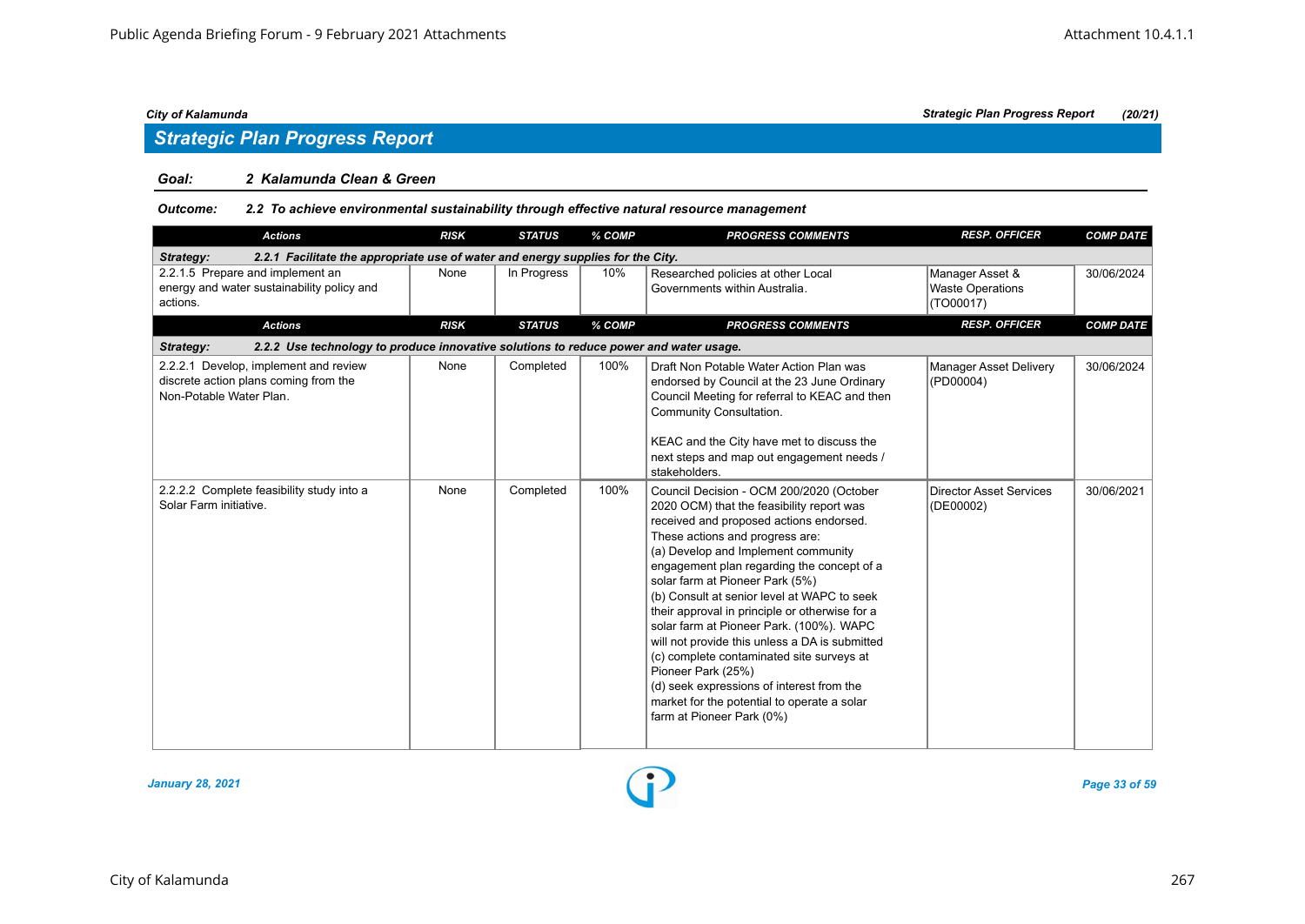# *Strategic Plan Progress Report*

#### *Goal: 2 Kalamunda Clean & Green*

#### *Outcome: 2.2 To achieve environmental sustainability through effective natural resource management*

| <b>Actions</b>                                                                                             | <b>RISK</b> | <b>STATUS</b> | % COMP | <b>PROGRESS COMMENTS</b>                                                                                                                      | <b>RESP. OFFICER</b>                     | <b>COMP DATE</b> |  |  |
|------------------------------------------------------------------------------------------------------------|-------------|---------------|--------|-----------------------------------------------------------------------------------------------------------------------------------------------|------------------------------------------|------------------|--|--|
| 2.2.2 Use technology to produce innovative solutions to reduce power and water usage.<br>Strategy:         |             |               |        |                                                                                                                                               |                                          |                  |  |  |
|                                                                                                            |             |               |        | These subsequent actions will be reported on<br>via CAMMS Strategy in 2021/22 as they are<br>new actions approved by Council.                 |                                          |                  |  |  |
| 2.2.2.3 Develop & implement a policy and<br>guidelines for a community facilities solar<br>panels program. | None        | Completed     | 100%   | Policy was endorsed by Council (OCM<br>234/2020) at November 2020 OCM.<br>Next action is to include grant funding in draft<br>2021/22 budget. | Director Asset Services<br>$ $ (DE00002) | 30/06/2024       |  |  |

#### *Outcome: 2.3 To reduce the amount of waste produced and increase the amount of reuse and recycling of waste*

| <b>Actions</b>                                                                                                                                              | <b>RISK</b> | <b>STATUS</b> | % COMP | <b>PROGRESS COMMENTS</b>                                                                                                                                                                                                                                                                                                                                                                                                                                                                                                 | <b>RESP. OFFICER</b>                                    | <b>COMP DATE</b> |
|-------------------------------------------------------------------------------------------------------------------------------------------------------------|-------------|---------------|--------|--------------------------------------------------------------------------------------------------------------------------------------------------------------------------------------------------------------------------------------------------------------------------------------------------------------------------------------------------------------------------------------------------------------------------------------------------------------------------------------------------------------------------|---------------------------------------------------------|------------------|
| 2.3.1 Identify and implement strategies to reduce waste.<br><b>Strategy:</b>                                                                                |             |               |        |                                                                                                                                                                                                                                                                                                                                                                                                                                                                                                                          |                                                         |                  |
| 2.3.1.1 Develop and implement the<br>Waste Plan (including the introduction of<br>a 3rd (Food Organics & Garden Organics)<br>bin.                           | None        | In Progress   | 50%    | Waste Plan adopted by Council at 23 June<br>2020 Ordinary Council Meeting.<br>DWER approved the City's Waste Plan on 8<br>September 2020.<br>It was the First Waste Plan endorsed by<br>Director General in WA.<br>Works are commencing on its<br>implementation, already 5 tasks have been<br>completed.<br>The introduction of a 3rd bin for FOGO is<br>dependent upon FOGO Processing capacity<br>being built at the EMRC Redhill Facility,<br>currently at finalising tender documentation<br>ready for advertising. | Manager Asset &<br><b>Waste Operations</b><br>(TO00017) | 30/06/2024       |
| 2.3.1.2 Improve access and facilities at<br>Walliston Transfer Station for community<br>to divert waste from landfill into recycled<br>or reused materials. | None        | In Progress   | 50%    | On 16 June 2020, DWER granted the City a<br>20 year conditional licence with improvements<br>to Infrastructure to be completed by June<br>2023.<br>RFQ awarded to TALIS Consultants.                                                                                                                                                                                                                                                                                                                                     | Manager Asset &<br><b>Waste Operations</b><br>(TO00017) | 30/06/2024       |

*January 28, 2021 Page 34 of 59*

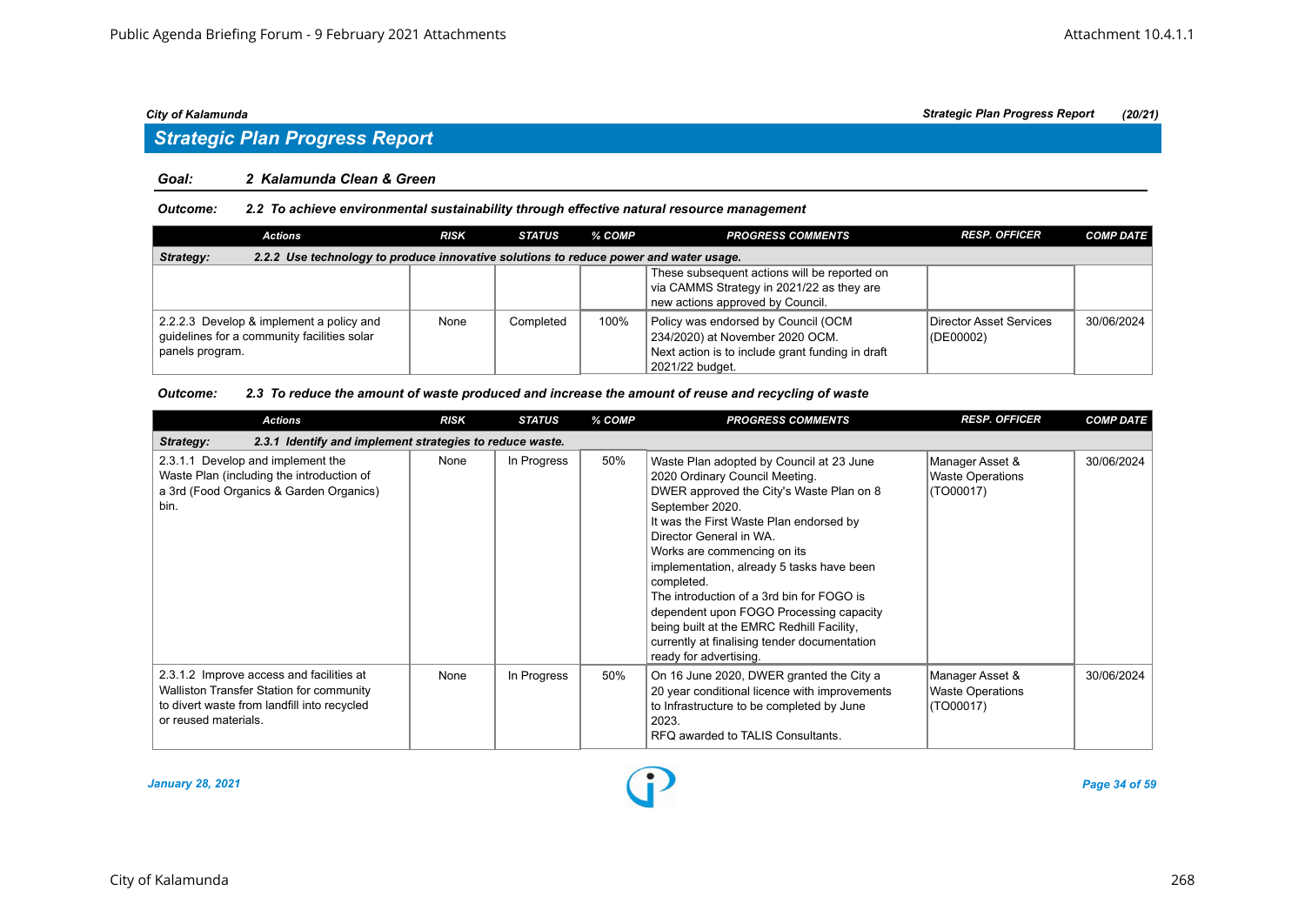## *Strategic Plan Progress Report*

#### *Goal: 2 Kalamunda Clean & Green*

#### *Outcome: 2.3 To reduce the amount of waste produced and increase the amount of reuse and recycling of waste*

| <b>Actions</b>                                                                                                      | <b>RISK</b> | <b>STATUS</b> | % COMP | <b>PROGRESS COMMENTS</b>                                                                                                                                                                                                                                                                                                                                                                                                                                                                                                                                                                                                                                                                                                                                                                                                                           | <b>RESP. OFFICER</b>                        | <b>COMP DATE</b> |
|---------------------------------------------------------------------------------------------------------------------|-------------|---------------|--------|----------------------------------------------------------------------------------------------------------------------------------------------------------------------------------------------------------------------------------------------------------------------------------------------------------------------------------------------------------------------------------------------------------------------------------------------------------------------------------------------------------------------------------------------------------------------------------------------------------------------------------------------------------------------------------------------------------------------------------------------------------------------------------------------------------------------------------------------------|---------------------------------------------|------------------|
| 2.3.1 Identify and implement strategies to reduce waste.<br>Strategy:                                               |             |               |        |                                                                                                                                                                                                                                                                                                                                                                                                                                                                                                                                                                                                                                                                                                                                                                                                                                                    |                                             |                  |
|                                                                                                                     |             |               |        | Detailed design being finalised, expected by<br>28 February 2021.<br>Access Road has now been cleared.                                                                                                                                                                                                                                                                                                                                                                                                                                                                                                                                                                                                                                                                                                                                             |                                             |                  |
| 2.3.1.4 Drive greater cost efficiency and<br>better waste management practices from<br>facilities operated by EMRC. | None        | In Progress   | 80%    | Tasks completed thus far:<br>Reviewed & revision to Business Case for<br>EMRC to provide FOGO facilities for member<br>councils, identifying cost allocations<br>Reviewed draft Business Case by EMRC for a<br>'bulk up' Waste Transfer Station at Hazelmere<br>for waste going to the East Rockingham RRF<br>Rejected draft Business Case by EMRC to<br>provide 'bulk up' Waste Transfer Station at<br>Hazelmere for FOGO going to Red Hill<br>Developed Technical Officer (Director Level)<br>working group with EMRC to ensure cost<br>efficiencies are developed<br>Draft Specifications for a FOGO facility at Red<br>Hill (EMRC) being finalised with EMRC and<br>member councils<br>Changed Kerbside General Waste Skip Bins<br>from Landfill (via EMRC) to resource recovery<br>(via Cleanaway), with a target of 20%<br>resource recovery | <b>Director Asset Services</b><br>(DE00002) | 30/06/2024       |

| Outcome: | 2.4 To ensure contaminated sites are safe and managed to ultimate use |
|----------|-----------------------------------------------------------------------|
|----------|-----------------------------------------------------------------------|

| Actions                                                                                                       | <b>RISK</b> | STATUS      | % COMP | <b>PROGRESS COMMENTS</b>                                                                                                                | <b>RESP. OFFICER</b>                                                | <b>COMP DATE</b> |
|---------------------------------------------------------------------------------------------------------------|-------------|-------------|--------|-----------------------------------------------------------------------------------------------------------------------------------------|---------------------------------------------------------------------|------------------|
| 2.4.1 Identify, examine and manage risk associated with contaminated sites.<br>Strategy:                      |             |             |        |                                                                                                                                         |                                                                     |                  |
| 2.4.1.1 Investigate all City managed<br>contaminated sites to understand the full<br>extent of contamination. | None        | In Progress | 50%    | Brand Road Tip Site - Phase 2 Detailed Site<br>Investigation has been completed and final<br>report provided. Mandatory Site Auditor is | l Coordinator<br><b>IEnvironmental Health</b><br>Services (CS00006) | 30/06/2024       |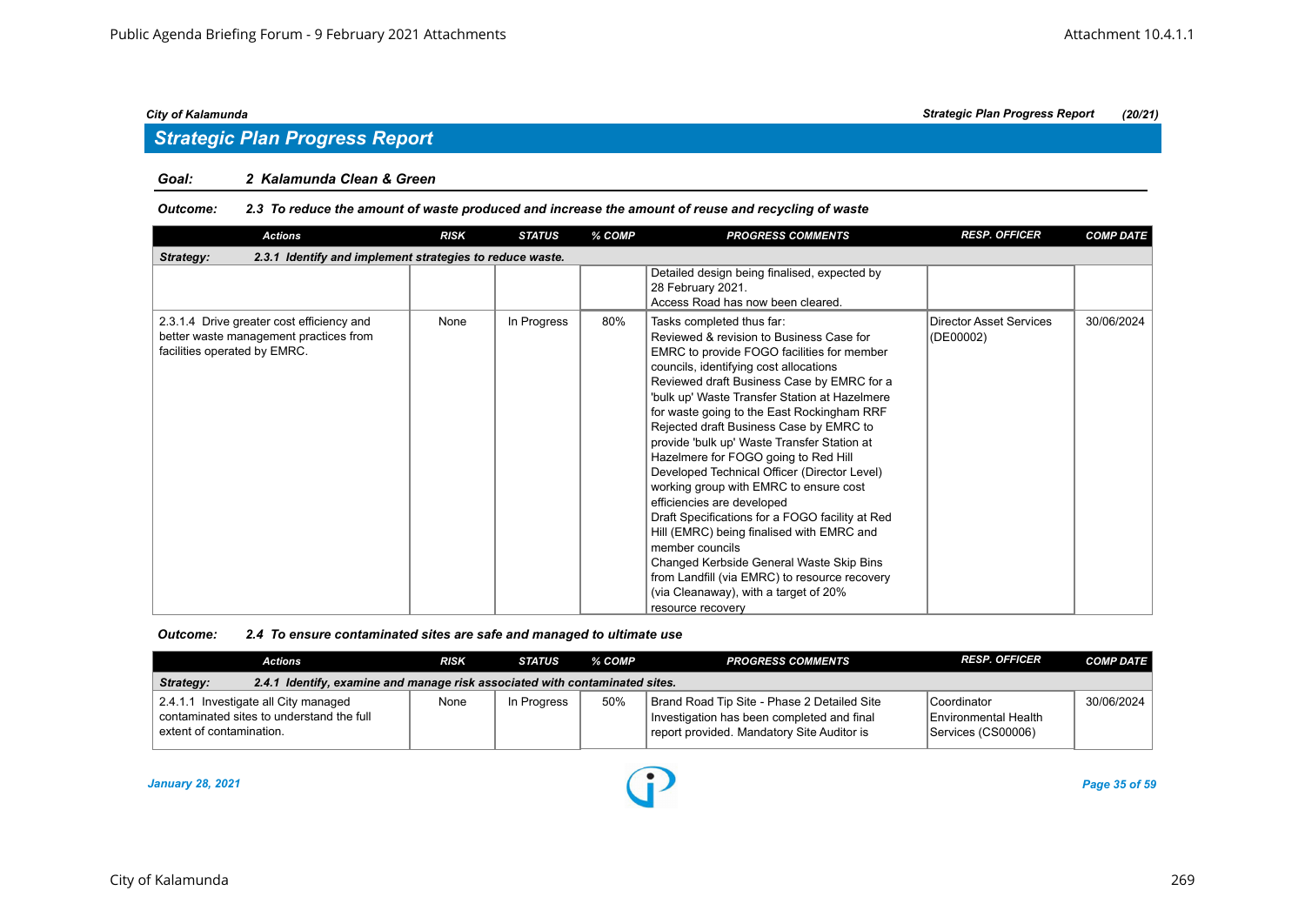## *Strategic Plan Progress Report*

#### *Goal: 2 Kalamunda Clean & Green*

## *Outcome: 2.4 To ensure contaminated sites are safe and managed to ultimate use*

| <b>Actions</b>                                                                           | <b>RISK</b> | <b>STATUS</b> | % COMP | <b>PROGRESS COMMENTS</b>                                                                                                                                                                                                                                                                                                                                                                                                                                                                                                                                                                                                                                                                                                                                                                                                                                                                                                                                                                                                                    | <b>RESP. OFFICER</b>                                      | <b>COMP DATE</b> |
|------------------------------------------------------------------------------------------|-------------|---------------|--------|---------------------------------------------------------------------------------------------------------------------------------------------------------------------------------------------------------------------------------------------------------------------------------------------------------------------------------------------------------------------------------------------------------------------------------------------------------------------------------------------------------------------------------------------------------------------------------------------------------------------------------------------------------------------------------------------------------------------------------------------------------------------------------------------------------------------------------------------------------------------------------------------------------------------------------------------------------------------------------------------------------------------------------------------|-----------------------------------------------------------|------------------|
| 2.4.1 Identify, examine and manage risk associated with contaminated sites.<br>Strategy: |             |               |        |                                                                                                                                                                                                                                                                                                                                                                                                                                                                                                                                                                                                                                                                                                                                                                                                                                                                                                                                                                                                                                             |                                                           |                  |
|                                                                                          |             |               |        | currently reviewing the documentation and<br>preparing the Mandatory Auditor's Review,<br>which will be provided to the City and<br>Department of Water and Environmental<br>Regulation. Consultants have also been<br>appointed to continue bi-annual groundwater<br>monitoring at the site. Pending receipt of the<br>Mandatory Auditor review will determine next<br>steps in the investigation and remediation<br>process.<br>Dawson / Pioneer Tip Site - Tender<br>documentation for phased detailed site<br>investigations almost complete. Request for<br>quote documentation for Voluntary Site Auditor<br>almost complete. Liaising with Department of<br>Education to participate in investigations and<br>share costs associated as the contaminated<br>site extends into their land.<br>Maida Vale Reserve - Action<br>recommendations from preliminary site<br>investigations. Site has been cleaned up and<br>currently following up with contractor. Signage<br>for the site similar to Ledger Road will soon be<br>erected. |                                                           |                  |
| 2.4.1.2 Manage all contaminated sites to<br>support existing and future land uses.       | None        | In Progress   | 50%    | - Ledger Rd - Asbestos management plan has<br>been updated, gravel and mulch to be brought<br>onto site to provide extra clearance to any<br>asbestos and to support the Friends group.<br>Currently working through procurement                                                                                                                                                                                                                                                                                                                                                                                                                                                                                                                                                                                                                                                                                                                                                                                                            | Coordinator<br>Environmental Health<br>Services (CS00006) | 30/06/2024       |

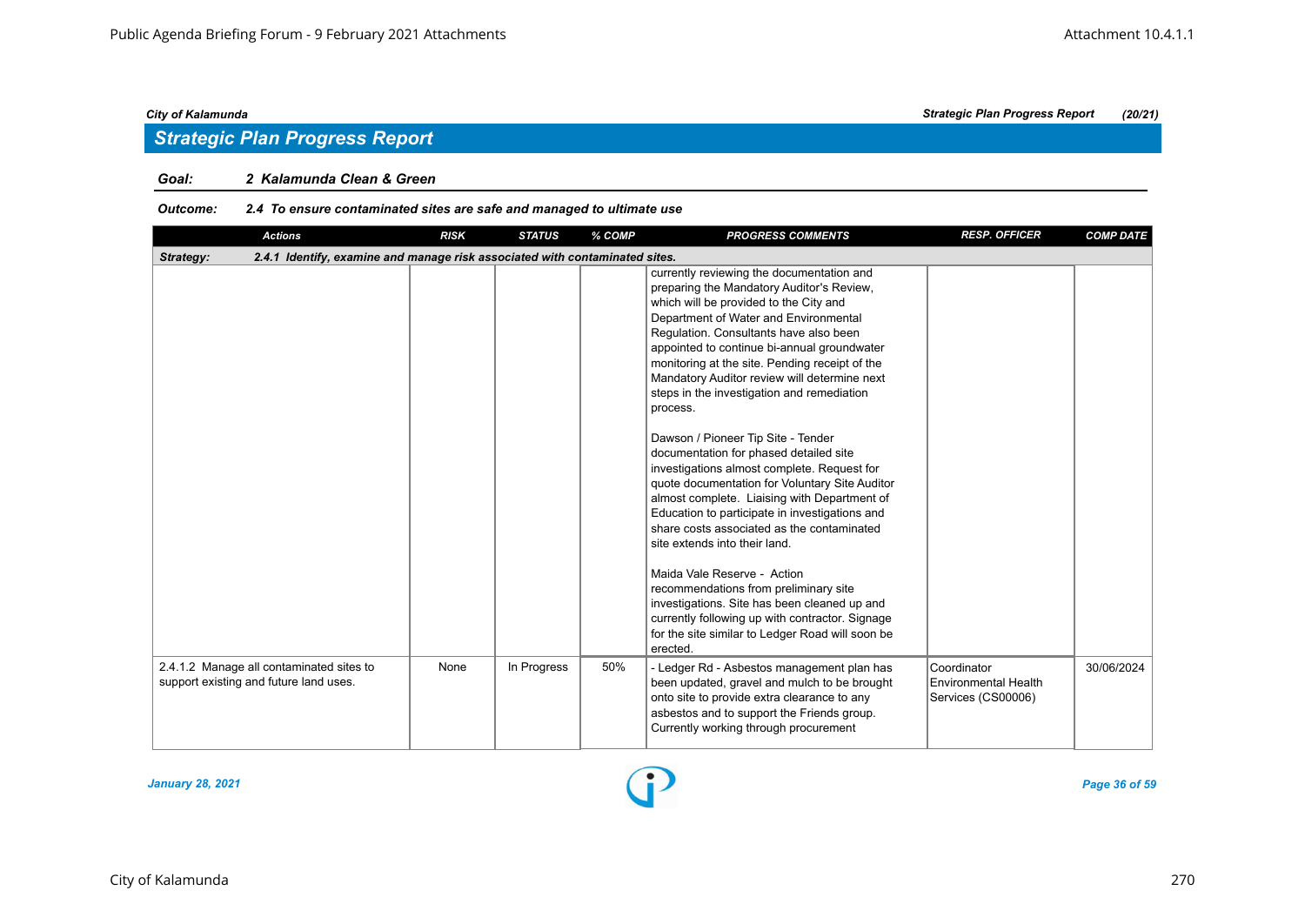#### *Goal: 2 Kalamunda Clean & Green*

#### *Outcome: 2.4 To ensure contaminated sites are safe and managed to ultimate use*

|           | <b>Actions</b>                                                              | <b>RISK</b> | <b>STATUS</b> | % COMP | <b>PROGRESS COMMENTS</b>                                                                                                                                                                                                                                                                                                                                                                            | <b>RESP. OFFICER</b> | <b>COMP DATE</b> |
|-----------|-----------------------------------------------------------------------------|-------------|---------------|--------|-----------------------------------------------------------------------------------------------------------------------------------------------------------------------------------------------------------------------------------------------------------------------------------------------------------------------------------------------------------------------------------------------------|----------------------|------------------|
| Strategy: | 2.4.1 Identify, examine and manage risk associated with contaminated sites. |             |               |        |                                                                                                                                                                                                                                                                                                                                                                                                     |                      |                  |
|           |                                                                             |             |               |        | processes for this financial year's Emu Picks.<br>Bi-annual asbestos removal has been<br>completed. Implementing management plan<br>actions.                                                                                                                                                                                                                                                        |                      |                  |
|           |                                                                             |             |               |        | - Alan Anderson Park - Appointing consultant<br>to review remediation measures to ensure<br>their continued effectiveness, undertaking<br>regular inspections.<br>Site management plan has been reviewed by<br>external consultant and found to be adequate.<br>Continue to implement management plan and<br>conduct monthly checks of the site, to ensure<br>capping material is being maintained. |                      |                  |



*January 28, 2021 Page 37 of 59*

*City of Kalamunda Strategic Plan Progress Report (20/21)*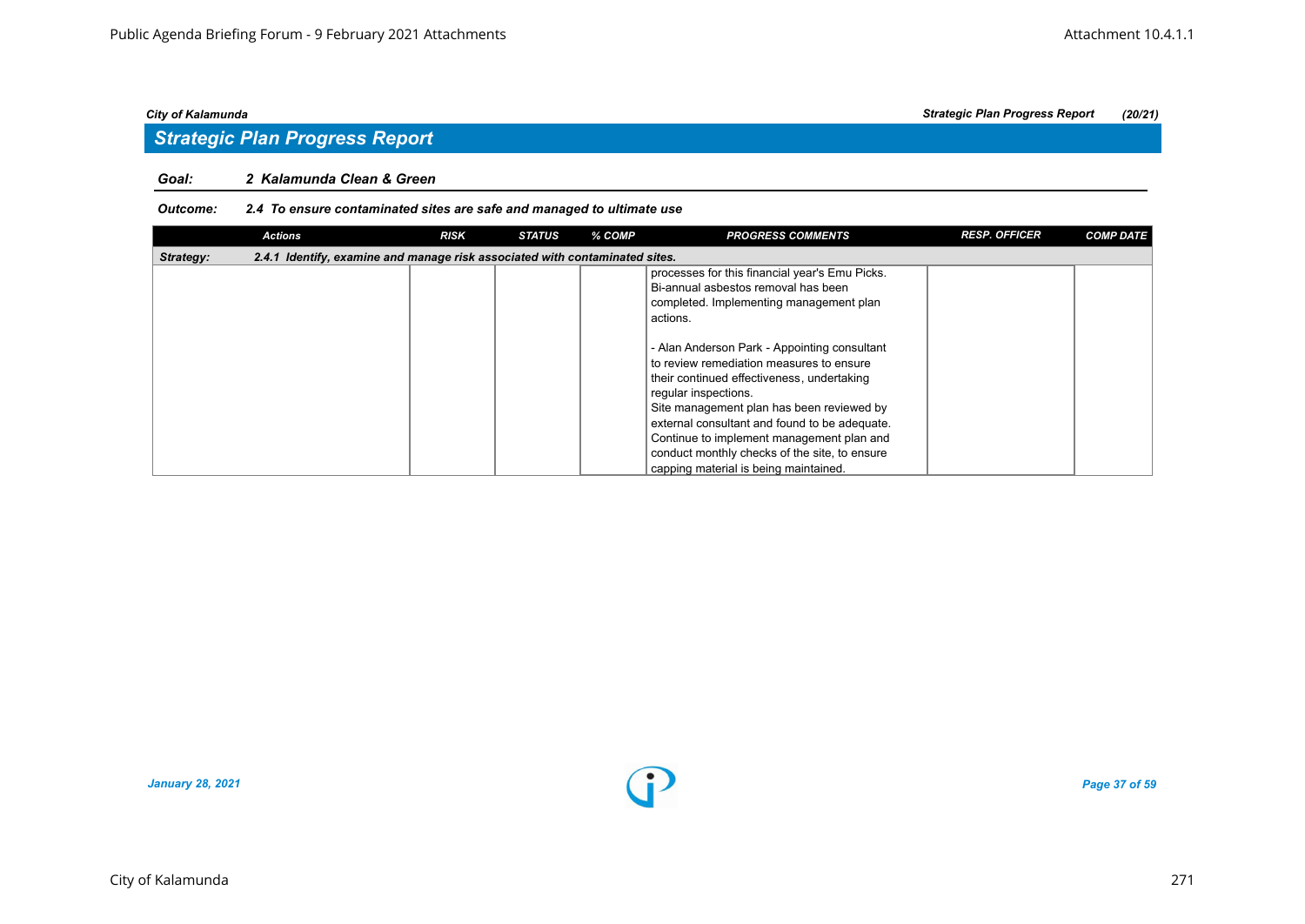### *Goal: 3 Kalamunda Develops*

| <b>RESP. OFFICER</b><br><b>Actions</b><br><b>RISK</b><br><b>STATUS</b><br>% COMP<br><b>PROGRESS COMMENTS</b>                                                                                                                                                                                                                                                                                                                                                                                                                                                                                                                                                                                                                                                                                                                                                                                                                                                                                                                                                                                                                                                    | <b>COMP DATE</b> |
|-----------------------------------------------------------------------------------------------------------------------------------------------------------------------------------------------------------------------------------------------------------------------------------------------------------------------------------------------------------------------------------------------------------------------------------------------------------------------------------------------------------------------------------------------------------------------------------------------------------------------------------------------------------------------------------------------------------------------------------------------------------------------------------------------------------------------------------------------------------------------------------------------------------------------------------------------------------------------------------------------------------------------------------------------------------------------------------------------------------------------------------------------------------------|------------------|
| 3.1.1 Plan for diverse and sustainable housing, community facilities and industrial development to meet changing social and economic needs.<br>Strategy:                                                                                                                                                                                                                                                                                                                                                                                                                                                                                                                                                                                                                                                                                                                                                                                                                                                                                                                                                                                                        |                  |
| 3.1.1.1 Commence preparation of new<br>In Progress<br>50%<br>None<br>Public Open Space Strategy:<br>Principal Strategic<br>Local Planning Strategy to inform Local<br>- Public Open Space Strategy adopted by<br>Planner (TO00038)<br>Planning Scheme No. 4.<br>Council in July 2018 and is currently in<br>implementation phase.<br>Industrial Development Strategy:<br>- Industrial Development Strategy adopted by<br>Council in December 2018 and is currently in<br>implementation phase.<br>Environmental Land Use Planning Strategy:<br>- Environmental Land Use Planning Strategy<br>adopted by Council in July 2019 and is<br>currently in implementation phase.<br><b>Activity Centres Strategy:</b><br>- Draft Activity Centre Strategy has been<br>prepared.<br>- Scheduled to be considered by the Council<br>for adoption February 2021.<br>Housing Strategy:<br>- The draft Housing Strategy has been<br>prepared and preliminary community<br>engagement is complete.<br>- Advertised mid 2020.<br>- Scheduled to be considered by the Council<br>for adoption late 2020.<br><b>Rural Strategy:</b><br>- To be assimilated as part of new Local | 30/06/2023       |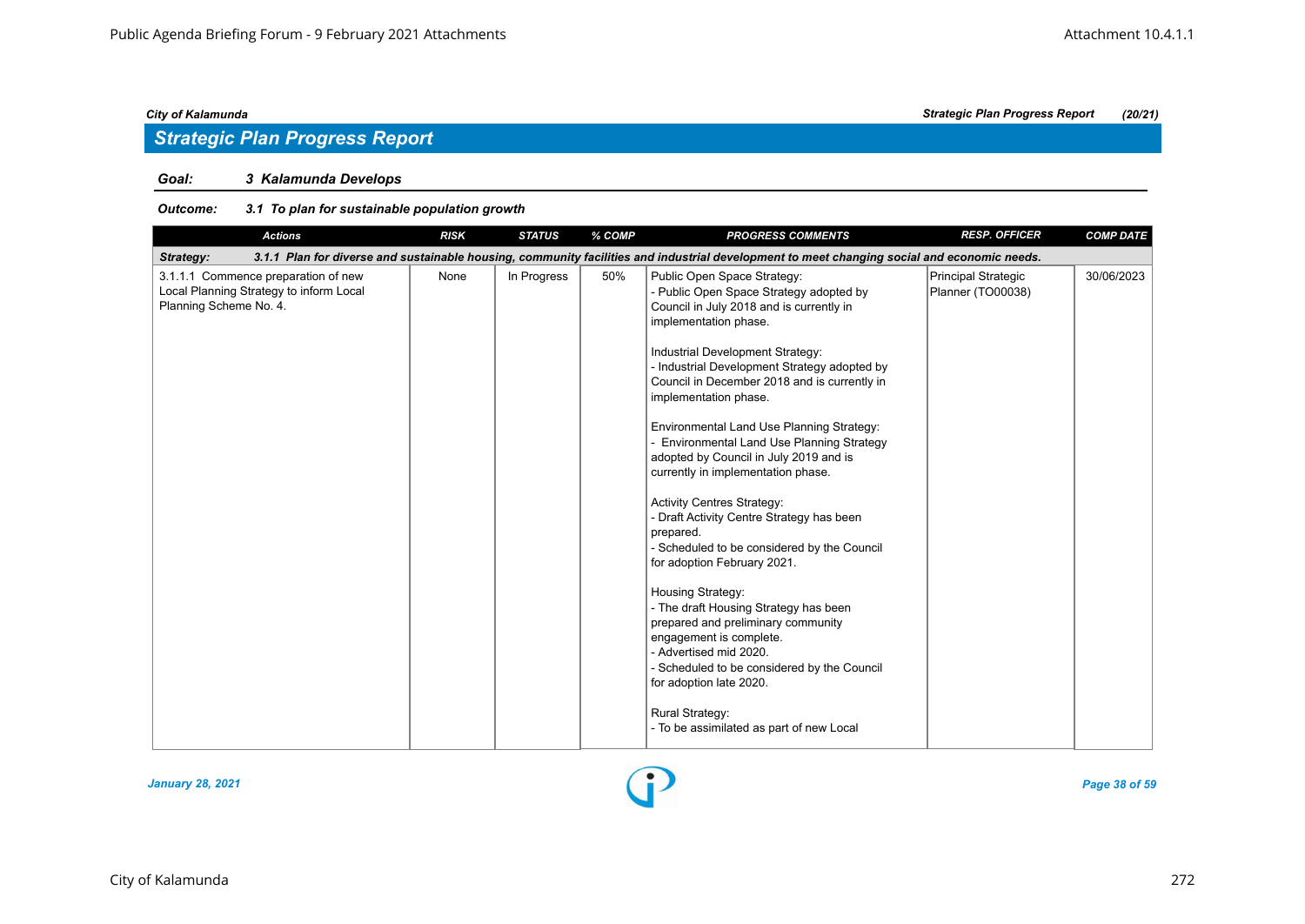## *Strategic Plan Progress Report*

### *Goal: 3 Kalamunda Develops*

| <b>Actions</b>                                                                                                                                                                                                                                   | <b>RISK</b> | <b>STATUS</b> | % COMP | <b>PROGRESS COMMENTS</b>                                                                                                                                                                                                                                                                                                                                                         | <b>RESP. OFFICER</b>                            | <b>COMP DATE</b> |
|--------------------------------------------------------------------------------------------------------------------------------------------------------------------------------------------------------------------------------------------------|-------------|---------------|--------|----------------------------------------------------------------------------------------------------------------------------------------------------------------------------------------------------------------------------------------------------------------------------------------------------------------------------------------------------------------------------------|-------------------------------------------------|------------------|
| Strategy:                                                                                                                                                                                                                                        |             |               |        | 3.1.1 Plan for diverse and sustainable housing, community facilities and industrial development to meet changing social and economic needs.                                                                                                                                                                                                                                      |                                                 |                  |
|                                                                                                                                                                                                                                                  |             |               |        | Planning Strategy.<br>- Rural zone rationalisation analysis well<br>underway.<br>- Pending outcomes from Pickering Brook and<br>Surrounds taskforce phase 2.<br>Infrastructure and Servicing Strategy:<br>- the final sub-strategy to the above, to be<br>assimilated into the future Local Planning<br>Strategy in 2020.<br>Local Planning Strategy:<br>- Project Plan Prepared |                                                 |                  |
| 3.1.1.2 Implement the Kalamunda Activity<br>Centre Plan and scope the resource<br>requirements for an Activity Centre Plan<br>for the Forrestfield District Centre for<br>future budget consideration.                                           | None        | In Progress   | 50%    | - The draft Kalamunda Activity Centre Plan<br>(KACP) was adopted by Council for<br>advertising in May 2019, adopted by Council<br>in March 2020.<br>- Scheme amendment initiated by Council in<br>November 2020. Advertisement to occur early<br>2021.<br>- DPLH advised ACP endorsement to occur<br>following consideration of Scheme<br>Amendment.                             | <b>Principal Strategic</b><br>Planner (TO00038) | 30/06/2023       |
| 3.1.1.3 Finalise the Forrestfield North<br>Local Structure Plan for the Residential<br>Precinct. Prepare the Activity Centre<br>Structure Plan for the Transit Oriented<br>Development Precinct for submission to<br>DevelopmentWA for approval. | None        | In Progress   | 50%    | <b>Residential Precinct Local Structure Plan:</b><br>- Approved June 2020.<br><b>Transit Oriented Development Precinct Local</b><br>Structure Plan:<br>- TOD Precinct LSP in the process of being<br>prepared with key inputs required by State<br>Government agencies.                                                                                                          | Principal Strategic<br>Planner (TO00038)        | 30/06/2022       |

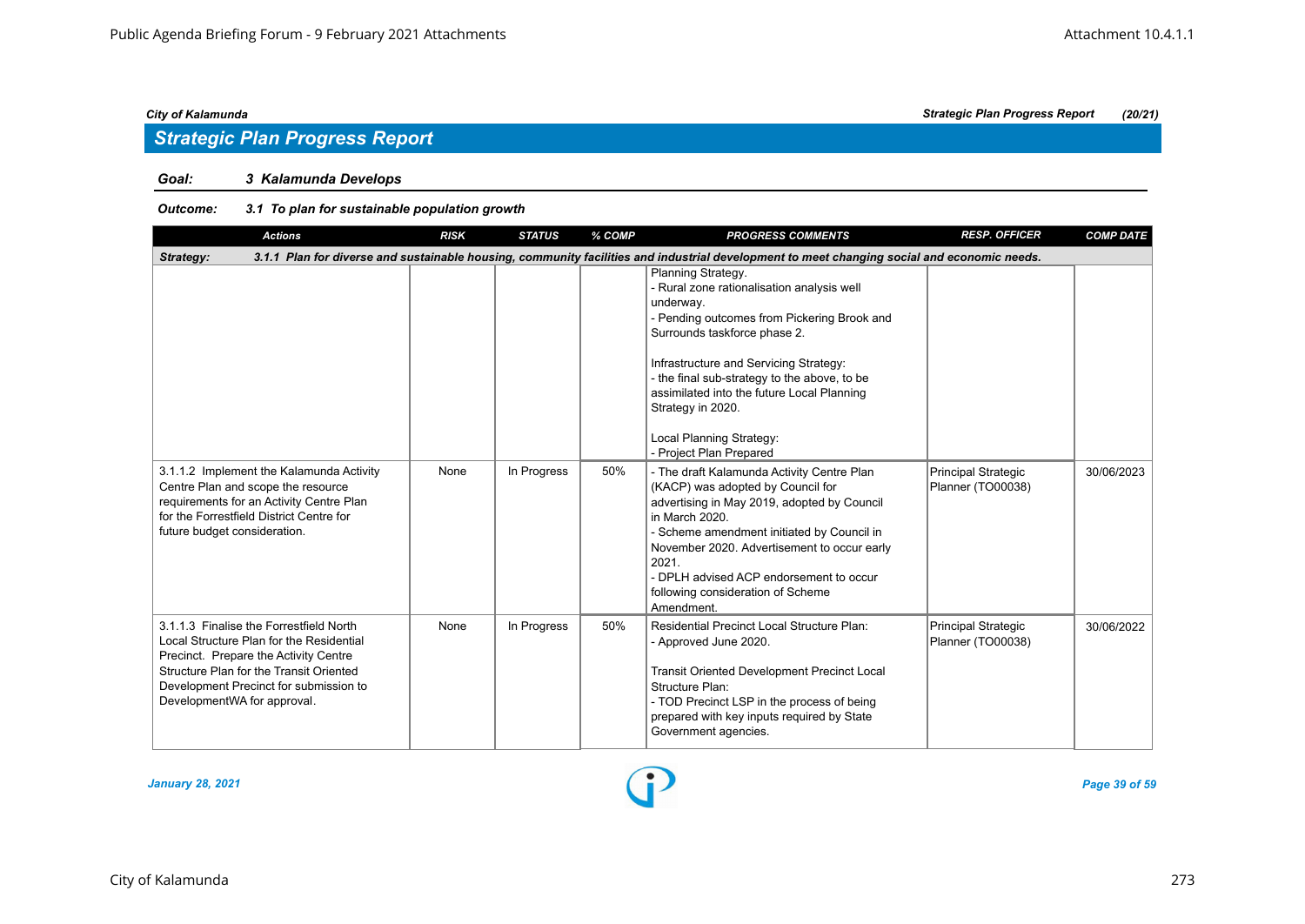## *Strategic Plan Progress Report*

## *Goal: 3 Kalamunda Develops*

| <b>Actions</b>                                                                                                                                                                                                                             | <b>RISK</b>                                                                                                                                 | <b>STATUS</b> | % COMP | <b>PROGRESS COMMENTS</b>                                                                                                                                                                                                                                                                                                                                                                                                                                                                                             | <b>RESP. OFFICER</b>                     | <b>COMP DATE</b> |  |  |  |  |
|--------------------------------------------------------------------------------------------------------------------------------------------------------------------------------------------------------------------------------------------|---------------------------------------------------------------------------------------------------------------------------------------------|---------------|--------|----------------------------------------------------------------------------------------------------------------------------------------------------------------------------------------------------------------------------------------------------------------------------------------------------------------------------------------------------------------------------------------------------------------------------------------------------------------------------------------------------------------------|------------------------------------------|------------------|--|--|--|--|
| Strategy:                                                                                                                                                                                                                                  | 3.1.1 Plan for diverse and sustainable housing, community facilities and industrial development to meet changing social and economic needs. |               |        |                                                                                                                                                                                                                                                                                                                                                                                                                                                                                                                      |                                          |                  |  |  |  |  |
|                                                                                                                                                                                                                                            |                                                                                                                                             |               |        | - Draft TOD expected to be presented to the<br>Council mid 2021 for the purposes of initiating<br>public advertising.                                                                                                                                                                                                                                                                                                                                                                                                |                                          |                  |  |  |  |  |
| 3.1.1.4 Finalise the Wattle Grove South<br>(Crystal Brook) community engagement<br>and concept planning, including any<br>outstanding environmental investigations<br>(i.e. water monitoring).                                             | None                                                                                                                                        | In Progress   | 90%    | - Council resolution November 2020.<br>Resolved to make modifications to Concept<br>Plan. Note the Plan and Cease further<br>planning for the area.<br>- Concept Plan to be modified by consultants<br>early 2021 and uploaded on website.                                                                                                                                                                                                                                                                           | Principal Strategic<br>Planner (TO00038) | 30/06/2021       |  |  |  |  |
| 3.1.1.6 Operational Strategic Planning<br>* Forrestfield/High Wycombe Stage 1<br>annual DCP review and management of<br>structure plan implementation.<br>* Cell 9 annual review of shared<br>infrastructure guided development<br>scheme. | None                                                                                                                                        | In Progress   | 50%    | <b>FFHW</b><br>- FF/HW Stage 1 annual DCP review adopted<br>by Council July 2020.<br>- Next Review mid 2021.<br>Cell 9<br>- Cell 9 annual Guided Development Scheme<br>Review adopted by Council November 2020.<br>- Next review mid 2021.                                                                                                                                                                                                                                                                           | Principal Strategic<br>Planner (TO00038) | 30/06/2024       |  |  |  |  |
| 3.1.1.7 Biennial review of existing Local<br>Planning Policies and implementation of<br>new Local Planning Policies as required.                                                                                                           | None                                                                                                                                        | In Progress   | 50%    | Existing Local Planning Policies identified for<br>review and new Policies to be prepared.<br>LPP 30 - KACP Built Form Design Guidelines<br>adopted at the November OCM for<br>advertising.<br>LPP 32 - Container Scheme Deposit<br>Infrastructure for adoption advertising at the<br>March/April PAB/OCM.<br>LPP 6 - Telecommunications Infrastructure to<br>be revoked at the March PAB/OCM.<br>LPP 14 - Car Parking scheduled for review at<br>the March PAB/OCM.<br>LPP 26 - Public Art Policy for review at the | Manager Approval<br>Services (TO00016)   | 30/06/2024       |  |  |  |  |

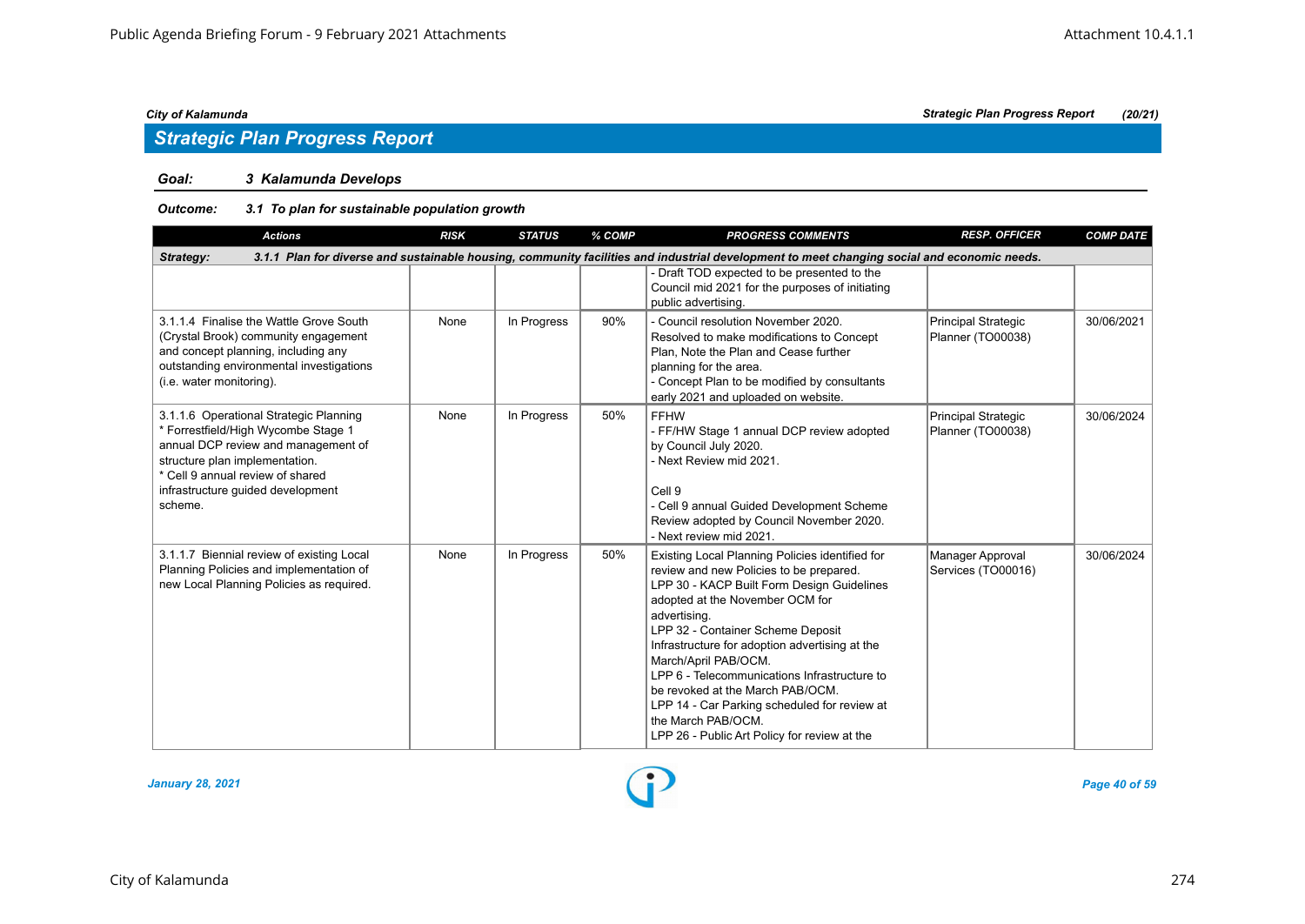## *Strategic Plan Progress Report*

## *Goal: 3 Kalamunda Develops*

| <b>Actions</b>                                                                                                                                   | <b>RISK</b> | <b>STATUS</b> | % COMP | <b>PROGRESS COMMENTS</b>                                                                                                                                                                                                                                                                                                                                                                                                                                                                                                                                                                                                                                                                                                                                                                                                                                                                                                                                                                                                                                                                                          | <b>RESP. OFFICER</b>                   | <b>COMP DATE</b> |
|--------------------------------------------------------------------------------------------------------------------------------------------------|-------------|---------------|--------|-------------------------------------------------------------------------------------------------------------------------------------------------------------------------------------------------------------------------------------------------------------------------------------------------------------------------------------------------------------------------------------------------------------------------------------------------------------------------------------------------------------------------------------------------------------------------------------------------------------------------------------------------------------------------------------------------------------------------------------------------------------------------------------------------------------------------------------------------------------------------------------------------------------------------------------------------------------------------------------------------------------------------------------------------------------------------------------------------------------------|----------------------------------------|------------------|
| Strategy:                                                                                                                                        |             |               |        | 3.1.1 Plan for diverse and sustainable housing, community facilities and industrial development to meet changing social and economic needs.                                                                                                                                                                                                                                                                                                                                                                                                                                                                                                                                                                                                                                                                                                                                                                                                                                                                                                                                                                       |                                        |                  |
|                                                                                                                                                  |             |               |        | April/May PAB/OCM.                                                                                                                                                                                                                                                                                                                                                                                                                                                                                                                                                                                                                                                                                                                                                                                                                                                                                                                                                                                                                                                                                                |                                        |                  |
| 3.1.1.8 Customer survey form is provided<br>with all planning and building approvals,<br>with survey results reported to Council<br>half yearly. | None        | In Progress   | 50%    | Customer Survey responses for the<br>July-December 2020 half year:<br><b>Statutory Planning:</b><br>55 responses to the question of level of<br>service<br>80% were either satisfied, very satisfied and<br>neutral and 20% either unsatisfied or very<br>unsatisfied with the level of service provided.<br>34 responses to the question of whether staff<br>assessed the planning application within a<br>reasonable period of time.<br>77% (26) indicated that the time taken was<br>either good, very good or average, whist 23%<br>(8) indicated the time taken was either poor or<br>very poor.<br>Building:<br>47 responses to the question of level of<br>service<br>83% were either satisfied, very satisfied or<br>neutral and 17% either unsatisfied or very<br>unsatisfied with the level of service provided.<br>18 responses to the question of whether staff<br>assessed the building permit within a<br>reasonable period of time.<br>89% (16) indicated that the time taken was<br>either good, very good or average, whist 11%<br>(2) indicated the time taken was either poor or<br>very poor. | Manager Approval<br>Services (TO00016) | 30/06/2024       |
|                                                                                                                                                  |             |               |        |                                                                                                                                                                                                                                                                                                                                                                                                                                                                                                                                                                                                                                                                                                                                                                                                                                                                                                                                                                                                                                                                                                                   |                                        |                  |

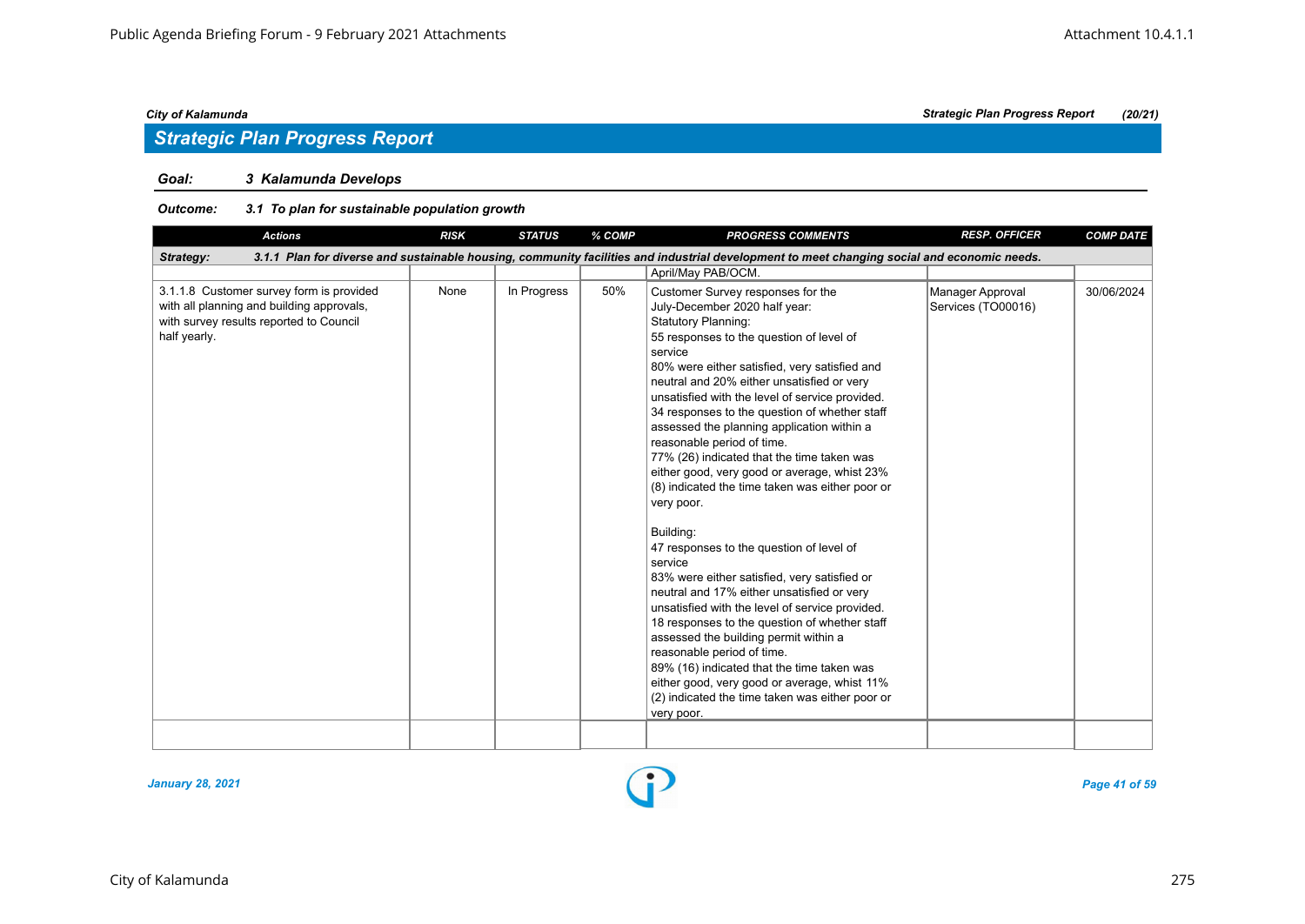## *Strategic Plan Progress Report*

### *Goal: 3 Kalamunda Develops*

| <b>Actions</b>                                                                                                                                                              | <b>RISK</b> | <b>STATUS</b> | % COMP | <b>PROGRESS COMMENTS</b>                                                                                                                                                                                                                                                                                                                                                                                                                                                                                                                                                                                                                                                                                                                                                                                                                                                                                                                                                             | <b>RESP. OFFICER</b>                              | <b>COMP DATE</b> |
|-----------------------------------------------------------------------------------------------------------------------------------------------------------------------------|-------------|---------------|--------|--------------------------------------------------------------------------------------------------------------------------------------------------------------------------------------------------------------------------------------------------------------------------------------------------------------------------------------------------------------------------------------------------------------------------------------------------------------------------------------------------------------------------------------------------------------------------------------------------------------------------------------------------------------------------------------------------------------------------------------------------------------------------------------------------------------------------------------------------------------------------------------------------------------------------------------------------------------------------------------|---------------------------------------------------|------------------|
| Strategy:                                                                                                                                                                   |             |               |        | 3.1.1 Plan for diverse and sustainable housing, community facilities and industrial development to meet changing social and economic needs.                                                                                                                                                                                                                                                                                                                                                                                                                                                                                                                                                                                                                                                                                                                                                                                                                                          |                                                   |                  |
| 3.1.1.10 Ensure all planning and building<br>applications are processed within required<br>statutory timeframes.                                                            | None        | In Progress   | 50%    | Planning statistics are reported for Basic (20<br>days), Standard (60 days) and Complex (90<br>days) development applications on a monthly<br>basis. The statistics are reviewed and<br>monitored to ensure compliance with the<br>statutory time frames.<br>Planning Applications processed July -<br>December period:<br>288 development applications processed -<br>95% completed within statutory time frames<br>as follows:<br>Basic development applications (20 days) 81<br>applications, 72% completed on time<br>Standard development applications (60 days)<br>96 applications, 90% completed on time<br>Complex development applications (90 days)<br>111 applications, 98% completed on time<br>Building Permits July -December period:<br>Certified Building Permits 334 permits<br>processed with 98% completed with the<br>statutory 10 day timeframe.<br>Uncertified Building Permits - 225 processed<br>with 100% completed with the statutory 25 day<br>timeframe. | Manager Approval<br>Services (TO00016)            | 30/06/2024       |
| 3.1.1.11 Finalise and manage the<br>implementation of Local Planning<br>Strategy sub-strategies:<br>Public Open Space Strategy 2018<br>Industrial Development Strategy 2018 | None        | In Progress   | 70%    | Public Open Space Strategy:<br>- Public Open Space Strategy adopted by<br>Council in July 2018 and is currently in<br>implementation phase.                                                                                                                                                                                                                                                                                                                                                                                                                                                                                                                                                                                                                                                                                                                                                                                                                                          | <b>Director Development</b><br>Services (DE00004) | 30/06/2024       |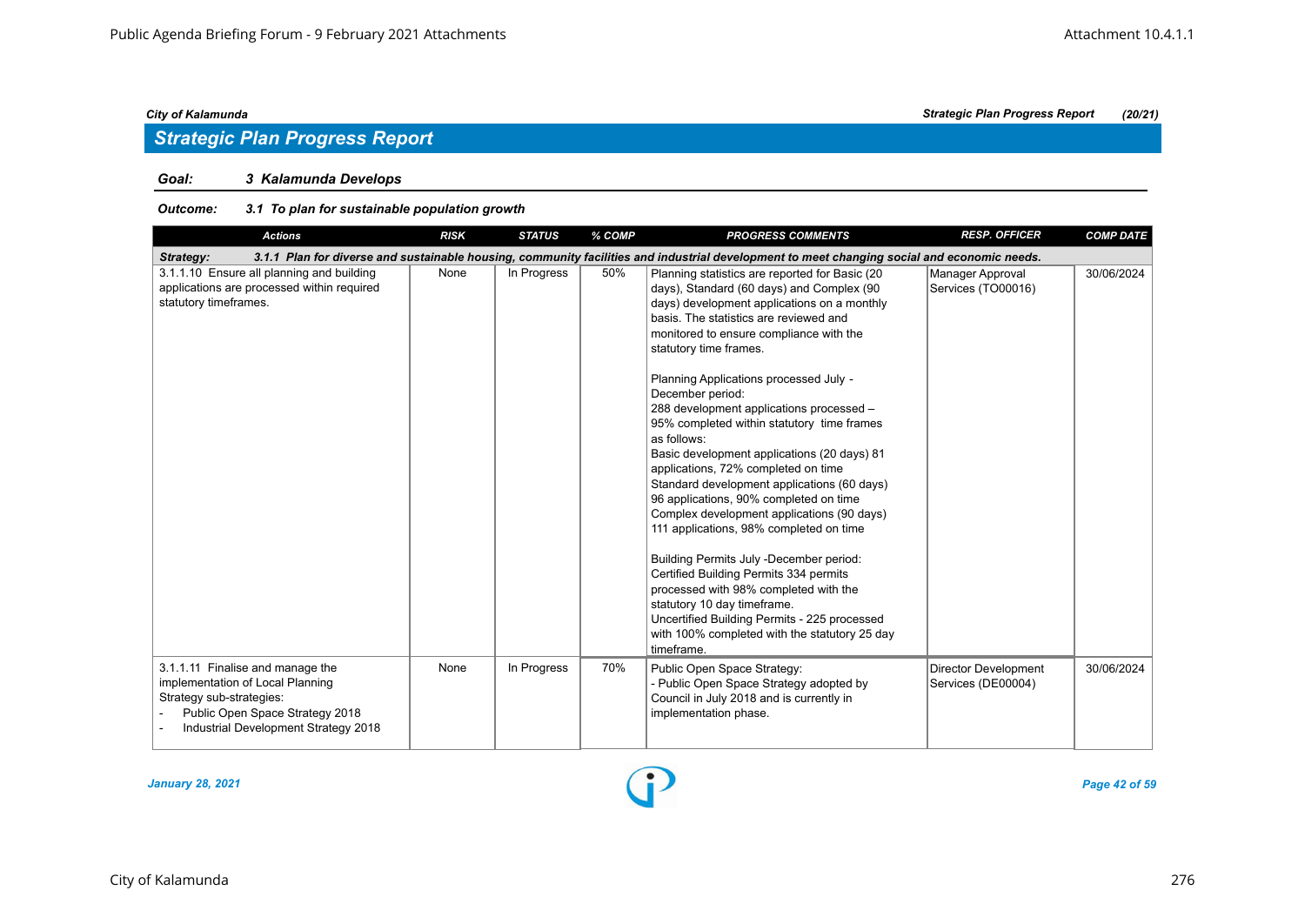### *Goal: 3 Kalamunda Develops*

| <b>Actions</b>                                                                                                                                    | <b>RISK</b> | <b>STATUS</b> | % COMP | <b>PROGRESS COMMENTS</b>                                                                                                                                                                                                                                                                                                                                                                                                                                                                                                                                                                                                            | <b>RESP. OFFICER</b> | <b>COMP DATE</b> |
|---------------------------------------------------------------------------------------------------------------------------------------------------|-------------|---------------|--------|-------------------------------------------------------------------------------------------------------------------------------------------------------------------------------------------------------------------------------------------------------------------------------------------------------------------------------------------------------------------------------------------------------------------------------------------------------------------------------------------------------------------------------------------------------------------------------------------------------------------------------------|----------------------|------------------|
| Strategy:                                                                                                                                         |             |               |        | 3.1.1 Plan for diverse and sustainable housing, community facilities and industrial development to meet changing social and economic needs.                                                                                                                                                                                                                                                                                                                                                                                                                                                                                         |                      |                  |
| <b>Environmental Land Use Planning</b><br>Strategy 2019<br>Local Housing Strategy 2020<br>Activity Centres Strategy 2020<br><b>Rural Strategy</b> |             |               |        | Industrial Development Strategy:<br>- Industrial Development Strategy adopted by<br>Council in December 2018 and is currently in<br>implementation phase.<br>Environmental Land Use Planning Strategy:<br>Environmental Land Use Planning Strategy<br>adopted by Council in July 2019 and is<br>currently in implementation phase.<br>- Significant tree local planning policy is<br>scheduled for strategic presentation to Council<br>Q1 2021.<br><b>Activity Centres Strategy:</b><br>- Public advertising has concluded.<br>- Submissions being considered with a report<br>scheduled to be presented to Council in Q1<br>2021. |                      |                  |
|                                                                                                                                                   |             |               |        | Housing Strategy:<br>- Public advertising has concluded.<br>- Submissions being considered with a report<br>scheduled to be presented to Council in Q1<br>2021.<br>Rural Strategy:<br>- Draft Rural Strategy has been scoped with<br>parts progressed.<br>- Considers preliminary outcomes from<br>investigations undertaken by Department of<br>Primary Industries and Regional Development                                                                                                                                                                                                                                        |                      |                  |

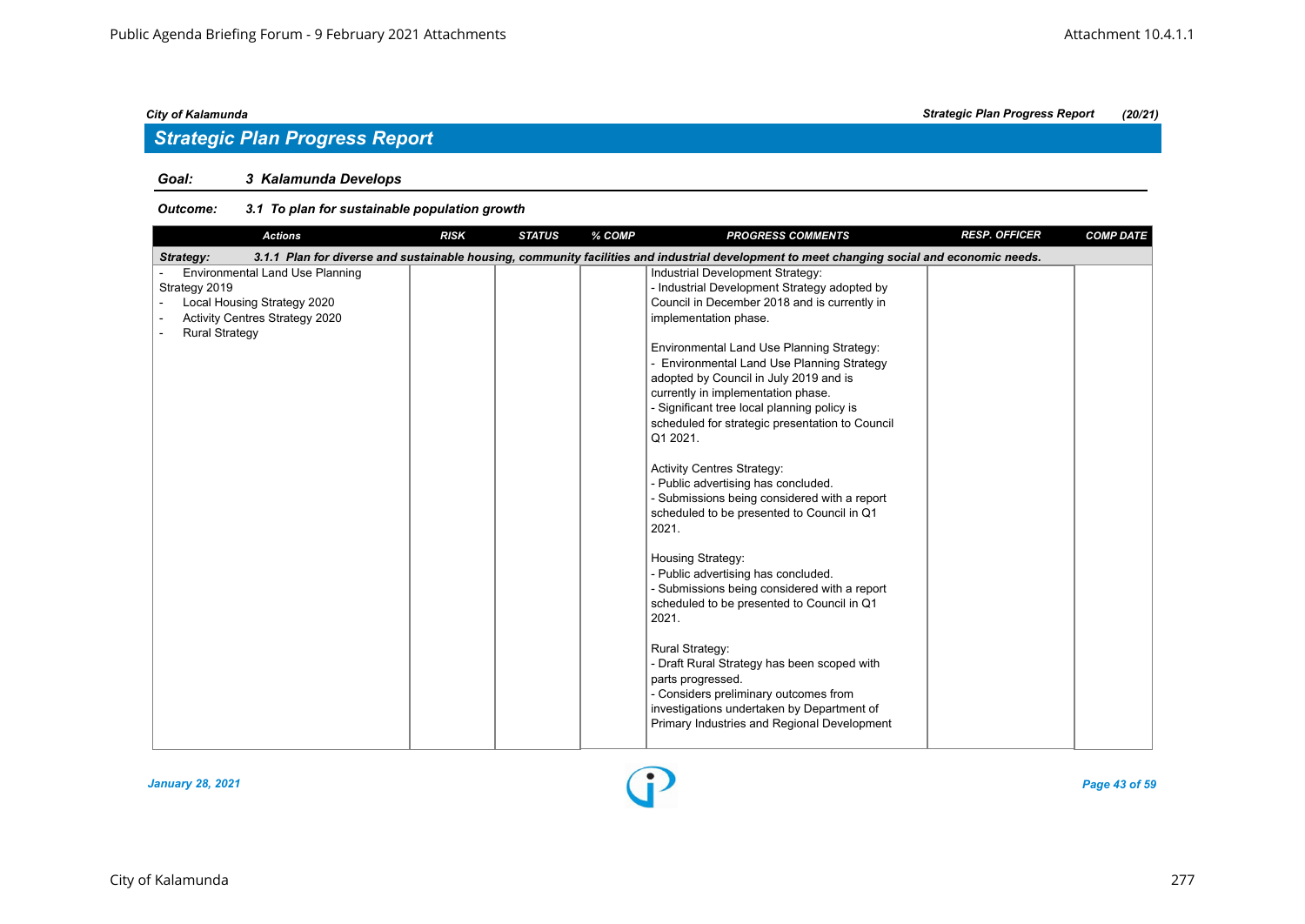## *Strategic Plan Progress Report*

### *Goal: 3 Kalamunda Develops*

| <b>Actions</b>                                                                                                                                                 | <b>RISK</b> | <b>STATUS</b> | % COMP | <b>PROGRESS COMMENTS</b>                                                                                                                                                                                                                                                                                                                                                                                                                 | <b>RESP. OFFICER</b>                              | <b>COMP DATE</b> |
|----------------------------------------------------------------------------------------------------------------------------------------------------------------|-------------|---------------|--------|------------------------------------------------------------------------------------------------------------------------------------------------------------------------------------------------------------------------------------------------------------------------------------------------------------------------------------------------------------------------------------------------------------------------------------------|---------------------------------------------------|------------------|
| Strategy:                                                                                                                                                      |             |               |        | 3.1.1 Plan for diverse and sustainable housing, community facilities and industrial development to meet changing social and economic needs.                                                                                                                                                                                                                                                                                              |                                                   |                  |
|                                                                                                                                                                |             |               |        | and the Department of Water and<br>Environment Regulation.<br>- Further progress is pending outcomes from<br>the State Government Pickering Brook and<br>Surrounds Sustainability and Tourism<br>Taskforce and Working Group and as part of<br>the Local Planning Strategy.<br>Infrastructure and Servicing Strategy:<br>- The final sub-strategy to the above, to be<br>assimilated into the future Local Planning<br>Strategy in 2020. |                                                   |                  |
| 3.1.1.12 Prepare a project plan and<br>commence review of Local Planning<br>Scheme No. 3 in preparation for Local<br>Planning Scheme 4.                        | None        | In Progress   | 50%    | Project Plan completed.<br>Local Planning Scheme review underway,<br>regarding the following elements:<br>Rural analysis;<br>Residential analysis - Dual Density codes;<br>Industrial and commercial:<br>Environmental.                                                                                                                                                                                                                  | Manager Approval<br>Services (TO00016)            | 30/06/2024       |
| 3.1.1.13 Provide half yearly report to<br>Council on regulatory planning and<br>building performance of Approval<br>Services.                                  | None        | In Progress   | 50%    | Current review of performance for the period<br>July - December 2020 underway for<br>presentation to Council at March PAB/OCM.                                                                                                                                                                                                                                                                                                           | Manager Approval<br>Services (TO00016)            | 30/06/2024       |
| 3.1.1.14 Compliance audit of all<br>contentious, high-risk planning approvals.                                                                                 | None        | In Progress   | 50%    | Ongoing.<br>High risk development applications identified<br>and planning process for compliance<br>monitoring established.                                                                                                                                                                                                                                                                                                              | Manager Approval<br>Services (TO00016)            | 30/06/2024       |
| 3.1.1.15 Prepare a development<br>contribution plan for the Forrestfield North<br>development area to facilitate coordinated<br>and timely provision of shared | None        | In Progress   | 50%    | Scope of works prepared and settled with<br>Development WA to undertake the DCP<br>preparation process.<br>Scope of works communicated with                                                                                                                                                                                                                                                                                              | <b>Director Development</b><br>Services (DE00004) | 30/06/2023       |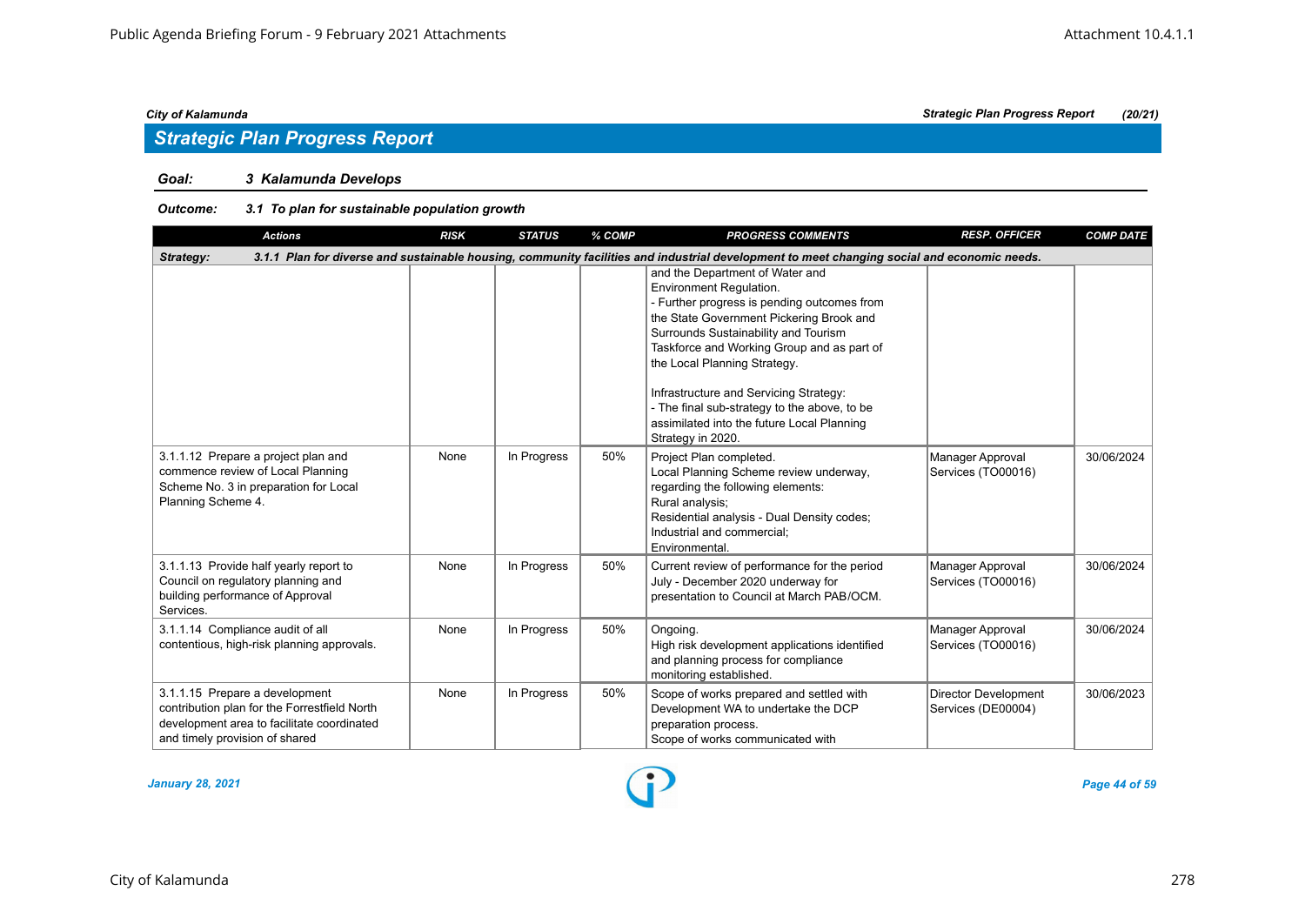## *Strategic Plan Progress Report*

## *Goal: 3 Kalamunda Develops*

| <b>Actions</b>                                                                                                                                                                                                                                                                                                             | <b>RISK</b> | <b>STATUS</b> | % COMP | <b>PROGRESS COMMENTS</b>                                                                                                                                                                                                                                                                                                                                                                                                                                                                                                                                                                                                           | <b>RESP. OFFICER</b>                            | <b>COMP DATE</b> |
|----------------------------------------------------------------------------------------------------------------------------------------------------------------------------------------------------------------------------------------------------------------------------------------------------------------------------|-------------|---------------|--------|------------------------------------------------------------------------------------------------------------------------------------------------------------------------------------------------------------------------------------------------------------------------------------------------------------------------------------------------------------------------------------------------------------------------------------------------------------------------------------------------------------------------------------------------------------------------------------------------------------------------------------|-------------------------------------------------|------------------|
| Strategy:                                                                                                                                                                                                                                                                                                                  |             |               |        | 3.1.1 Plan for diverse and sustainable housing, community facilities and industrial development to meet changing social and economic needs.                                                                                                                                                                                                                                                                                                                                                                                                                                                                                        |                                                 |                  |
| infrastructure.                                                                                                                                                                                                                                                                                                            |             |               |        | Department of Planning, Lands and Heritage<br>to establish a contact point through the<br>preparation process.<br>Scope of works actioned with consultant team<br>and works currently being undertaken<br>externally and internally.<br>Draft DCP Report and Scheme Amendment<br>scheduled for presentation to Council Q2<br>2021.                                                                                                                                                                                                                                                                                                 |                                                 |                  |
| 3.1.1.16 Facilitate rezoning of the<br>remaining Special Rural zoned areas of<br>the 'Kalamunda Wedge' of the<br>Maddington Kenwick Strategic<br>Employment Area (MKSEA) to ensure<br>consistency with the Metropolitan Region<br>Scheme Industrial zoning and finalise the<br>Development Contribution Plan for<br>MKSEA. | None        | In Progress   | 25%    | Area north-west of Coldwell Road requires<br>finalisation of DCP in liaison with the City of<br>Gosnells, this is underway. Flora and fauna<br>surveys were undertaken in Spring 2019 for<br>the area between Coldwell and Brook Road.<br>Hydrological investigations in this area are<br>underway as part of the Environmental<br>Review of Scheme amendments adjoining this<br>area in the City of Gosnells. City of<br>Kalamunda will receive a summary report in<br>this regard.<br>Private landowner is preparing a LWMS for<br>the precinct with a view to commencing<br>rezoning. Likely to be progressed by early<br>2021. | <b>Principal Strategic</b><br>Planner (TO00038) | 30/06/2022       |
| 3.1.1.17 Operational Strategic Planning<br>Review and respond to Government<br>policy at strategic level as required.<br>* Initiate policy review at strategic level<br>and implement innovative strategic                                                                                                                 | None        | In Progress   | 60%    | Provided written submissions for:<br>- Development Control Policy - School Sites<br>(WAPC) October 2020.<br>- Forrestfield North MRS Amendment<br>Conservation Areas late 2020.                                                                                                                                                                                                                                                                                                                                                                                                                                                    | <b>Principal Strategic</b><br>Planner (TO00038) | 30/06/2024       |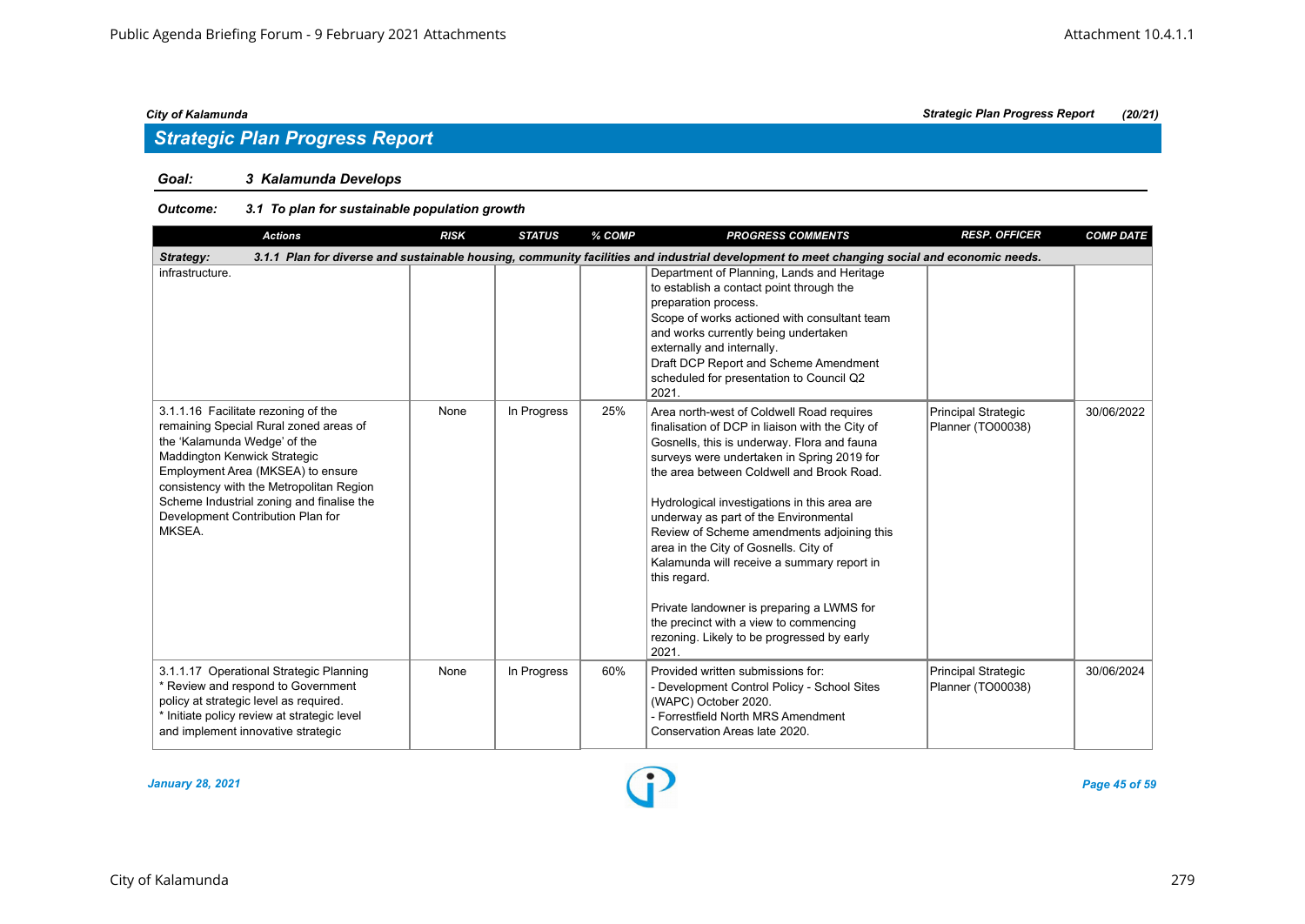# *Strategic Plan Progress Report*

#### *Goal: 3 Kalamunda Develops*

#### *Outcome: 3.1 To plan for sustainable population growth*

| <b>Actions</b>                                                                                                                                           | <b>RISK</b> | <b>STATUS</b> | % COMP | <b>PROGRESS COMMENTS</b>             | <b>RESP. OFFICER</b> | <b>COMP DATE</b> |  |  |
|----------------------------------------------------------------------------------------------------------------------------------------------------------|-------------|---------------|--------|--------------------------------------|----------------------|------------------|--|--|
| 3.1.1 Plan for diverse and sustainable housing, community facilities and industrial development to meet changing social and economic needs.<br>Strategy: |             |               |        |                                      |                      |                  |  |  |
| planning practices.                                                                                                                                      |             |               |        | - Metronet East Redevelopment Scheme |                      |                  |  |  |
| * Monitor and influence City projects to                                                                                                                 |             |               |        | Amendment October 2020.              |                      |                  |  |  |
| facilitate consistency with the City's                                                                                                                   |             |               |        |                                      |                      |                  |  |  |
| strategic plans and objectives.                                                                                                                          |             |               |        |                                      |                      |                  |  |  |

#### *Outcome: 3.2 To connect the community to quality amenities*

| <b>Actions</b>                                                                                                                 | <b>RISK</b> | <b>STATUS</b> | % COMP | <b>PROGRESS COMMENTS</b>                                                                                                                                                                                                                                                                                                                                                                                                  | <b>RESP. OFFICER</b>                                          | <b>COMP DATE</b> |
|--------------------------------------------------------------------------------------------------------------------------------|-------------|---------------|--------|---------------------------------------------------------------------------------------------------------------------------------------------------------------------------------------------------------------------------------------------------------------------------------------------------------------------------------------------------------------------------------------------------------------------------|---------------------------------------------------------------|------------------|
| 3.2.1 Optimal management of all assets.<br>Strategy:                                                                           |             |               |        |                                                                                                                                                                                                                                                                                                                                                                                                                           |                                                               |                  |
| 3.2.1.3 Undertake a major review of the<br>Asset Management Strategy.                                                          | None        | In Progress   | 50%    | A Project Plan has been prepared to address<br>this review and deliver a new Strategic Asset<br>Management Plan. Internal workshops are<br>planned for the March 2021 quarter, and the<br>City is reviewing templates for the resulting<br>plan.                                                                                                                                                                          | Manager Asset<br>Planning (TO00018)                           | 30/06/2021       |
| 3.2.1.5 Develop area specific verge<br>landscaping guidelines.                                                                 | None        | In Progress   | 50%    | City website has been updated in regard to<br>Verge Management Guidelines, Street Tree<br>Policy and Resident information.<br>Council report regarding verge management<br>by City including landscaping issues will be<br>presented by end May 2021.                                                                                                                                                                     | Manager Parks &<br><b>Environmental Services</b><br>(TO00019) | 30/06/2024       |
| 3.2.1.7 Prepare the drainage strategy<br>'Kalamunda Flowing, A Drainage and<br>Waterways Strategy' as per the project<br>plan. | None        | In Progress   | 15%    | With the Senior Drainage Engineer on board,<br>a framework and timeline has been prepared<br>to work on the strategy. The Kalamunda<br>Flowing Reference Group reviewed these in<br>November, and supported the selection of the<br>Lower Helena Catchment as being the first<br>catchment to assess. The next major steps<br>will be in January 2021, where there will be an<br>internal working group on local drainage | Manager Asset<br>Planning (TO00018)                           | 30/06/2023       |

*January 28, 2021 Page 46 of 59*

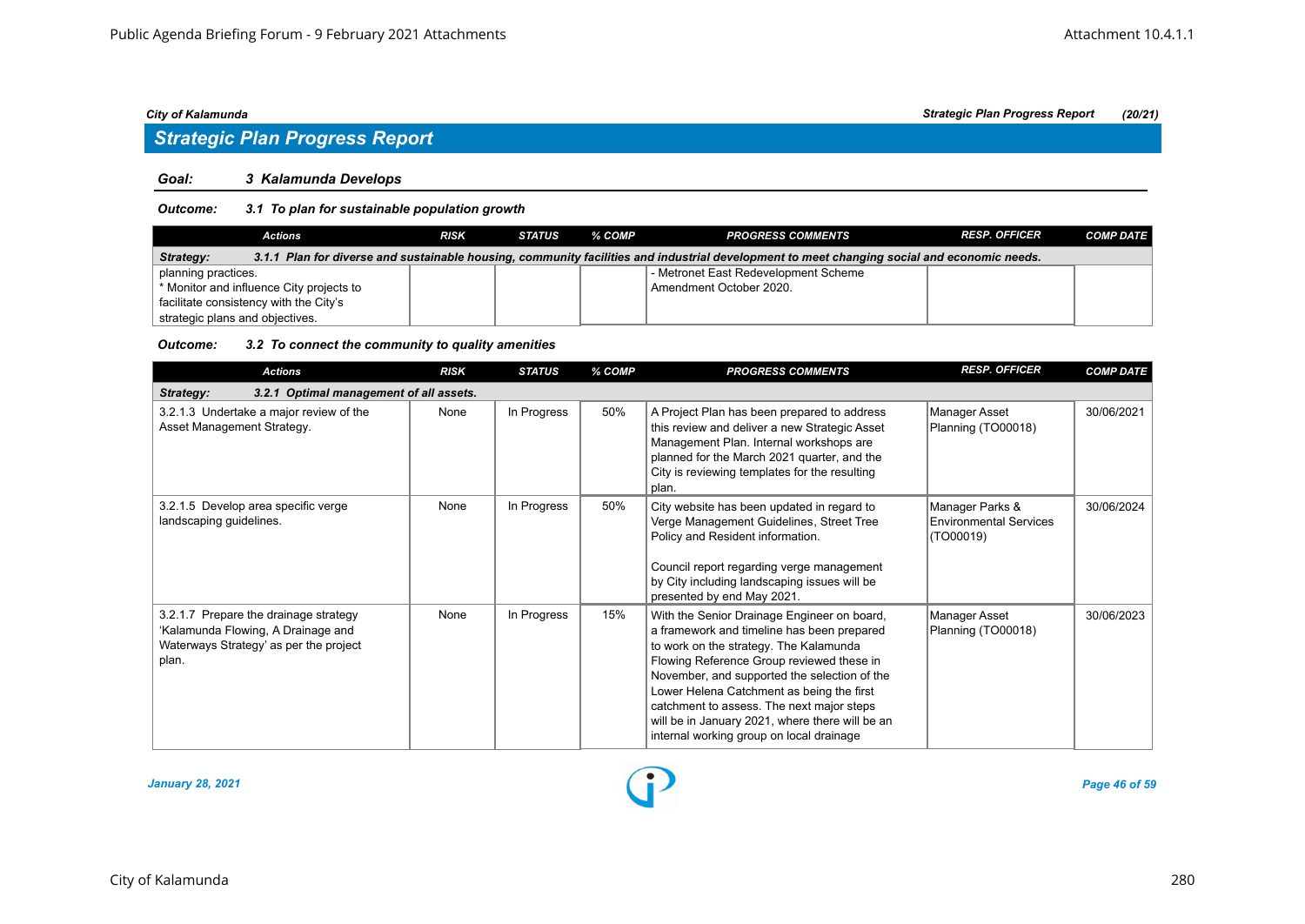## *Goal: 3 Kalamunda Develops*

#### *Outcome: 3.2 To connect the community to quality amenities*

| <b>Actions</b>                                                                                                                                                                                                                                                                                                                                 | <b>RISK</b> | <b>STATUS</b>      | % COMP | <b>PROGRESS COMMENTS</b>                                                                                                                                                                                                                                                                                                                                                                                                                                                                                                                     | <b>RESP. OFFICER</b>                                          | <b>COMP DATE</b> |
|------------------------------------------------------------------------------------------------------------------------------------------------------------------------------------------------------------------------------------------------------------------------------------------------------------------------------------------------|-------------|--------------------|--------|----------------------------------------------------------------------------------------------------------------------------------------------------------------------------------------------------------------------------------------------------------------------------------------------------------------------------------------------------------------------------------------------------------------------------------------------------------------------------------------------------------------------------------------------|---------------------------------------------------------------|------------------|
| Strategy:<br>3.2.1 Optimal management of all assets.                                                                                                                                                                                                                                                                                           |             |                    |        |                                                                                                                                                                                                                                                                                                                                                                                                                                                                                                                                              |                                                               |                  |
|                                                                                                                                                                                                                                                                                                                                                |             |                    |        | concerns, and the appointment of a data<br>collection service for the drainage<br>infrastructure data.                                                                                                                                                                                                                                                                                                                                                                                                                                       |                                                               |                  |
| 3.2.1.8 Develop a 10-year plan for<br>targeted tree planting in road reserves.                                                                                                                                                                                                                                                                 | None        | In Progress        | 75%    | The draft Urban Forest Strategy endorsed by<br>Council includes targeted outcomes for Street<br>Tree planting.<br>On the basis that the draft Strategy is<br>endorsed by Council later in 2020/21, the<br>planting program will be used as basis of<br>proposing projects for each budget<br>commencing 2021/22.                                                                                                                                                                                                                             | Manager Parks &<br><b>Environmental Services</b><br>(TO00019) | 30/06/2024       |
| 3.2.1.9 Develop and implement Building<br>Asset Plans for ZZCC and Hartfield Park<br>Rec Centre to ensure ongoing<br>maintenance and required renewal works<br>are programmed and delivered.                                                                                                                                                   | None        | <b>Not Started</b> | $0\%$  | Anticipated start for the Zig Zag Cultural<br>Centre is January 2021.                                                                                                                                                                                                                                                                                                                                                                                                                                                                        | <b>Manager Asset</b><br>Planning (TO00018)                    | 30/06/2023       |
| 3.2.1.11 Provide engineering advice,<br>design management and oversight for<br>Development Contribution Plan<br>infrastructure for existing and proposed<br>DCPs:<br>a) Forrestfield / High Wycombe<br>Industrial Area (existing).<br>Cell 9 Wattle Grove (existing).<br>b)<br>MKSEA (proposed).<br>c)<br>Forrestfield North (proposed).<br>d) | None        | In Progress        | 65%    | Cell 9 Projects:<br>Woodlupine Living Brook #3 - the have been<br>recent discussions with WaterCorp about<br>project approvals, funding and discussion on<br>deliverables for FY 20-21. Discrete /<br>preparation works have been undertaken in<br>the last 2 months. AD are in strong<br>collaboration with the Parks and Environment<br>team.<br>Hale Rd Widening: SCM 19th Jan should see<br>adoption of Tender recommendation with a<br>forecasted construction KO of early February.<br>Construction and project acquittal targeted for | <b>Manager Asset Delivery</b><br>(PD00004)                    | 30/06/2024       |

*January 28, 2021 Page 47 of 59*

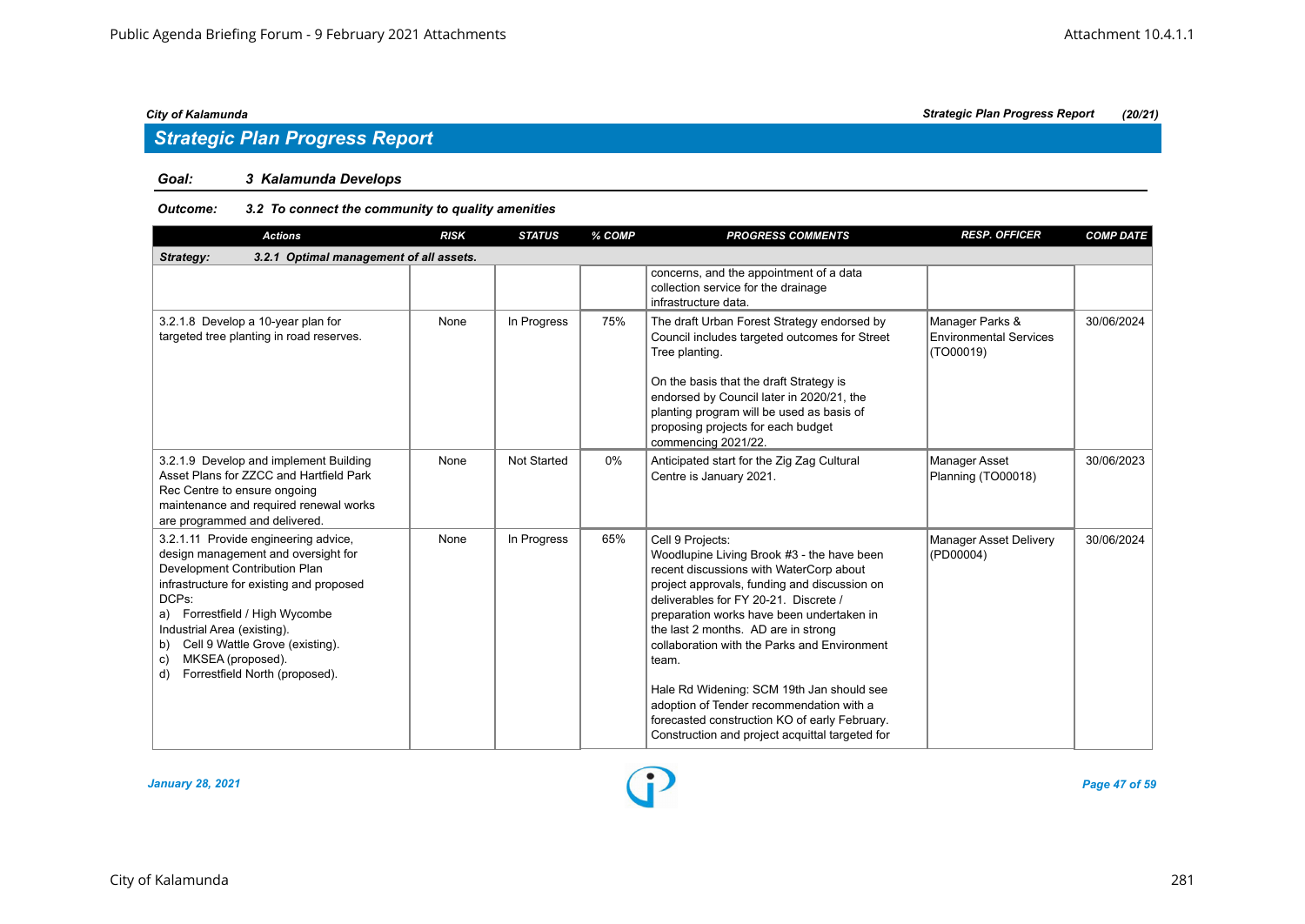## *Strategic Plan Progress Report*

#### *Goal: 3 Kalamunda Develops*

#### *Outcome: 3.2 To connect the community to quality amenities*

| <b>Actions</b>                                                                                                                                                                                                                                                                                                 | <b>RISK</b> | <b>STATUS</b> | % COMP | <b>PROGRESS COMMENTS</b>                                                                                                                                                                                                                                                                                                                                                                                                                                                                                                                                                                                                                                                                                                                        | <b>RESP. OFFICER</b>                                          | <b>COMP DATE</b> |
|----------------------------------------------------------------------------------------------------------------------------------------------------------------------------------------------------------------------------------------------------------------------------------------------------------------|-------------|---------------|--------|-------------------------------------------------------------------------------------------------------------------------------------------------------------------------------------------------------------------------------------------------------------------------------------------------------------------------------------------------------------------------------------------------------------------------------------------------------------------------------------------------------------------------------------------------------------------------------------------------------------------------------------------------------------------------------------------------------------------------------------------------|---------------------------------------------------------------|------------------|
| 3.2.1 Optimal management of all assets.<br>Strategy:                                                                                                                                                                                                                                                           |             |               |        |                                                                                                                                                                                                                                                                                                                                                                                                                                                                                                                                                                                                                                                                                                                                                 |                                                               |                  |
|                                                                                                                                                                                                                                                                                                                |             |               |        | end of current FY.<br>FFN: minimal involvement/progression to date<br>with AD - some design services provided to<br>assist with the progression of land acquisition<br>/ City management of Nardine Rd                                                                                                                                                                                                                                                                                                                                                                                                                                                                                                                                          |                                                               |                  |
| 3.2.1.12 Manage the cost estimation,<br>design and delivery of City delivered<br>Development Contribution Plan<br>infrastructure:<br>a) Forrestfield / High Wycombe<br>Industrial Area (existing).<br>Cell 9 Wattle Grove (existing).<br>b)<br>MKSEA (proposed).<br>C)<br>Forrestfield North (proposed).<br>d) | None        | In Progress   | 50%    | For the MKSEA draft development<br>contribution scheme, Porter Engineering<br>Consultants have been appointed to<br>undertake the detailed design and approvals<br>for the upgrade of the Welshpool Road East<br>and Coldwell Road intersection<br>For the Forrestfield Industrial scheme,<br>designs were commenced for the upgrade of<br>Milner Road and Sultana Road West however<br>these are now on hold as they are not<br>required for some time.<br>Stormwater plans are being reviewed for the<br>High Wycombe Development Area (TOD<br>precinct) and the Forrestfield North<br><b>Residential Precinct.</b><br>Under the Wattle Grove Cell 9 scheme, Hale<br>Road is being upgraded as reported through<br>the capital works program. | Manager Asset<br>Planning (TO00018)                           | 30/06/2024       |
| 3.2.1.13 Assess and prioritise City parks<br>leading to development of Park<br>Improvement Plans.                                                                                                                                                                                                              | None        | In Progress   | 25%    | Assessment of Environmental reserves<br>completed for LBS. In progress.                                                                                                                                                                                                                                                                                                                                                                                                                                                                                                                                                                                                                                                                         | Manager Parks &<br><b>Environmental Services</b><br>(TO00019) | 30/06/2021       |

*January 28, 2021 Page 48 of 59*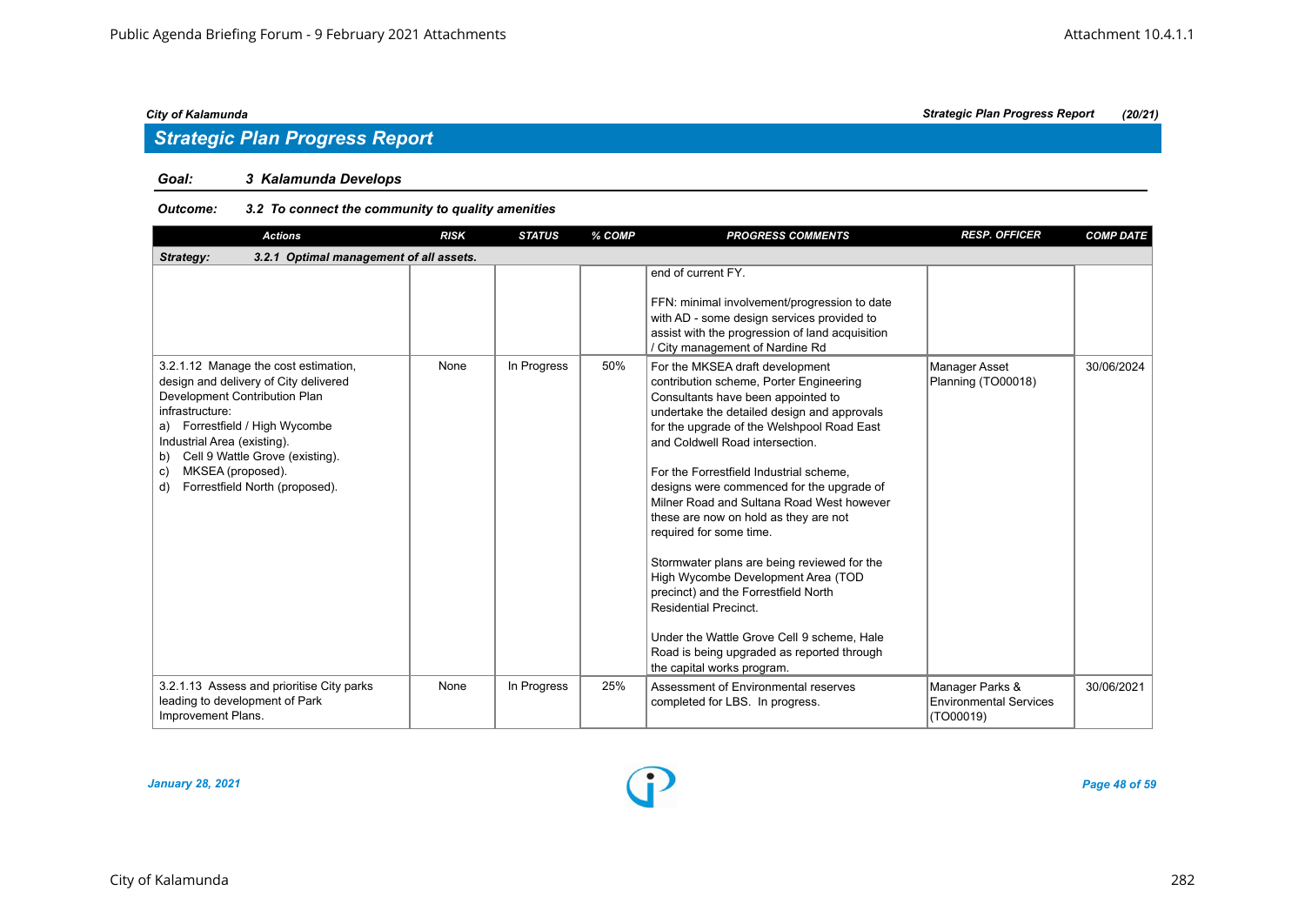## *Goal: 3 Kalamunda Develops*

#### *Outcome: 3.2 To connect the community to quality amenities*

| <b>Actions</b>                                                                                                                                                                           | <b>RISK</b> | <b>STATUS</b> | % COMP | <b>PROGRESS COMMENTS</b>                                                                                                                                                                                                                                                                                                                                                                                                                                                                                                                                                                                                               | <b>RESP. OFFICER</b>                | <b>COMP DATE</b> |
|------------------------------------------------------------------------------------------------------------------------------------------------------------------------------------------|-------------|---------------|--------|----------------------------------------------------------------------------------------------------------------------------------------------------------------------------------------------------------------------------------------------------------------------------------------------------------------------------------------------------------------------------------------------------------------------------------------------------------------------------------------------------------------------------------------------------------------------------------------------------------------------------------------|-------------------------------------|------------------|
| Strategy:                                                                                                                                                                                |             |               |        | 3.2.2 Provide and advocate for improved transport solutions and better connectivity through integrated transport planning.                                                                                                                                                                                                                                                                                                                                                                                                                                                                                                             |                                     |                  |
| 3.2.2.1 Prepare the transport strategy<br>'Kalamunda Moving, A Transport and<br>Road Safety Strategy' as per the project<br>plan.                                                        | None        | In Progress   | 15%    | A timeline and set of actions have been<br>prepared, however were not able to be<br>provided to the Kalamunda Moving Reference<br>Group in the December 2020 quarter. A<br>meeting is to be arranged. Due to the high<br>demand across the traffic engineering area,<br>most of the work for the strategy will need to<br>be outsourced, and funds will be requested as<br>part of the 2021/22 and ongoing budgets.                                                                                                                                                                                                                    | Manager Asset<br>Planning (TO00018) | 30/06/2023       |
| 3.2.2.2 Implement the Bicycle Plan 2017<br>and its recommended actions and<br>projects, to promote and improve cycling<br>in the City. Undertake a formal five-yearly<br>review in 2022. | None        | In Progress   | 50%    | Projects continue to be identified, scoped,<br>budgeted and delivered as per the original<br>program, subject to capital funding limits. In<br>2020/21 the City will be constructing the<br>second part of the High Wycombe Local<br>Route, and designing two projects being the<br>Berkshire-Dundas and Hale-Dawson Local<br>Route. Community consultation has been<br>undertaken for the three projects, which<br>included creative art workshops to add colour<br>to the Hale-Dawson Local Route, WABN<br>funding submissions have been made for<br>cycling routes along Kiandra Way High<br>Wycombe, and Sussex Road Forrestfield. | Manager Asset<br>Planning (TO00018) | 30/06/2024       |

| 3.3 To develop and enhance the City's economy<br>Outcome: |
|-----------------------------------------------------------|
|-----------------------------------------------------------|

| Actions                                                                                                                  | <b>RISK</b> | <b>STATUS</b> | % COMP | <b>PROGRESS COMMENTS</b>                                                                                                          | <b>RESP. OFFICER</b>                         | <b>COMP DATE</b> |  |  |
|--------------------------------------------------------------------------------------------------------------------------|-------------|---------------|--------|-----------------------------------------------------------------------------------------------------------------------------------|----------------------------------------------|------------------|--|--|
| 3.3.1 Facilitate and support the success and growth of industry and businesses.<br>Strategy:                             |             |               |        |                                                                                                                                   |                                              |                  |  |  |
| 3.3.1.1 Deliver the initiatives and targets<br>from the Economic Development Strategy<br>(2017-22) for the current year. | None        | In Progress   | 50%    | - ED Operational Implementation plan<br>developed and initiatives underway including:<br>* Participation in industry networks and | Economic Development<br>Specialist (AC00047) | 30/06/2024       |  |  |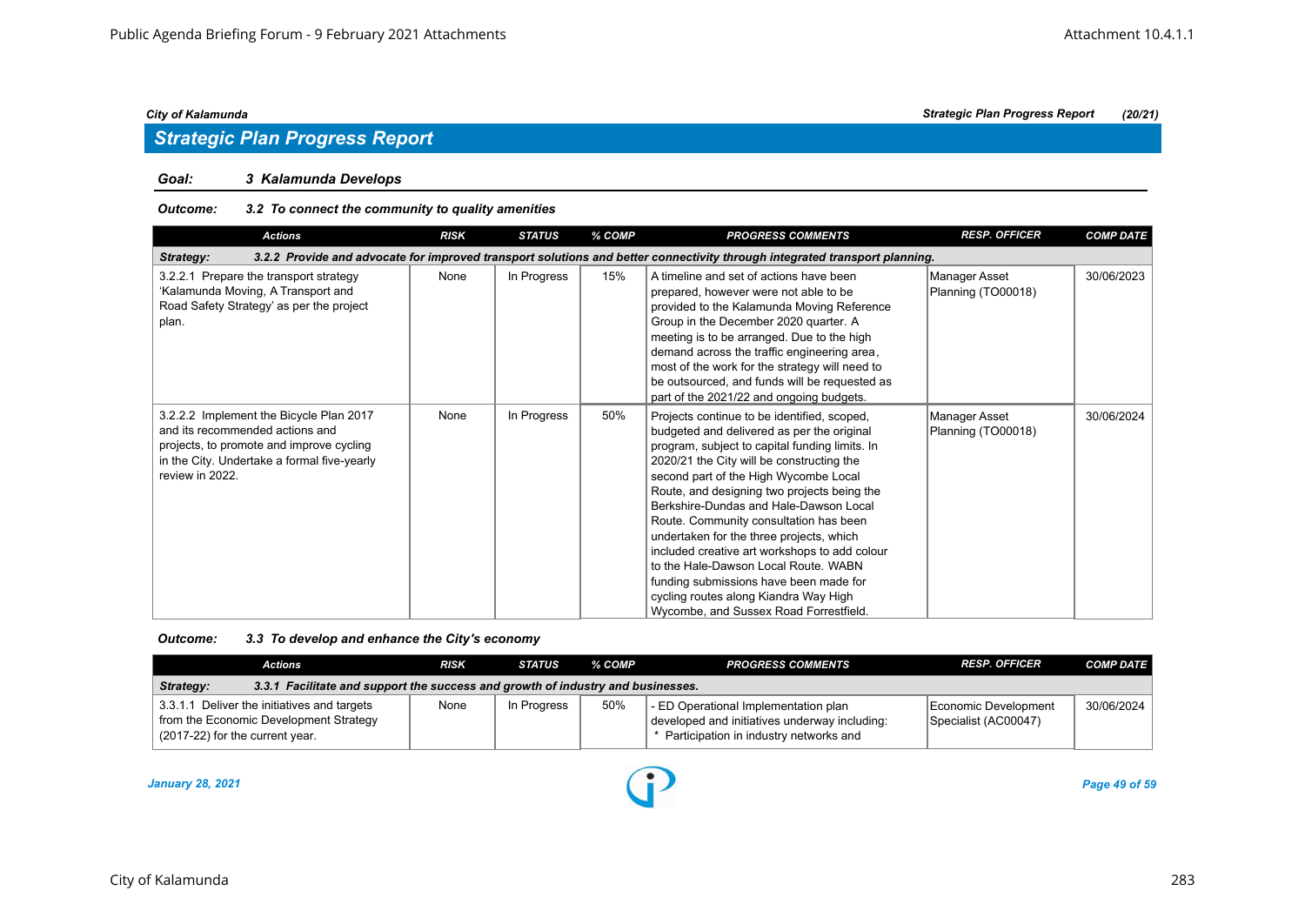### *Goal: 3 Kalamunda Develops*

#### *Outcome: 3.3 To develop and enhance the City's economy*

| <b>Actions</b>                                                                               | <b>RISK</b> | <b>STATUS</b> | % COMP | <b>PROGRESS COMMENTS</b>                                                                                                                                                                                                                                                                                                                                                                                                                                                                                                                                                                                                            | <b>RESP. OFFICER</b>                         | <b>COMP DATE</b> |
|----------------------------------------------------------------------------------------------|-------------|---------------|--------|-------------------------------------------------------------------------------------------------------------------------------------------------------------------------------------------------------------------------------------------------------------------------------------------------------------------------------------------------------------------------------------------------------------------------------------------------------------------------------------------------------------------------------------------------------------------------------------------------------------------------------------|----------------------------------------------|------------------|
| 3.3.1 Facilitate and support the success and growth of industry and businesses.<br>Strategy: |             |               |        |                                                                                                                                                                                                                                                                                                                                                                                                                                                                                                                                                                                                                                     |                                              |                  |
|                                                                                              |             |               |        | associations (LinkWA & KCC)<br>* Collaboration with Forrestfield Community<br>Bank to devise and deliver a buy local<br>campaign via an EFTPOS based 'local gift<br>program'.<br>Finalising a partnership agreement with<br>Kalamunda Chamber of Commerce, endorsed<br>by Council.<br>* rollout of the COVID19 Crisis Relief Fund<br>Program for small businesses and evaluation<br>of applicants.<br>* Exploration of participation in the SBDC<br><b>Small Business Friendly Initiative</b><br>* Conduct the process to attract candidates to<br>participate on the soon to be formed<br>Economic Development Advisory Committee. |                                              |                  |
| 3.3.1.2 Finalise partnership agreement<br>with the Kalamunda Chamber of<br>Commerce.         | None        | Completed     | 100%   | Partnership Agreement endorsed by Council<br>and signed by both parties. Initiatives and<br>arrangements underway.                                                                                                                                                                                                                                                                                                                                                                                                                                                                                                                  | Economic Development<br>Specialist (AC00047) | 31/10/2020       |
| 3.3.1.3 Build local business capacity and<br>sustainability.                                 | None        | In Progress   | 50%    | Economic Development C-19 Recovery<br>coordinated and underway.<br>Collaboration with SBDC, Hawaiian Group<br>and KCC to deliver targeted business<br>development programs locally.<br>Rolled out the COVID-19 Crisis Relief Fund<br>program for local small businesses. Currently<br>evaluating applications.                                                                                                                                                                                                                                                                                                                      | Economic Development<br>Specialist (AC00047) | 30/06/2024       |

*January 28, 2021 Page 50 of 59*

*City of Kalamunda Strategic Plan Progress Report (20/21)*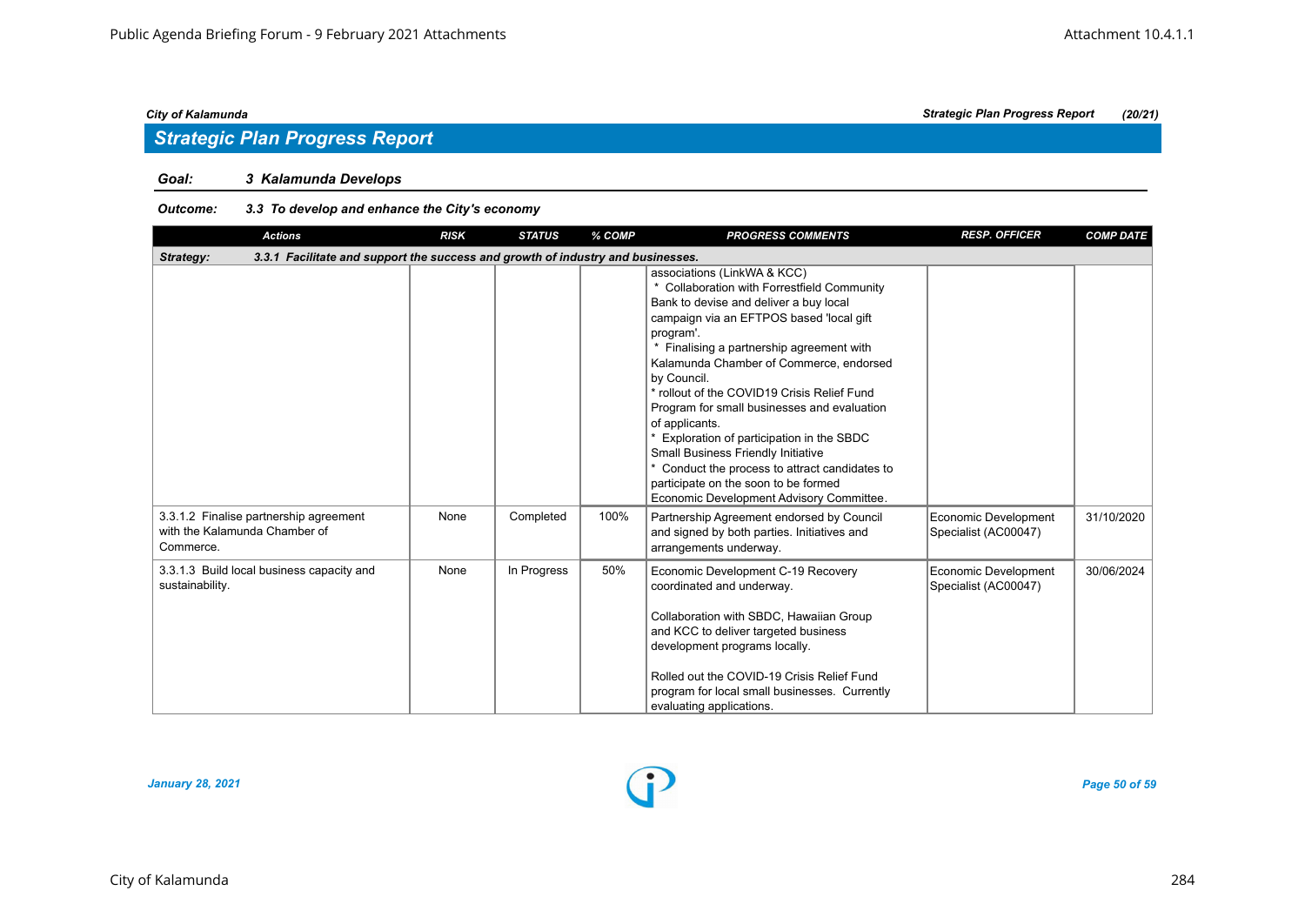#### *Goal: 3 Kalamunda Develops*

#### *Outcome: 3.3 To develop and enhance the City's economy*

| <b>Actions</b>                                                                                     | <b>RISK</b> | <b>STATUS</b> | % COMP | <b>PROGRESS COMMENTS</b>                                                                                                                                                                                                                                                                     | <b>RESP. OFFICER</b>                            | <b>COMP DATE</b> |
|----------------------------------------------------------------------------------------------------|-------------|---------------|--------|----------------------------------------------------------------------------------------------------------------------------------------------------------------------------------------------------------------------------------------------------------------------------------------------|-------------------------------------------------|------------------|
| 3.3.2 Attract new investment opportunities and businesses with a focus on innovation.<br>Strategy: |             |               |        |                                                                                                                                                                                                                                                                                              |                                                 |                  |
| 3.3.2.2 Support and participate in LINK<br>WA Freight & Logistics Alliance.                        | None        | In Progress   | 50%    | City of Kalamunda hosted the Project Team<br>meeting and Steering Group meeting in<br>October. The City has coordinated a<br>combined response to the Infrastructure WA<br>Draft Paper and has coordinated a response<br>to the Heavy Vehicle Road Review survey.                            | Economic Development<br>Specialist (AC00047)    | 30/06/2024       |
| 3.3.2.3 Investment prospectus &<br>collateral to target and attract new<br>opportunities.          | None        | In Progress   | 80%    | Working group established. Draft scope<br>developed and approved for development.<br>Text nearly completed for review by internal<br>working group. Awaiting input from PR team in<br>respect to graphic design.                                                                             | Economic Development<br>Specialist (AC00047)    | 30/06/2024       |
| 3.3.2.4 Establish and administer the<br>Kalamunda Economic Development<br>Advisory Committee.      | None        | In Progress   | 50%    | Call for nominations closed 4 August.<br>Evaluation of candidates and report to Council<br>finalised. Candidate nominations considered<br>and endorsed at the October OCM.<br>First meeting held and minutes circulated -<br>Presiding Member Colin Jorgenson, Deputy<br>Cr Dylan O'Connnor. | Coordinator Tourism<br>Development<br>(AC00017) | 30/06/2024       |

*Outcome: 3.4 To be recognised as a preferred tourism destination*

| <b>Actions</b>                                                                                                          | <b>RISK</b> | <b>STATUS</b> | % COMP | <b>PROGRESS COMMENTS</b>                                                                                                                                                                     | <b>RESP. OFFICER</b>                            | <b>COMP DATE</b> |  |  |  |
|-------------------------------------------------------------------------------------------------------------------------|-------------|---------------|--------|----------------------------------------------------------------------------------------------------------------------------------------------------------------------------------------------|-------------------------------------------------|------------------|--|--|--|
| 3.4.1 Facilitate, support and promote activities and places to visit.<br>Strategy:                                      |             |               |        |                                                                                                                                                                                              |                                                 |                  |  |  |  |
| 3.4.1.1 Deliver the initiatives and targets<br>from the Tourism Development Strategy<br>(2019-25) for the current year. | None        | In Progress   | 50%    | - Experience Perth Hills adopted as the<br>Regional Brand by the Perth Hills Tourism<br>Alliance.<br>- Branding complete.<br>- Best ever social media campaign reaching<br>over 100k people. | Coordinator Tourism<br>Development<br>(AC00017) | 30/06/2024       |  |  |  |

*January 28, 2021 Page 51 of 59*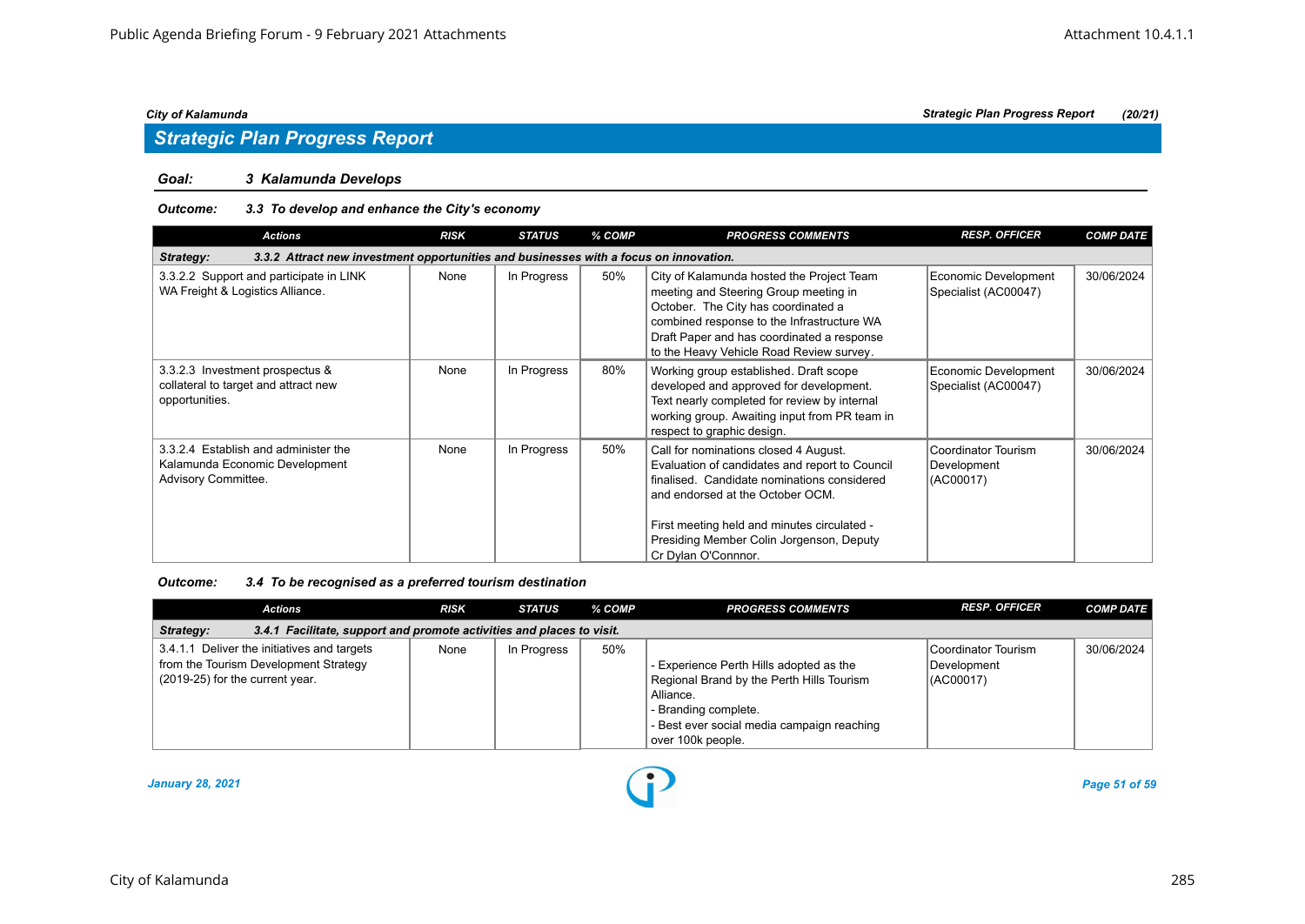## *Strategic Plan Progress Report*

#### *Goal: 3 Kalamunda Develops*

#### *Outcome: 3.4 To be recognised as a preferred tourism destination*

| <b>Actions</b>                                                                                                                                                                                                                                                                                                                                           | <b>RISK</b> | <b>STATUS</b> | % COMP | <b>PROGRESS COMMENTS</b>                                                                                                                                                                                                                                                                                                                                                                                                                                                                              | <b>RESP. OFFICER</b>                              | <b>COMP DATE</b> |
|----------------------------------------------------------------------------------------------------------------------------------------------------------------------------------------------------------------------------------------------------------------------------------------------------------------------------------------------------------|-------------|---------------|--------|-------------------------------------------------------------------------------------------------------------------------------------------------------------------------------------------------------------------------------------------------------------------------------------------------------------------------------------------------------------------------------------------------------------------------------------------------------------------------------------------------------|---------------------------------------------------|------------------|
| 3.4.1 Facilitate, support and promote activities and places to visit.<br>Strategy:                                                                                                                                                                                                                                                                       |             |               |        |                                                                                                                                                                                                                                                                                                                                                                                                                                                                                                       |                                                   |                  |
|                                                                                                                                                                                                                                                                                                                                                          |             |               |        | - Working on landing page for website.<br>- Held quarterly Tourism Advisory Committee<br>meeting, committee tasked with suggested<br>initiatives to be then worked up for budgetary<br>requirements.<br>Project for the next six months confirmed,<br>next meeting February 2021.<br>Alliance moving forwards and now has a<br>commitment to completing full website rather<br>than just a landing page.<br>Trails workshop in collaboration with Tourism<br>Western Australia to be held in January. |                                                   |                  |
| <b>Actions</b>                                                                                                                                                                                                                                                                                                                                           | <b>RISK</b> | <b>STATUS</b> | % COMP | <b>PROGRESS COMMENTS</b>                                                                                                                                                                                                                                                                                                                                                                                                                                                                              | <b>RESP. OFFICER</b>                              | <b>COMP DATE</b> |
| 3.4.2 Advocate and facilitate diversification options for rural properties to flourish.<br>Strategy:                                                                                                                                                                                                                                                     |             |               |        |                                                                                                                                                                                                                                                                                                                                                                                                                                                                                                       |                                                   |                  |
| 3.4.2.2 Partner with the State through the<br>Pickering Brook & surrounds working<br>group.                                                                                                                                                                                                                                                              | None        | In Progress   | 50%    | Part 2 of the working group and taskforce<br>recommendations being progressed by<br>Department of Planning, Lands and Heritage.                                                                                                                                                                                                                                                                                                                                                                       | <b>Director Development</b><br>Services (DE00004) | 30/06/2024       |
| 3.4.2.3 Having regard to the findings and<br>recommendations of the Pickering Brook<br>and Surrounds Working Group and<br>Taskforce, progress the Metropolitan<br>Region Scheme amendment request and<br>Local Planning Scheme No. 3<br>amendment to the Western Australian<br>Planning Commission to support the<br>Pickering Brook townsite expansion. | None        | In Progress   | 50%    | Townsite expansion report (Part 1) finalised<br>and issued to the Taskforce for<br>recommendation. The City working towards a<br>Metropolitan Region Scheme amendment<br>request to be presented to Council by Q2<br>2021.                                                                                                                                                                                                                                                                            | <b>Director Development</b><br>Services (DE00004) | 30/06/2022       |

*January 28, 2021 Page 52 of 59*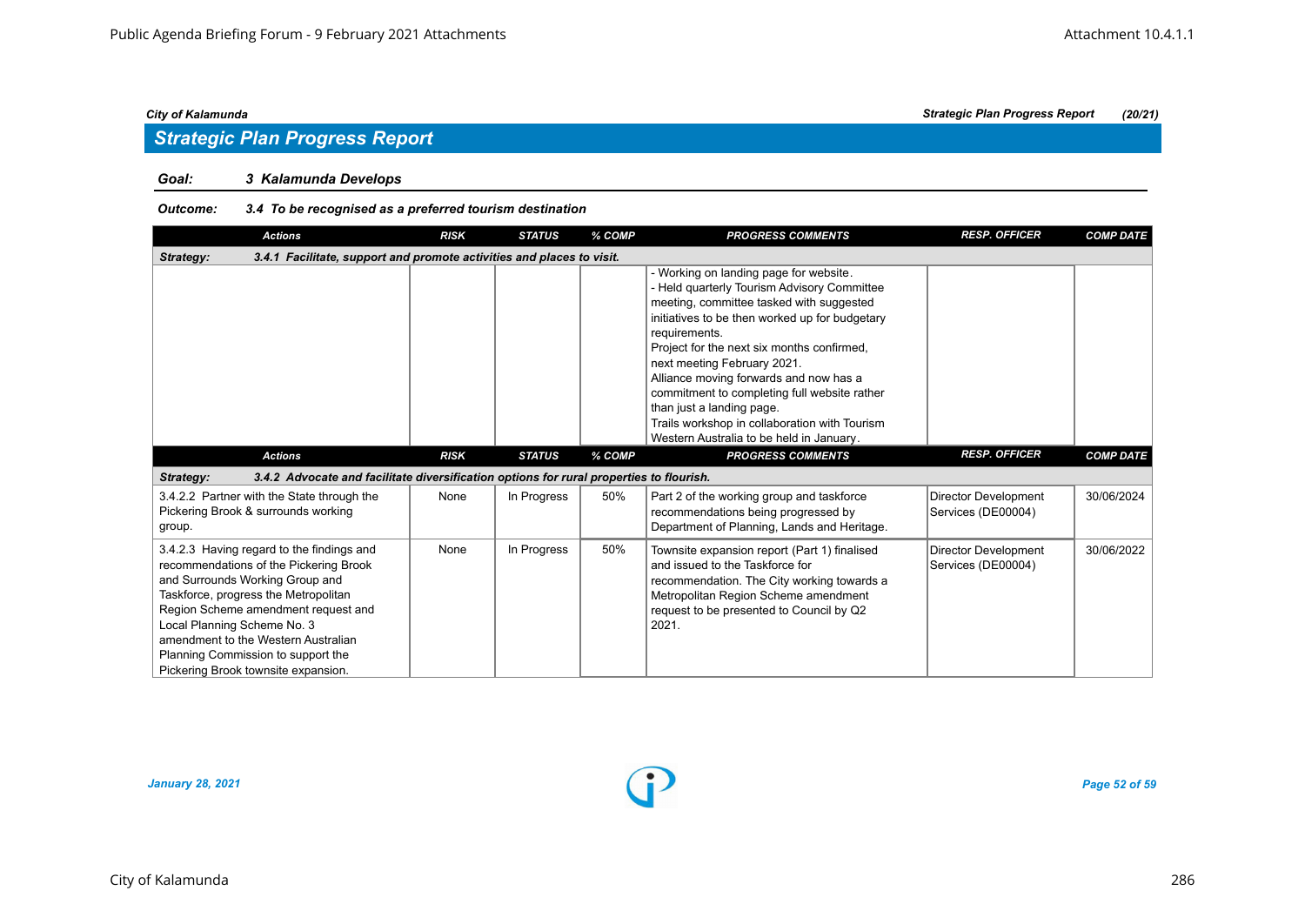## *Strategic Plan Progress Report*

#### *Goal: 4 Kalamunda Leads*

#### *Outcome: 4.1 To provide leadership through transparent governance*

| <b>Actions</b>                                                                                                                                                                       | <b>RISK</b> | <b>STATUS</b> | % COMP | <b>PROGRESS COMMENTS</b>                                                                                                                                                                                                                                                   | <b>RESP. OFFICER</b>                        | <b>COMP DATE</b> |  |  |  |  |
|--------------------------------------------------------------------------------------------------------------------------------------------------------------------------------------|-------------|---------------|--------|----------------------------------------------------------------------------------------------------------------------------------------------------------------------------------------------------------------------------------------------------------------------------|---------------------------------------------|------------------|--|--|--|--|
| 4.1.1 Provide good governance.<br>Strategy:                                                                                                                                          |             |               |        |                                                                                                                                                                                                                                                                            |                                             |                  |  |  |  |  |
| 4.1.1.1 Demonstrate compliance with the<br>Integrated Planning & Reporting<br>Framework<br>Review Strategic Community Plan<br>Annual review of the Corporate<br><b>Business Plan</b> | None        | In Progress   | 54%    | Community engagement has been completed<br>and a first draft of the Plan has been<br>completed and under management review.                                                                                                                                                | Chief Executive Officer<br>(DE00001)        | 30/06/2024       |  |  |  |  |
| 4.1.1.3 Develop and review the long-term<br>financial plan.                                                                                                                          | None        | In Progress   | 50%    | Commenced discussion with the Kalamunda<br>Leadership Team around direction for LTFP.<br>Different models being created for discussion<br>at strategic retreat.                                                                                                            | Manager Financial<br>Services (FS00009)     | 30/06/2024       |  |  |  |  |
| 4.1.1.4 Undertake Strategic Risk Review<br>to inform the Risk Register.                                                                                                              | None        | In Progress   | 66%    | A Strategic Risk Workshop was undertaken<br>with the Council and Leadership Team<br>resulting in an update to the Risk Register.<br>Risk Management Training Program has been<br>developed to be rolled out to staff during the<br>first quarter of 2021.                  | Director Corporate<br>Services (DE00003)    | 30/06/2024       |  |  |  |  |
| 4.1.1.5 Review and update the<br>Governance & Policy Framework, Council<br>Policies and Local Laws.                                                                                  | None        | In Progress   | 30%    | The Governance and Policy Framework will<br>be reviewed during the first half of 2021 to<br>enable adoption of any revisions prior to the<br>2021 Local Government Elections in October<br>2021. The Council Policy manual will also be<br>reviewed in the same timeframe. | Governance Advisor<br>(DE00006)             | 30/06/2024       |  |  |  |  |
| 4.1.1.9 Conduct annual review of the<br>Delegated Authority Manual.                                                                                                                  | None        | In Progress   | 50%    | The review will occur in fourth quarter 2021.                                                                                                                                                                                                                              | <b>Chief Executive Officer</b><br>(DE00001) | 30/06/2024       |  |  |  |  |
| 4.1.1.10 Compliance Audit Return is<br>completed in accordance with Regulation<br>14 and 15 of the LG (Audit) Regulations.                                                           | None        | In Progress   | 60%    | The Compliance Audit return will be<br>undertaken & completed in March 2021.                                                                                                                                                                                               | Chief Executive Officer<br>(DE00001)        | 30/06/2024       |  |  |  |  |
|                                                                                                                                                                                      |             |               |        |                                                                                                                                                                                                                                                                            |                                             |                  |  |  |  |  |

*January 28, 2021 Page 53 of 59*

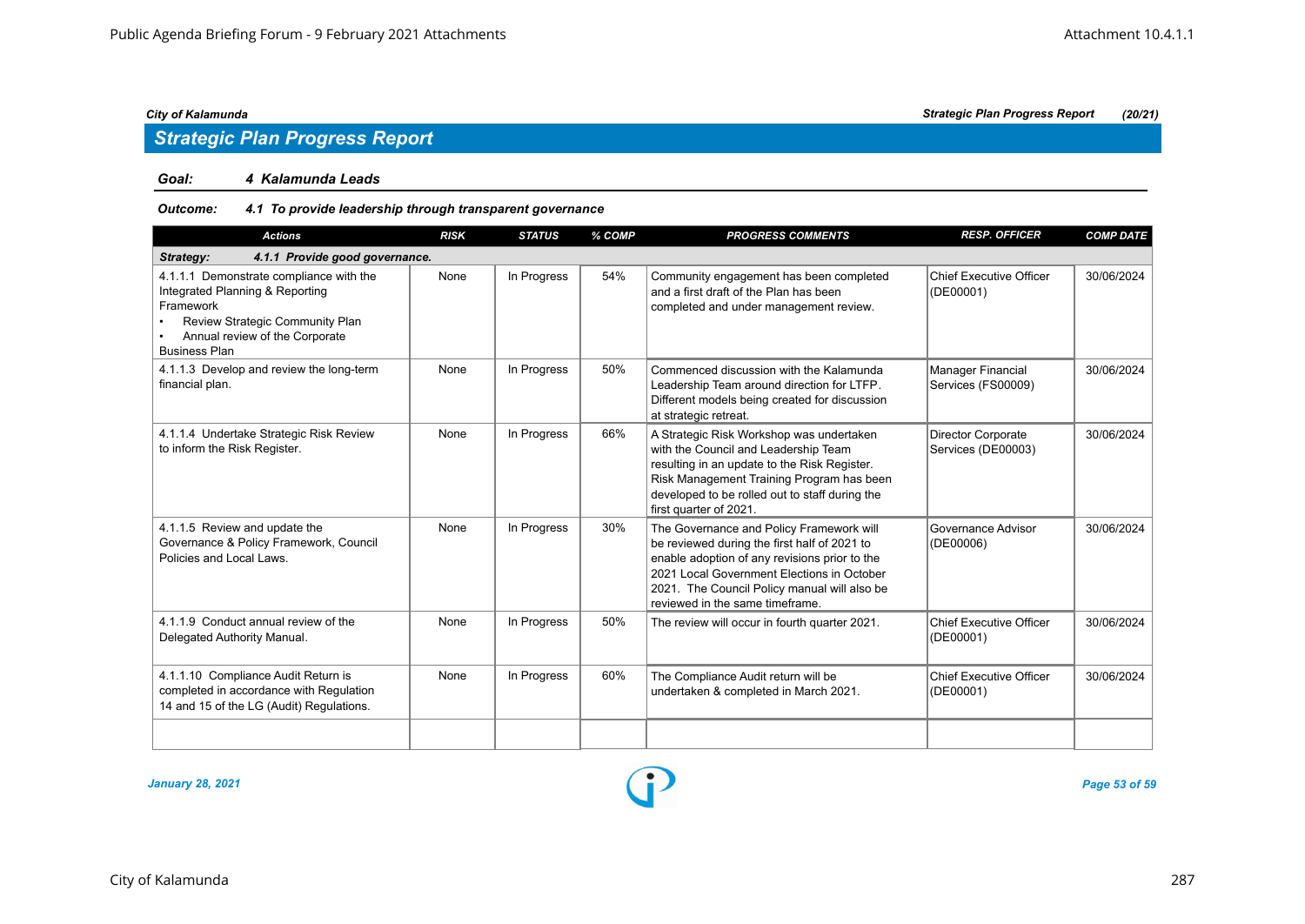## *Strategic Plan Progress Report*

#### *Goal: 4 Kalamunda Leads*

#### *Outcome: 4.1 To provide leadership through transparent governance*

| <b>Actions</b>                                                                                                | <b>RISK</b> | <b>STATUS</b> | % COMP | <b>PROGRESS COMMENTS</b>                                                                                                                                                                                                                                                                                            | <b>RESP. OFFICER</b>                                       | <b>COMP DATE</b> |
|---------------------------------------------------------------------------------------------------------------|-------------|---------------|--------|---------------------------------------------------------------------------------------------------------------------------------------------------------------------------------------------------------------------------------------------------------------------------------------------------------------------|------------------------------------------------------------|------------------|
| 4.1.1 Provide good governance.<br>Strategy:                                                                   |             |               |        |                                                                                                                                                                                                                                                                                                                     |                                                            |                  |
| 4.1.1.11 Prepare Annual Report to<br>demonstrate achievements.                                                | None        | In Progress   | 89%    | Annual report drafted. Awaiting Audit report.                                                                                                                                                                                                                                                                       | Manager Customer &<br><b>Public Relations</b><br>(DE00008) | 30/06/2024       |
| 4.1.1.12 Convene Audit & Risk<br>Committee quarterly.                                                         | None        | In Progress   | 60%    | The Audit and Risk Committee was last<br>convened in December 2021 where the<br>Internal Audit Report, Risk Profile report and<br>the adoption of the Annual Financial Report<br>were considered. The Annual Financial<br>Report and Audit Opinion were presented, and<br>there were no management letter findings. | <b>Director Corporate</b><br>Services (DE00003)            | 30/06/2024       |
| 4.1.1.13 Develop and adopt an Annual<br>Budget.                                                               | None        | In Progress   | 50%    | First term budget review completed, this will<br>help guide for future budget setting. The Mid<br>Term Budget Review process has<br>commenced.                                                                                                                                                                      | Manager Financial<br>Services (FS00009)                    | 30/06/2024       |
| 4.1.1.14 Prepare the Annual Financial<br>Statement and facilitate the Office of the<br>Auditor General audit. | None        | Completed     | 100%   | Statutory deadline achieved with exceptional<br>result with OAG audit.                                                                                                                                                                                                                                              | Manager Financial<br>Services (FS00009)                    | 30/06/2024       |
| 4.1.1.15 Conduct external cyber<br>penetration testing twice a year.                                          | None        | In Progress   | 50%    | Penetration testing in November 2020 didn't<br>highlight any critical or high risk issues.<br>Next penetration test will be undertaken<br>March 2021.                                                                                                                                                               | Manager Information<br>Technology (IT00008)                | 30/06/2024       |
| 4.1.1.16 Test Disaster Recovery and<br>Business Continuity annually.                                          | None        | In Progress   | 50%    | Two disaster recovery scenarios have been<br>completed with the majority of the team<br>participating and learning from the exercises.<br>The City has undertaken its most significant<br>Business Continuity test yet, the supporting of<br>Operations during COVID-19. As IT had                                  | Manager Information<br>Technology (IT00008)                | 30/06/2024       |
|                                                                                                               |             |               |        | correctly sized the datacentre environment,<br>deployed Remote Desktop Servers and                                                                                                                                                                                                                                  |                                                            |                  |

*January 28, 2021 Page 54 of 59*

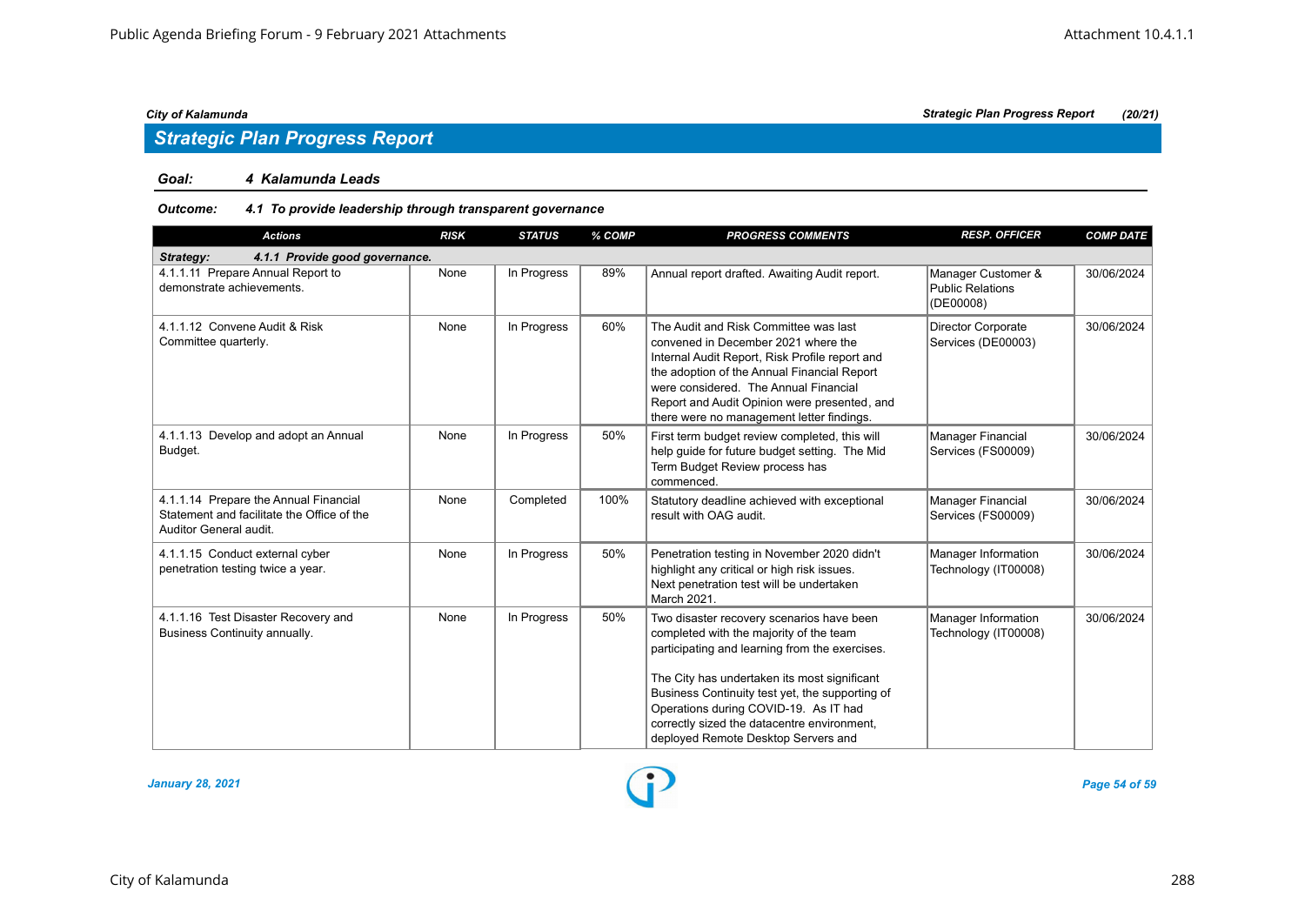## *Strategic Plan Progress Report*

#### *Goal: 4 Kalamunda Leads*

#### *Outcome: 4.1 To provide leadership through transparent governance*

| <b>RISK</b> | <b>STATUS</b>                  | % COMP | <b>PROGRESS COMMENTS</b>                                                                                                                                                                                                                                                                                                                                                                                                                                                                                                                                                                                                                         | <b>RESP. OFFICER</b>                        | <b>COMP DATE</b> |
|-------------|--------------------------------|--------|--------------------------------------------------------------------------------------------------------------------------------------------------------------------------------------------------------------------------------------------------------------------------------------------------------------------------------------------------------------------------------------------------------------------------------------------------------------------------------------------------------------------------------------------------------------------------------------------------------------------------------------------------|---------------------------------------------|------------------|
|             |                                |        |                                                                                                                                                                                                                                                                                                                                                                                                                                                                                                                                                                                                                                                  |                                             |                  |
|             |                                |        | datacentre, City staff were able to work from<br>home during COVID-19 lockdown periods.<br>This exercise demonstrated that people can<br>continue to access technology resources<br>regardless of their location, and that IT<br>resources were not affected by increased<br>usage.                                                                                                                                                                                                                                                                                                                                                              |                                             |                  |
| None        | In Progress                    | 50%    | Telecommunications EOI and Tender have<br>been reviewed. Final recommendation to be<br>provided in the coming months.<br>Telecommunications Review Expression of<br>Interest has been to market. Tender Request<br>package has been created to be released to<br>market by the end of October 2020. The<br>focus of the Tender Request package is to<br>achieve higher bandwidth speeds for a<br>reduced cost, and to provide better disaster<br>recovery opportunities.<br>Request for tender has been released to<br>market and pricing received. The Tender<br>Panel is now reviewing tenders and preparing<br>a report to submit to council. | Manager Information<br>Technology (IT00008) | 30/06/2024       |
| None        | In Progress                    | 50%    | A Request for Tender package has been<br>released to market for the Data Centre<br>project. Shortlisted vendors currently<br>providing further clarity around their<br>submissions                                                                                                                                                                                                                                                                                                                                                                                                                                                               | Manager Information<br>Technology (IT00008) | 30/06/2021       |
|             | 4.1.1 Provide good governance. |        |                                                                                                                                                                                                                                                                                                                                                                                                                                                                                                                                                                                                                                                  | provided multiple data paths into the       |                  |

*January 28, 2021 Page 55 of 59*

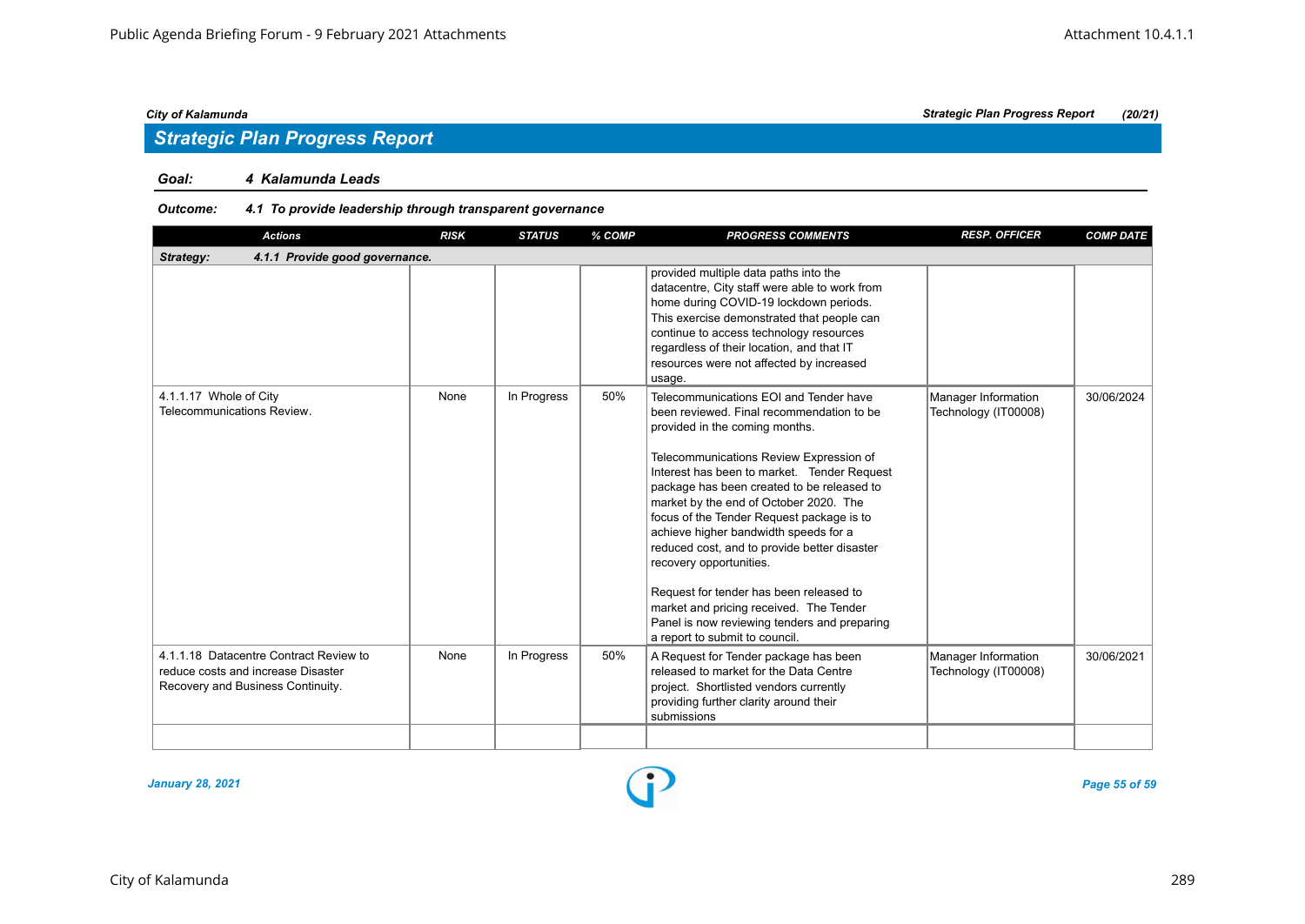## *Strategic Plan Progress Report*

#### *Goal: 4 Kalamunda Leads*

#### *Outcome: 4.1 To provide leadership through transparent governance*

| <b>Actions</b>                                                                                                                                                        | <b>RISK</b> | <b>STATUS</b> | % COMP | <b>PROGRESS COMMENTS</b>                                                                                                                                                                                                                                                                                                                                                                                                                                                                                                                                                                                                                                                                                           | <b>RESP. OFFICER</b>                        | <b>COMP DATE</b> |
|-----------------------------------------------------------------------------------------------------------------------------------------------------------------------|-------------|---------------|--------|--------------------------------------------------------------------------------------------------------------------------------------------------------------------------------------------------------------------------------------------------------------------------------------------------------------------------------------------------------------------------------------------------------------------------------------------------------------------------------------------------------------------------------------------------------------------------------------------------------------------------------------------------------------------------------------------------------------------|---------------------------------------------|------------------|
| 4.1.1 Provide good governance.<br>Strategy:                                                                                                                           |             |               |        |                                                                                                                                                                                                                                                                                                                                                                                                                                                                                                                                                                                                                                                                                                                    |                                             |                  |
| 4.1.1.19 Investigate and develop digital<br>citizenship opportunities to enable<br>improved communication and<br>engagement between council and<br>community members. | None        | In Progress   | 50%    | CRM Tender will be released in late<br>October/November. This will provide a large<br>plank for the digital citizenship and<br>collaboration with residents, as it will greatly<br>improve feedback loops to residents, and<br>allow the City to collate information about a<br>resident in one place, allowing for greater<br>customer service.<br>The Smart Cities Strategic Plan is being<br>developed, and will form another part of the<br>base for digital citizenship.<br>The CRM request for tender is still<br>progressing. Submissions from vendors have<br>been analysed and the City is reviewing<br>product demonstrations in the first week of<br>January 2021 as part of the evaluation<br>process. | Manager Information<br>Technology (IT00008) | 30/06/2024       |
| 4.1.1.20 Continue to map business<br>processes, and focus on optimising<br>current mapped processes.                                                                  | None        | In Progress   | 50%    | The Corporate Systems Specialist has been<br>providing training on Promapp with all<br>Business Units. Greater emphasis has been<br>put on reviewing the Process Maps. The<br>Senior Business Analyst has been working<br>with the Environmental and Community Safety<br>Business Unit on their processes, identifying<br>gaps and capability for improvement.<br>Business process mapping continues with<br>1400 business processes mapped as of 23<br>December 2020.                                                                                                                                                                                                                                             | Manager Information<br>Technology (IT00008) | 30/06/2024       |

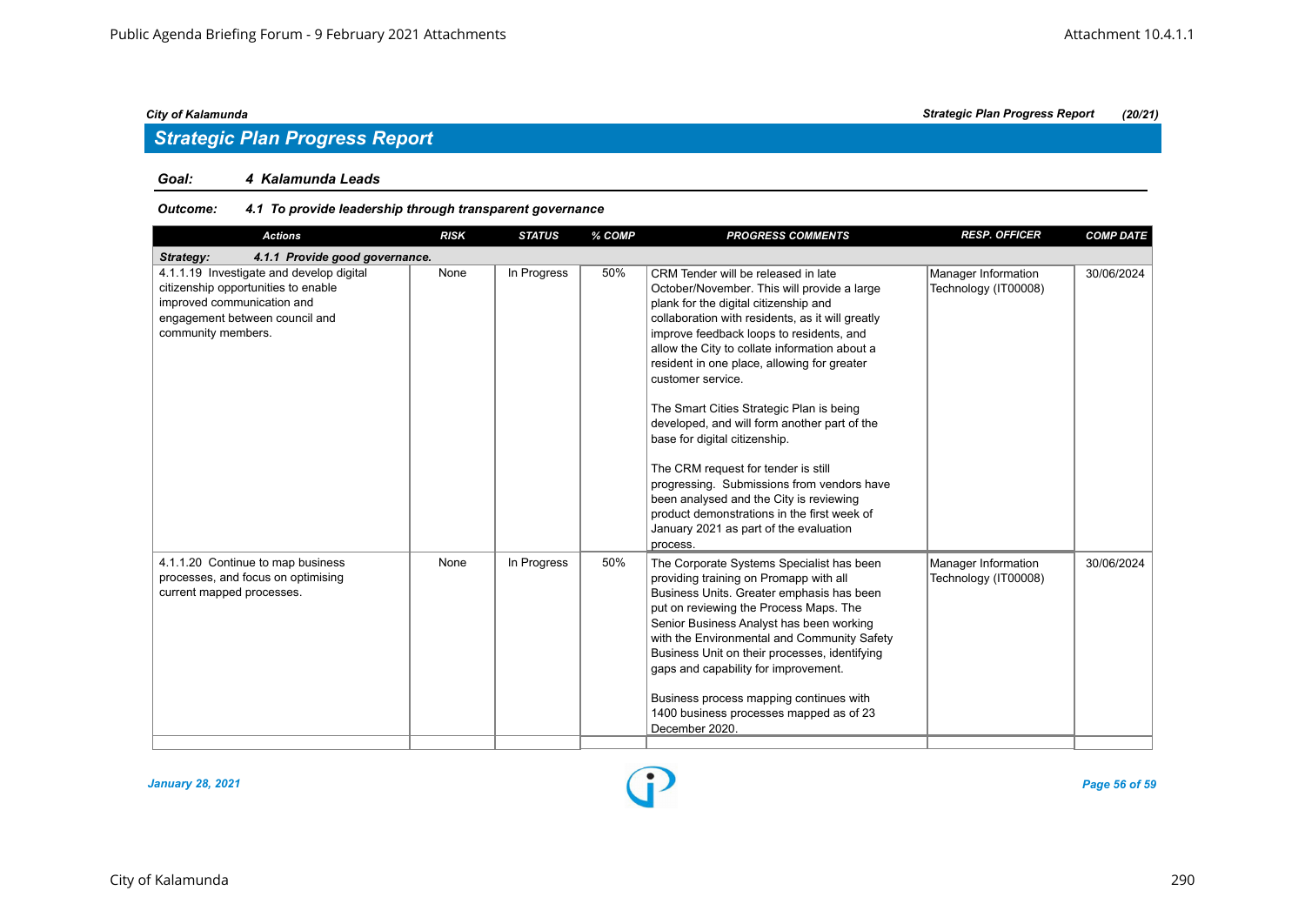# *Strategic Plan Progress Report*

#### *Goal: 4 Kalamunda Leads*

#### *Outcome: 4.1 To provide leadership through transparent governance*

| <b>Actions</b>                                                                                                                              | <b>RISK</b> | <b>STATUS</b> | % COMP | <b>PROGRESS COMMENTS</b>                                                                                                                                                                                                                                                                                                                                                                                                                                                    | <b>RESP. OFFICER</b>                            | <b>COMP DATE</b> |  |  |  |
|---------------------------------------------------------------------------------------------------------------------------------------------|-------------|---------------|--------|-----------------------------------------------------------------------------------------------------------------------------------------------------------------------------------------------------------------------------------------------------------------------------------------------------------------------------------------------------------------------------------------------------------------------------------------------------------------------------|-------------------------------------------------|------------------|--|--|--|
| 4.1.1 Provide good governance.<br>Strategy:                                                                                                 |             |               |        |                                                                                                                                                                                                                                                                                                                                                                                                                                                                             |                                                 |                  |  |  |  |
| 4.1.1.21 Identify and optimise business<br>requirements for new Enterprise<br>Resource Planning system.                                     | None        | In Progress   | 50%    | Requirements have been gathered for the<br>various parts of the ERP. The Planning and<br>Building System is being considered<br>separately, as a module that will able to be<br>integrated with any system decided on for the<br>Finance and other parts of the system.<br>Work continues on refining and documenting<br>business requirements for a new enterprise<br>resource planning system. Requirements are<br>currently being validated by internal<br>stakeholders. | Manager Information<br>Technology (IT00008)     | 30/06/2024       |  |  |  |
| <b>Actions</b>                                                                                                                              | <b>RISK</b> | <b>STATUS</b> | % COMP | <b>PROGRESS COMMENTS</b>                                                                                                                                                                                                                                                                                                                                                                                                                                                    | <b>RESP. OFFICER</b>                            | <b>COMP DATE</b> |  |  |  |
| 4.1.2 Build an effective and efficient service based organisation.<br>Strategy:                                                             |             |               |        |                                                                                                                                                                                                                                                                                                                                                                                                                                                                             |                                                 |                  |  |  |  |
| 4.1.2.1 Develop and annually review the<br>Workforce Plan.                                                                                  | None        | In Progress   | 29%    | Workforce plan has been reviewed and<br>updated for 2020-21. This will be reviewed in<br>the October quarter.                                                                                                                                                                                                                                                                                                                                                               | Manager People<br>Services (DE00009)            | 30/06/2024       |  |  |  |
| 4.1.2.2 Develop, annually review and<br>implement the GROW Organisational<br>Culture Plan.                                                  | None        | In Progress   | 27%    | Staff now have greater access to training<br>opportunities through an increase of in-house<br>programs, internal nominations and open<br>access to online training. In-house program<br>for 2020-21 has been developed and was<br>launched on 1 October 2020.                                                                                                                                                                                                               | Manager People<br>Services (DE00009)            | 30/06/2024       |  |  |  |
| 4.1.2.17 Participate in the Local<br>Government Performance Excellence<br>Program to track and benchmark<br>performance against the sector. | None        | In Progress   | 56%    | The City has maintained its Local Government<br>Performance Excellence Program using data<br>as a benchmark in a number of core areas.                                                                                                                                                                                                                                                                                                                                      | <b>Director Corporate</b><br>Services (DE00003) | 30/06/2024       |  |  |  |

#### *Outcome: 4.2 To proactively engage and partner for the benefit of the community*

*January 28, 2021 Page 57 of 59*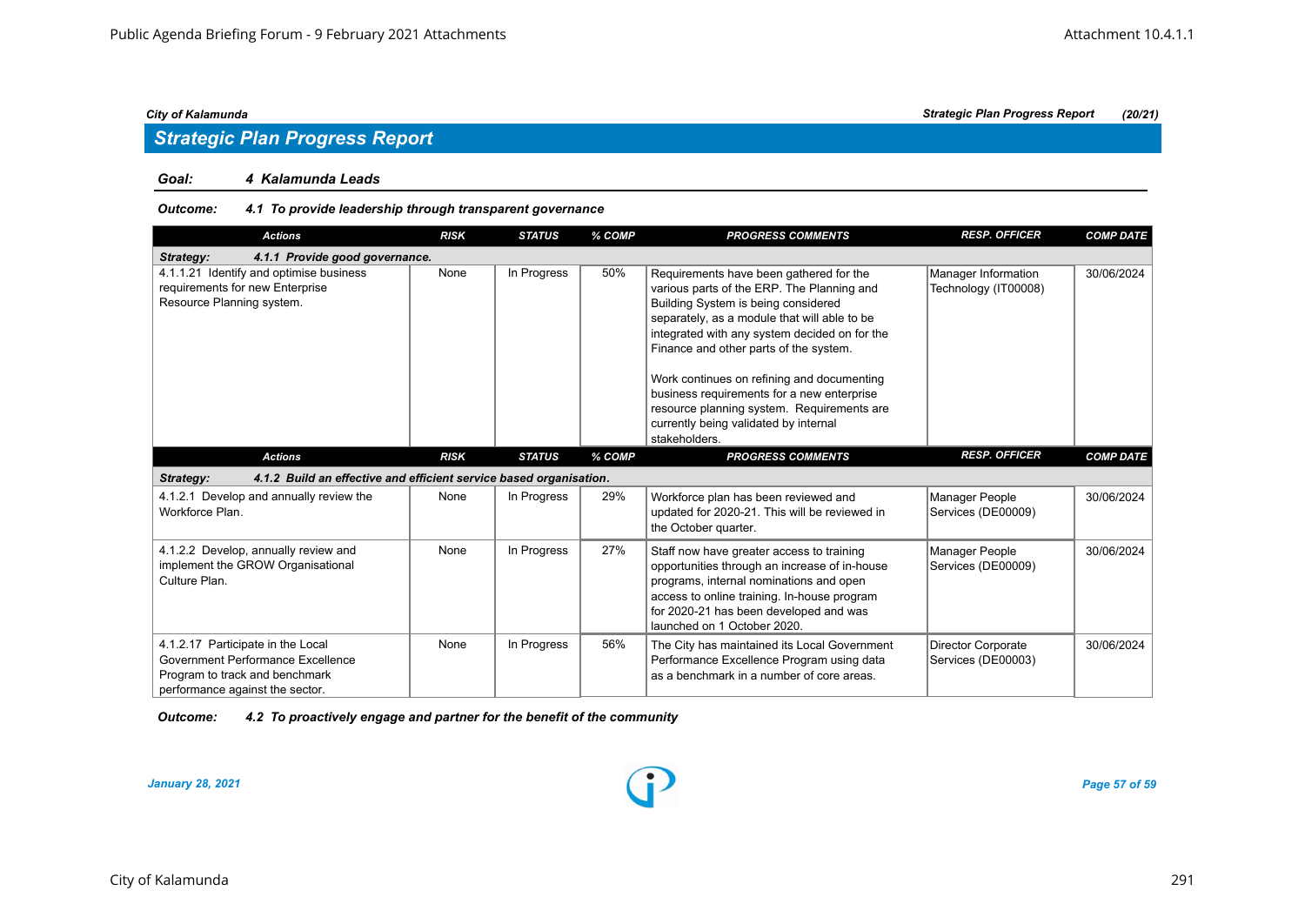#### *Goal: 4 Kalamunda Leads*

#### *Outcome: 4.2 To proactively engage and partner for the benefit of the community*

| <b>Actions</b>                                                                                             | <b>RISK</b> | <b>STATUS</b> | % COMP | <b>PROGRESS COMMENTS</b>                                                                                                                                                                                                                                                                                                                                                                                                                                                                                                                                                                                                                                                                                                                                                                                                    | <b>RESP. OFFICER</b>                                       | <b>COMP DATE</b> |
|------------------------------------------------------------------------------------------------------------|-------------|---------------|--------|-----------------------------------------------------------------------------------------------------------------------------------------------------------------------------------------------------------------------------------------------------------------------------------------------------------------------------------------------------------------------------------------------------------------------------------------------------------------------------------------------------------------------------------------------------------------------------------------------------------------------------------------------------------------------------------------------------------------------------------------------------------------------------------------------------------------------------|------------------------------------------------------------|------------------|
| 4.2.1 Actively engage with the community in innovative ways.<br>Strategy:                                  |             |               |        |                                                                                                                                                                                                                                                                                                                                                                                                                                                                                                                                                                                                                                                                                                                                                                                                                             |                                                            |                  |
| 4.2.1.1 Implement the Customer Service<br>Strategy.                                                        | None        | In Progress   | 80%    | The City of Kalamunda's customer service<br>strategy implementation has to date been an<br>immense success.<br>The key objectives of the Strategy are:<br>- Strive to achieve a new customer service<br>ethos and deliver on the customer service<br>promise and principles<br>- Culturally optimise the organisation to<br>achieve best practice customer service<br>outcomes<br>- Support and train staff to feel empowered,<br>be proactive and work collaboratively toward<br>business objectives and customer service<br>excellence<br>- Effectively communicate with our customers,<br>internally and externally<br>Customer Service results have continued to<br>demonstrate all KPIs are being met. The City<br>is currently progressing works for its<br><b>Customer Relationship Management system</b><br>tender. | Manager Customer &<br><b>Public Relations</b><br>(DE00008) | 30/06/2021       |
| 4.2.1.4 Develop, review and implement<br>communications plans and Public<br>Relations responses.           | None        | In Progress   | 54%    |                                                                                                                                                                                                                                                                                                                                                                                                                                                                                                                                                                                                                                                                                                                                                                                                                             | Manager Customer &<br><b>Public Relations</b><br>(DE00008) | 30/06/2024       |
| <b>Actions</b>                                                                                             | <b>RISK</b> | <b>STATUS</b> | % COMP | <b>PROGRESS COMMENTS</b>                                                                                                                                                                                                                                                                                                                                                                                                                                                                                                                                                                                                                                                                                                                                                                                                    | <b>RESP. OFFICER</b>                                       | <b>COMP DATE</b> |
| 4.2.2 Increase advocacy activities and develop partnerships to support growth and reputation.<br>Strategy: |             |               |        |                                                                                                                                                                                                                                                                                                                                                                                                                                                                                                                                                                                                                                                                                                                                                                                                                             |                                                            |                  |
| 4.2.2.1 Establish the annual advocacy<br>program and target audience plans in line                         | None        | In Progress   | 51%    | The focus for advocacy has been the<br>development of posters and distribution to                                                                                                                                                                                                                                                                                                                                                                                                                                                                                                                                                                                                                                                                                                                                           | <b>Chief Executive Officer</b><br>(DE00001)                | 30/06/2024       |